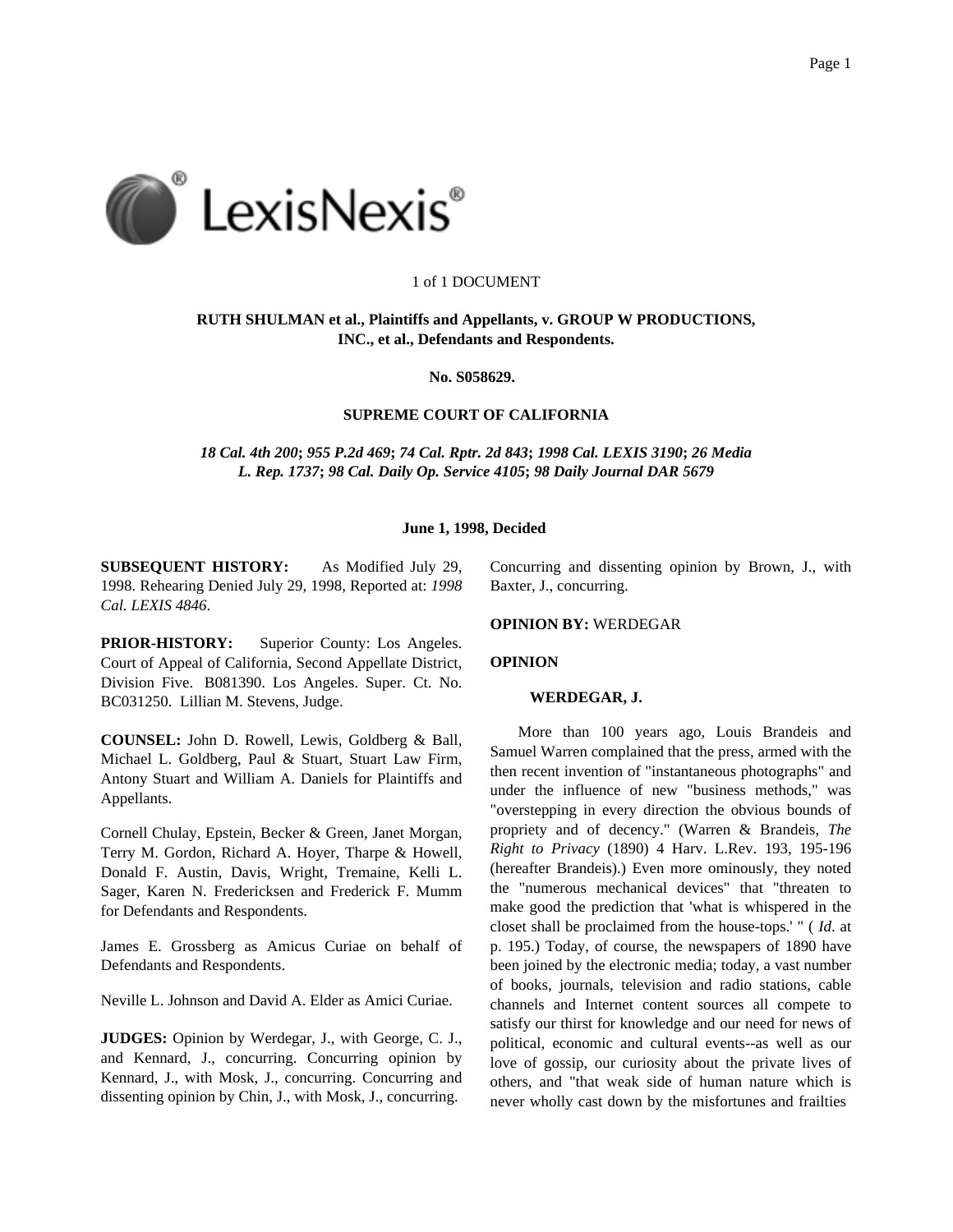of our neighbors." ( *Id*. at p. 196.) Moreover, the "devices" available for recording and transmitting what would otherwise be private have multiplied and improved in ways the 19th century could hardly imagine.

Over the same period, the United States has also seen a series of revolutions in mores and conventions that has moved, blurred and, at times, seemingly threatened to erase the line between public and private life. While even in their day Brandeis and Warren complained that "the details of sexual relations are spread broadcast in the columns of the daily papers" (Brandeis, *supra*, 4 Harv. L.Rev. at p. 196), today's public discourse is particularly notable for its detailed and graphic discussion of intimate personal and family matters--sometimes as topics of legitimate public concern, sometimes as simple titillation. More generally, the dominance of the visual image in contemporary culture and the technology that makes it possible to capture and, in an instant, universally disseminate a picture or sound allows us, and leads us to expect, to *see* and *hear* what our great-grandparents could have known only through written description.

The sense of an ever-increasing pressure on personal privacy notwithstanding, it has long been apparent that the desire for privacy must at many points give way before our right to know, and the news media's right to investigate and relate, facts about the events and individuals of our time. Brandeis and Warren were themselves aware that recognition of the right to privacy requires a line to be drawn between properly private events, words and actions and those of "public and general interest" with which the community has a "legitimate concern." (Brandeis, *supra*, 4 Harv. L.Rev. at p. 214.) As early as 1931, in the first California case recognizing invasion of privacy as a tort, the court observed that the right of privacy "does not exist in the dissemination of news and news events." ( *Melvin v. Reid* (1931) 112 Cal. App.. 285, 290 [*297 P. 91]*.)

Also clear is that the freedom of the press, protected by the supreme law of the *First* and *Fourteenth Amendments to the United States Constitution*, extends far beyond simple accounts of public proceedings and abstract commentary on well-known events. "The guarantees for speech and press are not the preserve of political expression or comment on public affairs, essential as those are to healthy government. One need only pick up any newspaper or magazine to comprehend the vast range of published matter which exposes persons

to public view, both private citizens and public officials. Exposure of the self to others in varying degrees is a concomitant of life in a civilized community. The risk of this exposure is an essential incident of life in a society which places a primary value on freedom of speech and of press." ( *Time, Inc. v. Hill (1967) 385 U.S. 374, 388 [87 S. Ct. 534, 542, 17 L. Ed. 2d 456]*.) Thus, "[t]he right to keep information private was bound to clash with the right to disseminate information to the public." ( *Briscoe v. Reader's Digest Association, Inc. (1971) 4 Cal. 3d 529, 534 [93 Cal. Rptr. 866, 483 P.2d 34, 57 A.L.R.3d 1]*.)

Despite, then, the intervening social and technological changes since 1890, the fundamental *legal* problems in defining a right of privacy vis-a-vis the news media have not changed--they have, if anything, intensified. At what point does the publishing or broadcasting of otherwise private words, expressions and emotions cease to be protected by the press's constitutional and common law privilege--its right to report on matters of legitimate public interest--and become an unjustified, actionable invasion of the subject's private life? How can the courts fashion and administer meaningful rules for protecting privacy without unconstitutionally setting themselves up as censors or editors? Publication or broadcast aside, do reporters, in their effort to *gather* the news, have any special privilege to intrude, physically or with sophisticated photographic and recording equipment, into places and conversations that would otherwise be private? Questions of this nature have concerned courts and commentators at least since Brandeis and Warren wrote their seminal article, and continue to do so to this day.  $1$ 

> 1 Historical scholarship has led some writers to question whether the Boston newspapers of 1890 were in fact abusively invasive of personal privacy, or whether Brandeis and Warren's hostile attitude stemmed rather from patrician adherence to an anachronistically narrow view of what was proper "news." (See Barron, *Warren and Brandeis*, *The Right to Privacy, 4 Harv. L.Rev. 193 (1890): Demystifying a Landmark Citation* (1979) 13 Suffolk U. L.Rev. 875.) Whether or not Brandeis and Warren exaggerated the sensationalism and invasiveness of the newspapers of their day, however, they undoubtedly highlighted and gave vivid expression to a continuing legal problem--how to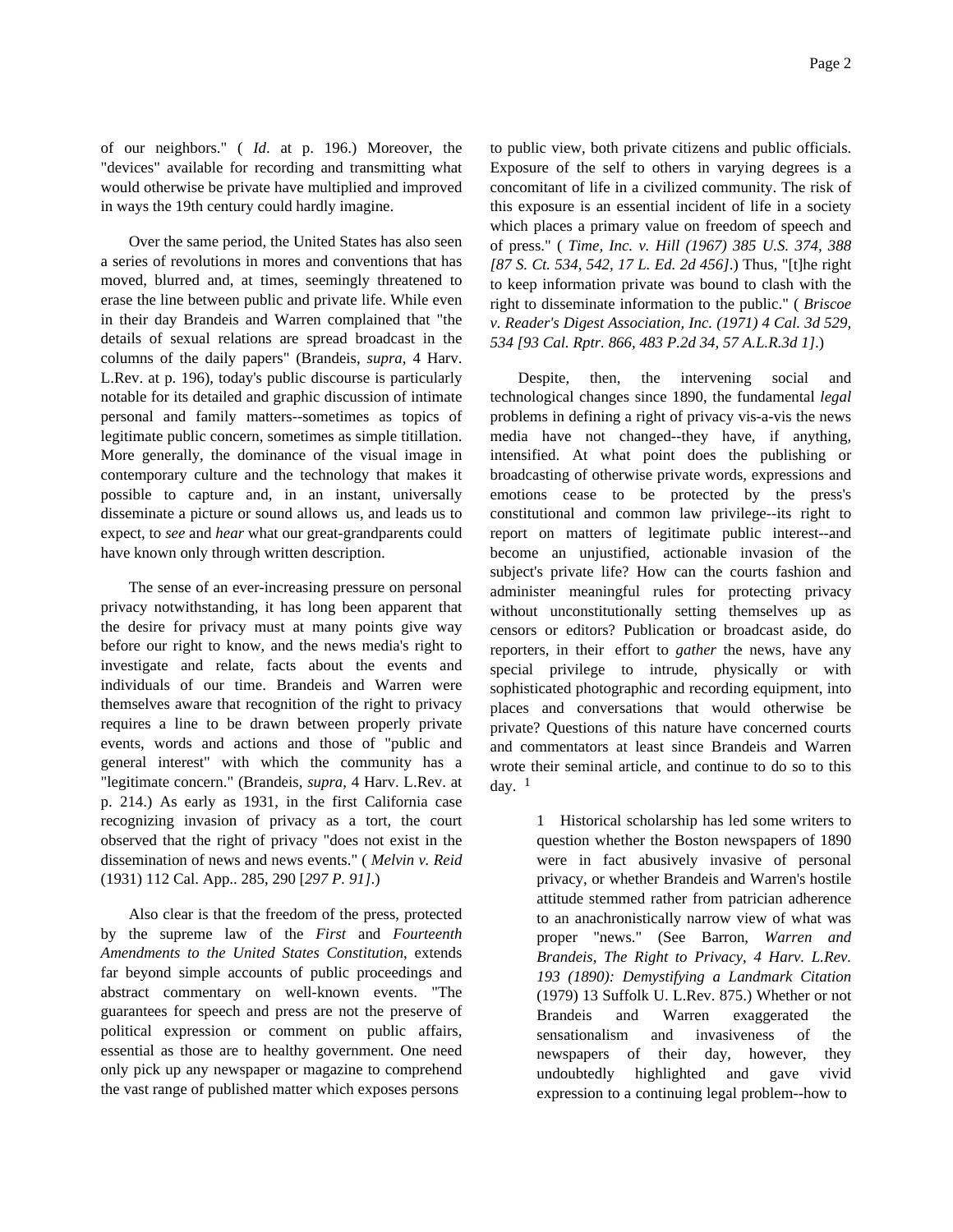protect personal privacy without infringing on freedom of the press.

In the present case, we address the balance between privacy and press freedom in the commonplace context of an automobile accident. Plaintiffs, two members of a family whose activities and position did not otherwise make them public figures, were injured when their car went off the highway, overturning and trapping them inside. A medical transport and rescue helicopter crew came to plaintiffs' assistance, accompanied on this occasion by a video camera operator employed by a television producer. The cameraman filmed plaintiffs' extrication from the car, the flight nurse and medic's efforts to give them medical care during the extrication, and their transport to the hospital in the helicopter. The flight nurse wore a small microphone that picked up her conversations with other rescue workers and with one of the plaintiffs. This videotape and sound track were edited into a segment that was broadcast, months later, on a documentary television show, *On Scene: Emergency Response*. Plaintiffs, who consented neither to the filming and recording nor to the broadcast, allege the television producers thereby intruded into a realm of personal privacy and gave unwanted publicity to private events of their lives.

The trial court granted summary judgment for the producers on the ground that the events depicted in the broadcast were newsworthy and the producers' activities were therefore protected under the *First Amendment to the United States Constitution*. The Court of Appeal reversed, finding triable issues of fact exist as to one plaintiff's claim for publication of private facts and legal error on the trial court's part as to both plaintiffs' intrusion claims. Agreeing with some, but not all, of the Court of Appeal's analysis, we conclude summary judgment was proper as to plaintiffs' cause of action for publication of private facts, but not as to their cause of action for intrusion. 2

> 2 Five justices (Chief Justice George, Justice Mosk, Justice Kennard, Justice Chin and myself) conclude summary judgment was proper on the cause of action for publication of private facts. Five justices (Chief Justice George, Justice Kennard, Justice Baxter, Justice Brown and myself) conclude summary judgment was improper on the cause of action for intrusion. Part I of this opinion's discussion expresses the views

of a majority of the court's members. (See conc. & dis. opn. of Chin, J., *post*, at p. 247.) Part II expresses a majority's views except for the reservations stated by Justice Brown. (See conc. & dis. opn. of Brown, J., *post*, at p. 249, fn. 1.)

## FACTS AND PROCEDURAL HISTORY

On June 24, 1990, plaintiffs Ruth and Wayne Shulman, mother and son, were injured when the car in which they and two other family members were riding on interstate 10 in Riverside County flew off the highway and tumbled down an embankment into a drainage ditch on state-owned property, coming to rest upside down. Ruth, the most seriously injured of the two, was pinned under the car. Ruth and Wayne both had to be cut free from the vehicle by the device known as "the jaws of life."

A rescue helicopter operated by Mercy Air was dispatched to the scene. The flight nurse, who would perform the medical care at the scene and on the way to the hospital, was Laura Carnahan. Also on board were the pilot, a medic and Joel Cooke, a video camera operator employed by defendants Group W Productions, Inc., and 4MN Productions. Cooke was recording the rescue operation for later broadcast.

Cooke roamed the accident scene, videotaping the rescue. Nurse Carnahan wore a wireless microphone that picked up her conversations with both Ruth and the other rescue personnel. Cooke's tape was edited into a piece approximately nine minutes long, which, with the addition of narrative voice-over, was broadcast on September 29, 1990, as a segment of *On Scene: Emergency Response*.

The segment begins with the Mercy Air helicopter shown on its way to the accident site. The narrator's voice is heard in the background, setting the scene and describing in general terms what has happened. The pilot can be heard speaking with rescue workers on the ground in order to prepare for his landing. As the helicopter touches down, the narrator says: "[F]our of the patients are leaving by ground ambulance. Two are still trapped inside." (The first part of this statement was wrong, since only four persons were in the car to start.) After Carnahan steps from the helicopter, she can be seen and heard speaking about the situation with various rescue workers. A firefighter assures her they will hose down the area to prevent any fire from the wrecked car.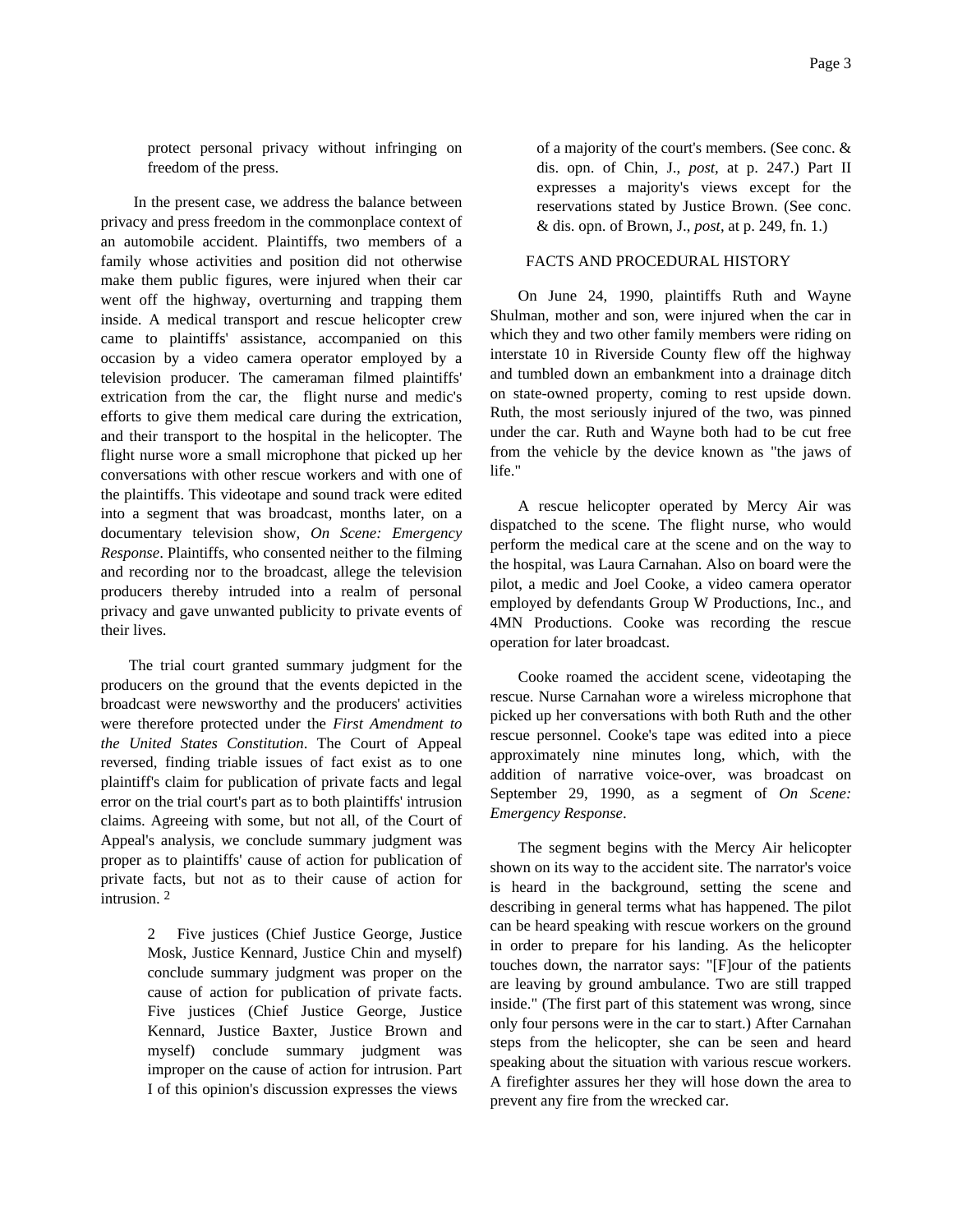The videotape shows only a glimpse of Wayne, and his voice is never heard. Ruth is shown several times, either by brief shots of a limb or her torso, or with her features blocked by others or obscured by an oxygen mask. She is also heard speaking several times. Carnahan calls her "Ruth," and her last name is not mentioned on the broadcast.

While Ruth is still trapped under the car, Carnahan asks Ruth's age. Ruth responds, "I'm old." On further questioning, Ruth reveals she is 47, and Carnahan observes that "it's all relative. You're not that old." During her extrication from the car, Ruth asks at least twice if she is dreaming. At one point she asks Carnahan, who has told her she will be taken to the hospital in a helicopter: "Are you teasing?" AT ANOTHER POINT SHE SAYS: "This is terrible. Am I dreaming?" She also asks what happened and where the rest of her family is, repeating the questions even after being told she was in an accident and the other family members are being cared for. While being loaded into the helicopter on a stretcher, Ruth says: "I just want to die." Carnahan reassures her that she is "going to do real well," BUT RUTH REPEATS: "I just want to die. I don't want to go through this."

Ruth and Wayne are placed in the helicopter, and its door is closed. The narrator states: "Once airborne, Laura and [the flight medic] will update their patients' vital signs and establish communications with the waiting trauma teams at Loma Linda." Carnahan, speaking into what appears to be a radio microphone, transmits some of Ruth's vital signs and states that Ruth cannot move her feet and has no sensation. The video footage during the helicopter ride includes a few seconds of Ruth's face, covered by an oxygen mask. Wayne is neither shown nor heard.

The helicopter lands on the hospital roof. With the door open, Ruth states while being taken out: "My upper back hurts." CARNAHAN REPLIES: "Your upper back hurts. That's what you were saying up there." RUTH STATES: "I don't feel that great." CARNAHAN RESPONDS: "You probably don't."

Finally, Ruth is shown being moved from the helicopter into the hospital. The narrator concludes by stating: "Once inside both patients will be further evaluated and moved into emergency surgery if need be. Thanks to the efforts of the crew of Mercy Air, the firefighters, medics and police who responded, patients'

lives were saved." As the segment ends, a brief, written epilogue appears on the screen, stating: "Laura's patient spent months in the hospital. She suffered severe back injuries. The others were all released much sooner."

The accident left Ruth a paraplegic. When the segment was broadcast, Wayne phoned Ruth in her hospital room and told her to turn on the television because "Channel 4 is showing our accident now." Shortly afterward, several hospital workers came into the room to mention that a videotaped segment of her accident was being shown. Ruth was "shocked, so to speak, that this would be run and I would be exploited, have my privacy invaded, which is what I felt had happened." She did not know her rescue had been recorded in this manner and had never consented to the recording or broadcast. Ruth had the impression from the broadcast "that I was kind of talking nonstop, and I remember hearing some of the things I said, which were not very pleasant." Asked at deposition what part of the broadcast material she considered private, Ruth explained: "I think the whole scene was pretty private. It was pretty gruesome, the parts that I saw, my knee sticking out of the car. I certainly did not look my best, and I don't feel it's for the public to see. I was not at my best in what I was thinking and what I was saying and what was being shown, and it's not for the public to see this trauma that I was going through."

Ruth and Wayne sued the producers of *On Scene: Emergency Response*, as well as others. 3 The first amended complaint included two causes of action for invasion of privacy, one based on defendants' unlawful intrusion by videotaping the rescue in the first instance and the other based on the public disclosure of private facts, i.e., the broadcast.

> 3 Mercy Air, Warner Brothers, Inc., and television station KNBC were originally named as defendants but have been eliminated through proceedings in the trial court and Court of Appeal, the merits of which are not before us.

Defendants moved for summary judgment, contending primarily that their conduct was protected by the First Amendment because of the broadcast's newsworthy content. In their response to the summary judgment motion, plaintiffs conceded, as undisputed facts, that an account of their accident and rescue appeared in a San Bernardino area newspaper shortly after the rescue and before the broadcast; that Mercy Air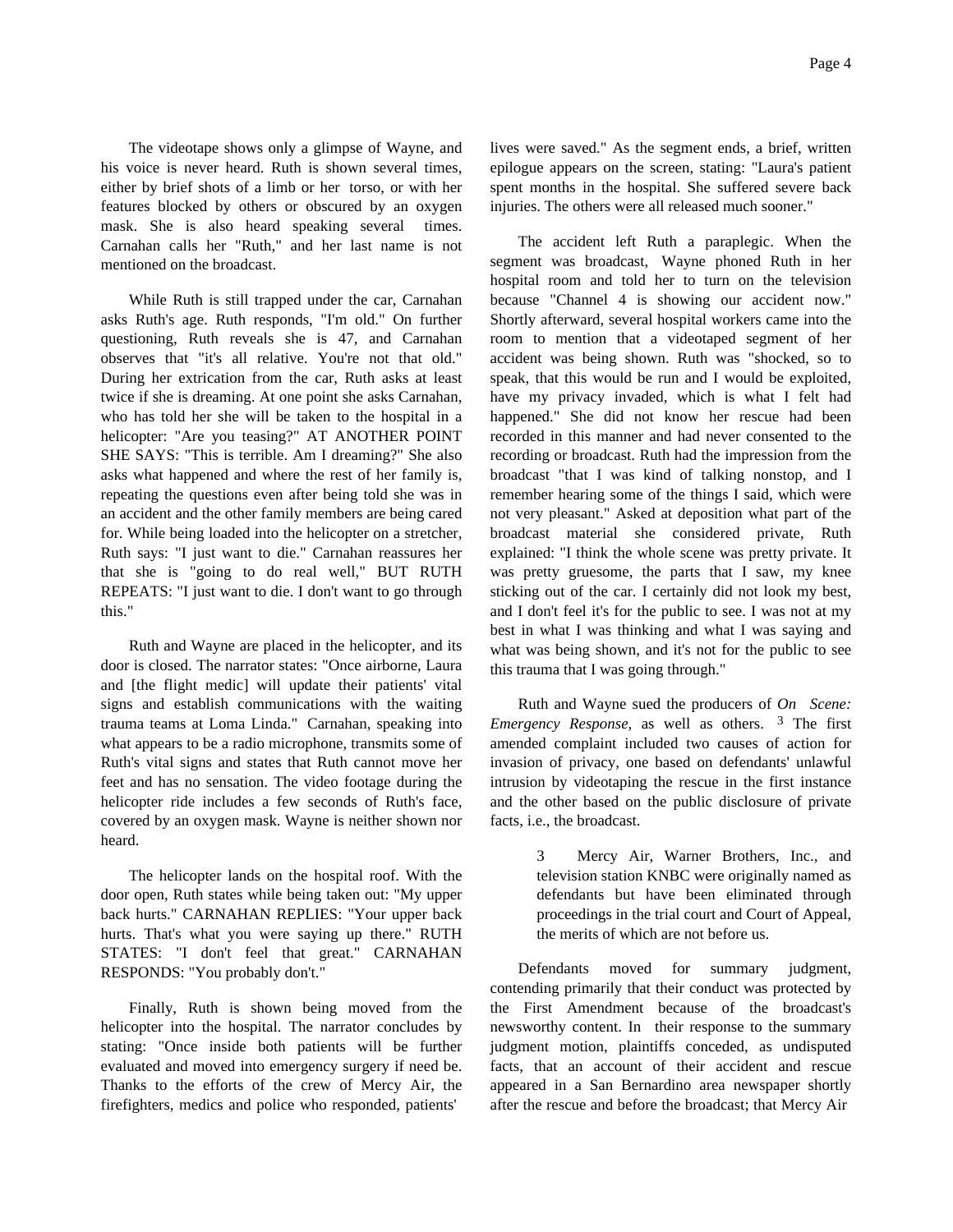was dispatched to the scene by Riverside County officials and rendered service pursuant to Mercy Air's license and agreement with the county; and that auto accidents on public highways and publicly provided emergency rescue and medical services were both matters of public interest that constituted public affairs.

The trial court granted the media defendants' summary judgment motion, basing its ruling on plaintiffs' admissions that the accident and rescue were matters of public interest and public affairs. Those admissions, in the trial court's view, showed as a matter of law that the broadcast material was newsworthy, thereby vesting the media defendants' conduct with First Amendment protection. The court entered judgment for defendants on all causes of action.

The Court of Appeal reversed and remanded for further proceedings, but on limited grounds and as to some causes of action only. First, the Court of Appeal held plaintiffs had no reasonable expectation of privacy in the events at the accident scene itself. According to the lower court, "Appellants' accident occurred on a heavily traveled public highway . . . . The videotape itself shows a crowd of onlookers peering down at the rescue scene below. Appellants could be seen and heard by anyone at the accident site itself and could not have had a reasonable expectation of privacy at the scene in regard to what they did or said. Their statements or exclamations could be freely heard by all who passed by and were thus public, not private." Once inside the helicopter, however, the court next reasoned, plaintiffs *did* have a reasonable expectation of privacy; the helicopter was essentially an airborne ambulance, and an ambulance in emergency medical use is considered a private space, both by social tradition and by analogy to a hospital room, which was deemed private in *Noble v. Sears, Roebuck & Co. (1973) 33 Cal. App. 3d 654 [109 Cal. Rptr. 269, 73 A.L.R.3d 1164]*.

As to Ruth's cause of action for publication of private facts (limited to the broadcast of events recorded inside the helicopter), the Court of Appeal concluded triable issues of fact existed on the element of offensiveness and on a defense of newsworthiness. With regard to plaintiffs' claims of intrusion, also as related to the recording of events in the helicopter, the Court of Appeal, citing *Hill v. National Collegiate Athletic Assn. (1994) 7 Cal. 4th 1 [26 Cal. Rptr. 2d 834, 865 P.2d 633]*, held the trial court erred in applying a complete defense

of newsworthiness; instead, the trial court should have conducted an analysis balancing plaintiffs' privacy rights against defendants' First Amendment interest in recording the rescue. The Court of Appeal therefore remanded for further proceedings as to both plaintiffs' cause of action for intrusion and as to Ruth's cause of action for publication of private facts.

We conclude the Court of Appeal's judgment should be affirmed except insofar as it remanded for further proceedings on Ruth's private facts claim. With regard to that claim, we hold that the material broadcast was newsworthy as a matter of law and, therefore, cannot be the basis for tort liability under a private facts claim. Summary judgment thus was proper as to both plaintiffs on the private facts cause of action.

As to intrusion, the Court of Appeal correctly found triable issues exist as to whether defendants invaded plaintiffs' privacy by accompanying plaintiffs in the helicopter. Contrary to the holding below, we also hold triable issues exist as to whether defendants tortiously intruded by listening to Ruth's confidential conversations with Nurse Carnahan at the rescue scene without Ruth's consent. Moreover, we hold defendants had no constitutional privilege so to intrude on plaintiffs' seclusion and private communications.

#### DISCUSSION

Influenced by Dean Prosser's analysis of the tort actions for invasion of privacy (Prosser, *Privacy* (1960) 48 Cal.L.Rev. 381) and the exposition of a similar analysis in the *Restatement Second of Torts sections 652A-652E* (further references to the Restatement are to the Restatement Second of Torts), California courts have recognized both of the privacy causes of action pleaded by plaintiffs here: (1) public disclosure of private facts, and (2) intrusion into private places, conversations or other matters. (See *Forsher v. Bugliosi (1980) 26 Cal. 3d 792, 808 [163 Cal. Rptr. 628, 608 P.2d 716]*; *Kapellas v. Kofman (1969) 1 Cal. 3d 20, 35-36 [81 Cal. Rptr. 360, 459 P.2d 912]*; *Miller v. National Broadcasting Co. (1986) 187 Cal. App. 3d 1463, 1482 [232 Cal. Rptr. 668, 69 A.L.R.4th 1027]*; *Diaz v. Oakland Tribune, Inc. (1983) 139 Cal. App. 3d 118, 126 [188 Cal. Rptr. 762]* (*Diaz*).) 4

> 4 The other two "Prosser torts" are presentation of the plaintiff to the public in a false light and appropriation of image or personality. (See *Kapellas v. Kofman, supra, 1 Cal. 3d at p. 35, fn.*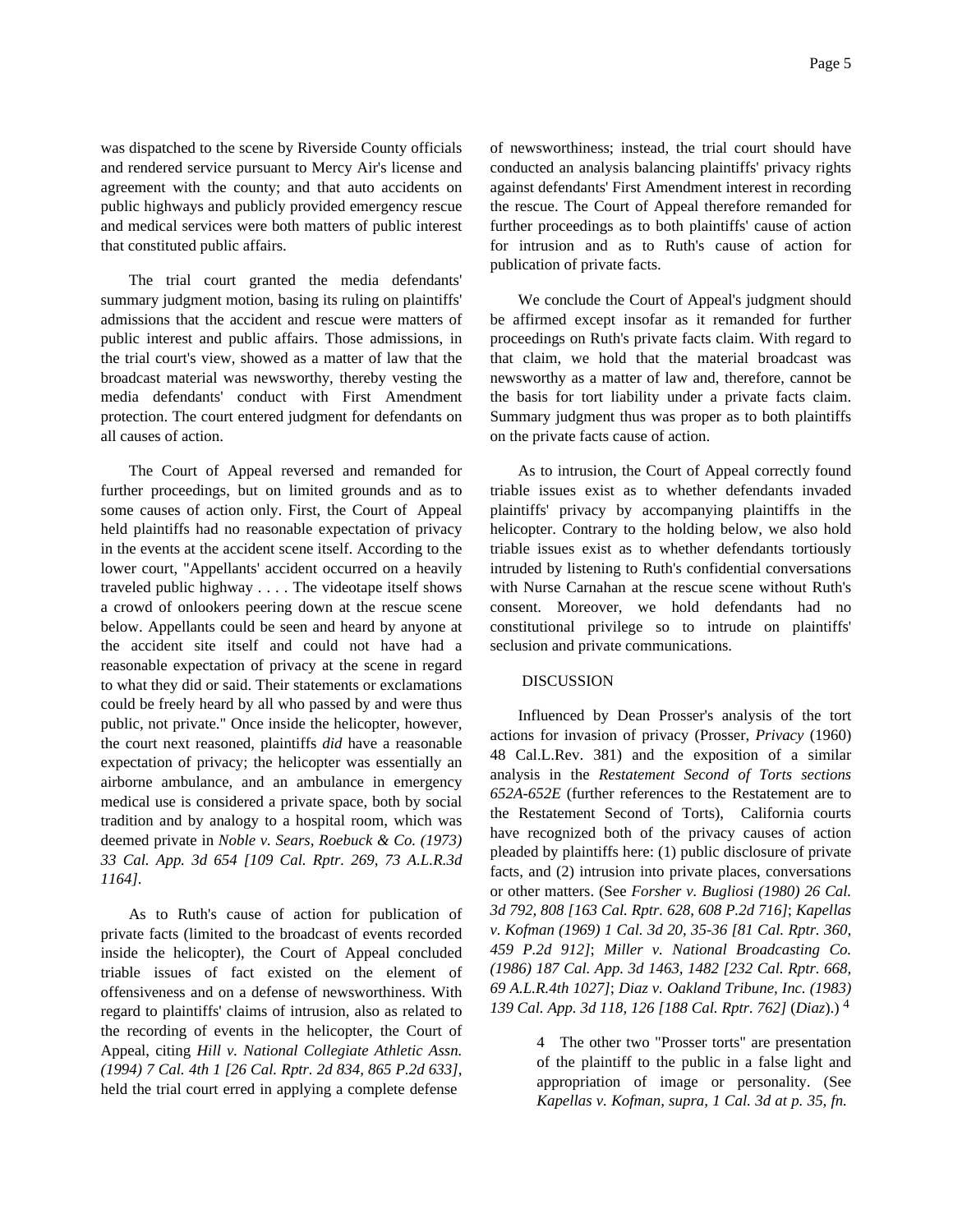*16*.)

We shall review the elements of each privacy tort, as well as the common law and constitutional privilege of the press as to each, and shall apply in succession this law to the facts pertinent to each cause of action.

### I. *Publication of Private Facts*

The claim that a publication has given unwanted publicity to allegedly private aspects of a person's life is one of the more commonly litigated and well-defined areas of privacy law. In *Diaz, supra, 139 Cal. App. 3d at page 126*, the appellate court accurately discerned the following elements of the public disclosure tort: "(1) public disclosure (2) of a private fact (3) which would be offensive and objectionable to the reasonable person and (4) which is not of legitimate public concern." (See *Forsher v. Bugliosi, supra, 26 Cal. 3d at pp. 808-809*; *Gill v. Hearst Publishing Co. (1953) 40 Cal. 2d 224, 228-231 [253 P.2d 441]*; *Carlisle v. Fawcett Publications, Inc. (1962) 201 Cal. App. 2d 733, 744-748 [20 Cal. Rptr. 405]*.) That formulation does not differ significantly from the Restatement's, which provides that "[o]ne who gives publicity to a matter concerning the private life of another is subject to liability to the other for invasion of his privacy, if the matter publicized is of a kind that [P] (a) would be highly offensive to a reasonable person, and [P] (b) is not of legitimate concern to the public." ( *Rest.2d Torts, § 652D*.)

The element critical to this case is the presence or absence of legitimate public interest, i.e., newsworthiness, in the facts disclosed. After reviewing the decisional law regarding newsworthiness, we conclude, inter alia, that lack of newsworthiness is an element of the "private facts" tort, making newsworthiness a complete bar to common law liability. We further conclude that the analysis of newsworthiness inevitably involves accommodating conflicting interests in personal privacy and in press freedom as guaranteed by the *First Amendment to the United States Constitution*, and that in the circumstances of this case--where the facts disclosed about a private person involuntarily caught up in events of public interest bear a logical relationship to the newsworthy subject of the broadcast and are not intrusive in great disproportion to their relevance--the broadcast was of legitimate public concern, barring liability under the private facts tort.

The *Diaz* formulation, like the Restatement's,

includes as a tort element that the matter published is not of legitimate public concern. *Diaz* thus expressly makes the *lack* of newsworthiness part of the plaintiff's case in a private facts action. (See also *Diaz, supra, 139 Cal. App. 3d at pp. 128-130* [plaintiff bears burden of proving published matter was not newsworthy].) Our own decisions are consistent, if less explicit, on this point. (See *Forsher v. Bugliosi, supra, 26 Cal. 3d at p. 809* [The defendant's First Amendment right to disseminate information to the public must be considered "[i]n determining whether a cause of action [for publication of private facts] has been stated . . . ."]; *Gill v. Curtis Publishing Co. (1953) 38 Cal. 2d 273, 278 [239 P.2d 630]* [Public interest in the dissemination of news and information must be balanced against the privacy right "in defining the boundaries of the right."].) The *Diaz* approach is consistent with the tort's historical development, in which defining an actionable invasion of privacy has generally been understood to require balancing privacy interests against the press's right to report, and the community's interest in receiving, news and information. (See Brandeis, *supra*, 4 Harv. L.Rev. at p. 214; *Melvin v. Reid*, *supra*, 112 Cal. App.. at p. 290; *Sidis v. F-R Publishing Corporation (2d Cir. 1940) 113 F.2d 806, 809*; *Barber v. Time, Inc. (1942) 348 Mo. 1199, 1206 [159 S.W.2d 291]*; *Carlisle v. Fawcett Publications, Inc., supra, 201 Cal. App. 2d at p. 745*; *Gill v. Curtis Publishing Co., supra, 38 Cal. 2d at p. 277*; *Briscoe v. Reader's Digest Association, Inc., supra, 4 Cal. 3d at p. 534*.)

We therefore agree with defendants that under California common law the dissemination of truthful, newsworthy material is not actionable as a publication of private facts. ( *Kapellas v. Kofman, supra, 1 Cal. 3d at pp. 35-36*; *Diaz, supra, 139 Cal. App. 3d at p. 126*; *Rest.2d Torts, § 652D*.) If the contents of a broadcast or publication are of legitimate public concern, the plaintiff cannot establish a necessary element of the tort action, the lack of newsworthiness. To so state, however, is merely to begin the necessary legal inquiry, not to end it. It is in the determination of newsworthiness--in deciding whether published or broadcast material is of legitimate public concern--that courts must struggle most directly to accommodate the conflicting interests of individual privacy and press freedom.

Although we speak of the lack of newsworthiness as an element of the private facts tort, newsworthiness is at the same time a constitutional defense to, or privilege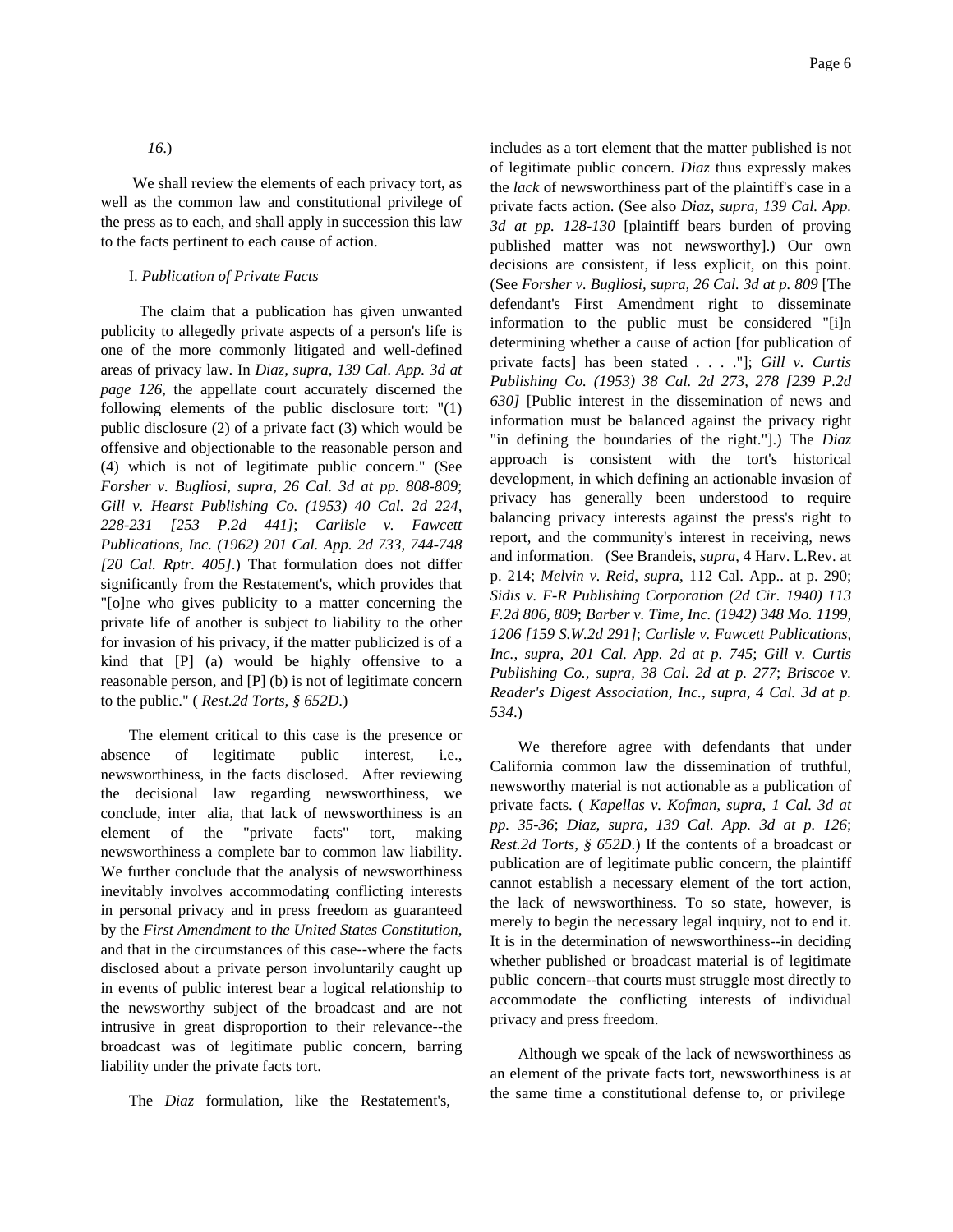against, liability for publication of truthful information. ( *Forsher v. Bugliosi, supra, 26 Cal. 3d at p. 809*; *Gilbert v. Medical Economics Co. (10th Cir. 1981) 665 F.2d 305, 307-308*; *Vassiliades v. Garfinckel's Brooks Bros. (D.C. 1985) 492 A.2d 580, 589*.) Indeed, the danger of interference with constitutionally protected press freedom has been and remains an ever-present consideration for courts and commentators struggling to set the tort's parameters, and the requirements of tort law and the Constitution have generally been assumed to be congruent. (See *Rest.2d Torts, § 652D, com. d*, p. 388 [newsworthiness standard developed in common law but now expresses constitutional limit as well]; *Virgil v. Time, Inc. (9th Cir. 1975) 527 F.2d 1122, 1128-1130* [accepting Restatement test of newsworthiness as constitutional standard]; *Ross v. Midwest Communications, Inc. (5th Cir. 1989) 870 F.2d 271, 273* [Stating of Texas law, which follows the Restatement, that "[i]n the 'newsworthiness' line of argument . . . the state law and constitutional tests are the same."].) Little is to be gained, therefore, in attempting to keep rigorously separate the tort and constitutional issues as regards newsworthiness, and we have not attempted to do so here. Tort liability, obviously, can extend no further than the First Amendment allows; conversely, we see no reason or authority for fashioning the newsworthiness element of the private facts tort to *preclude* liability where the Constitution would allow it.

Delineating the exact contours of the constitutional privilege of the press in publication of private facts is, however, particularly problematic, because this privilege has not received extensive attention from the United States Supreme Court. The high court has considered the issue in only one case involving the common law public disclosure tort, *Cox Broadcasting Corp. v. Cohn (1975) 420 U.S. 469 [95 S. Ct. 1029, 43 L. Ed. 2d 328]* (*Cox Broadcasting*), and its holding in that case was deliberately and explicitly narrow. In *Cox Broadcasting*, a criminal court clerk, during a recess in court proceedings relating to a rape-murder case, allowed a television reporter to see the indictment, which contained the name of the victim. The television station broadcast an account of the court proceedings, using the victim's name; the victim's father alleged the broadcast to be a tortious publication of private facts. ( *Id. at pp. 471-474 [95 S. Ct. at pp. 1034-1035*].) The Georgia Supreme Court, relying on a Georgia statute prohibiting publication or broadcast of a rape victim's identity, held the broadcast of the victim's name was not privileged as

newsworthy; the court viewed the statute as showing that the victim's identity was not a matter of legitimate public concern. The state court further held the statute did not itself infringe on the station's First Amendment rights. ( *Id. at p. 475 [95 S. Ct. at p. 1035*].)

The federal high court reversed, but--recognizing the important interests on both sides of the newsworthiness question--proceeded cautiously and on limited grounds. "Rather than address the broader question of whether truthful publications may ever be subjected to civil or criminal liability consistently with the First and Fourteenth Amendments, or to put it another way, whether the State may ever define and protect an area of privacy free from unwanted publicity in the press, it is appropriate to focus on the narrower interface between press and privacy that this case presents, namely, whether the State may impose sanctions on the accurate publication of the name of a rape victim obtained from public records--more specifically, from judicial records which are maintained in connection with a public prosecution and which themselves are open to public inspection. We are convinced that the State may not do so." (*Cox Broadcasting, supra, 420 U.S. at p. 491 [95 S. Ct. at p. 1044*].) For this holding the court relied on the "responsibility of the press to report the operations of government" ( *id. at p. 492 [95 S. Ct. at p. 1045*]), including judicial proceedings regarding crimes, and on the premise that "[b]y placing the information in the public domain on official court records, the State must be presumed to have concluded that the public interest was thereby being served" ( *id. at p. 495 [95 S. Ct. at p. 1046*]).

A more recent case cited by defendants, *The Florida Star v. B. J. F. (1989) 491 U.S. 524 [109 S. Ct. 2603, 105 L. Ed. 2d 443]* (*Florida Star*), reached a similar conclusion with regard to a Florida statute that, like the Georgia law in *Cox Broadcasting*, criminally punished the publication of a sexual assault victim's name. In *Florida Star*, however, the plaintiff's civil action was not pled as the common law tort for publication of private facts, but rather as a negligence action (with the criminal statute used as predicate for application of the negligence per se doctrine), a distinction the high court relied upon in holding liability to be constitutionally barred. ( *Id. at p. 539 [109 S. Ct. at p. 2612*].) Here, again, the high court chose to move cautiously, "relying on limited principles that sweep no more broadly than the appropriate context of the instant case." ( *Id. at p. 533 [109 S. Ct. at p. 2609*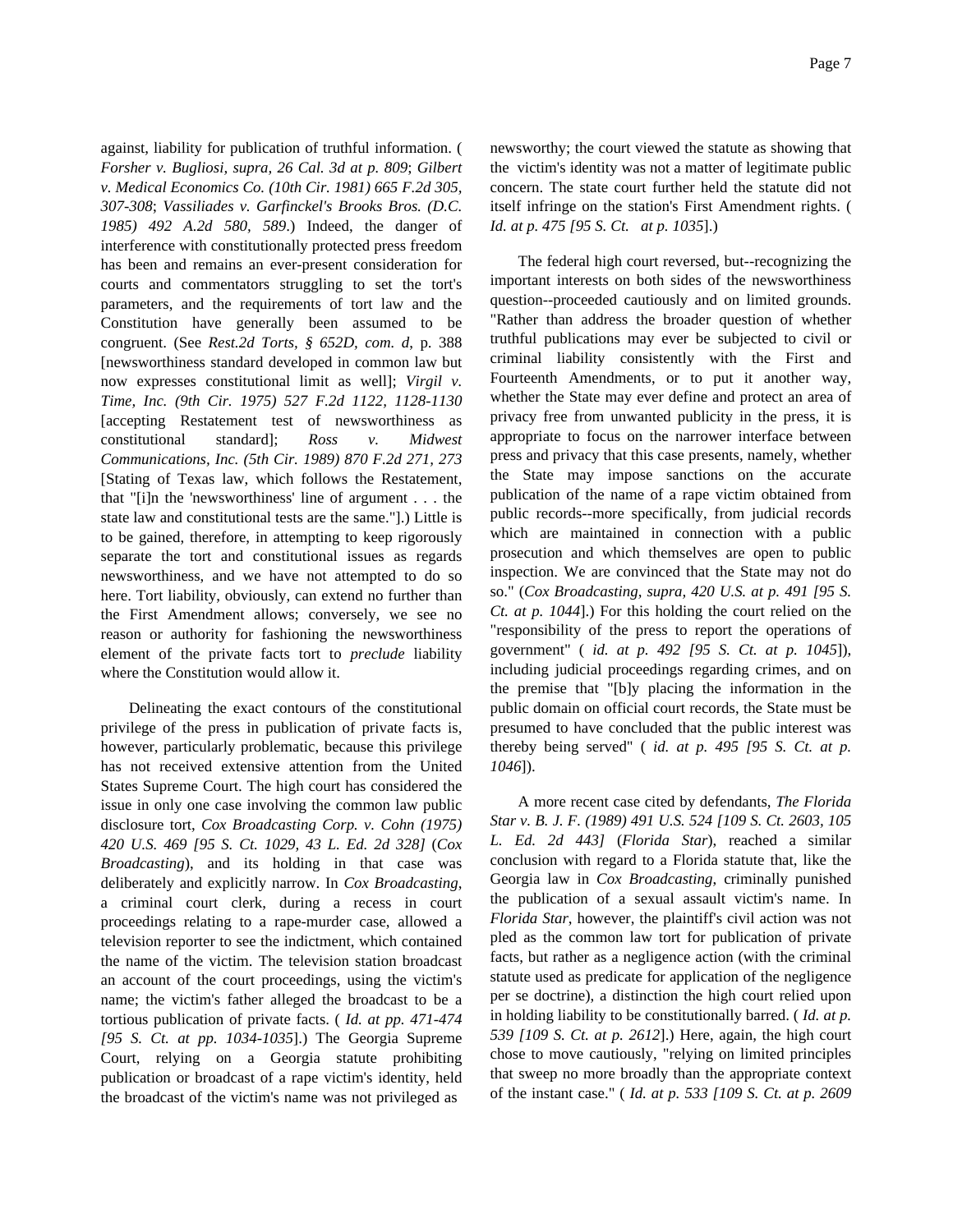].) The limited principle relied upon in *Florida Star* was that " '[I]f a newspaper lawfully obtains truthful information about a matter of public significance then state officials may not constitutionally punish publication of the information, absent a need to further a state interest of the highest order.' " (*Ibid*.) Like *Cox Broadcasting*, the *Florida Star* decision provides little general guidance as to what is, and is not, "a matter of public significance"--what is newsworthy, in other words--or as to when, if ever, the protection of private facts against public disclosure should be considered a sufficiently important state interest to justify civil liability pursuant to the common law tort. As in *Cox Broadcasting*, moreover, the *Florida Star* newspaper had obtained the victim's name from a public records source, in this case a police report made available to the press. The high court's holding that publication was constitutionally protected again rested in large part on the fact the government had, by making the information available to the press, impliedly determined its dissemination was in the public interest, and could not then punish a newspaper for "rely[ing] on the government's implied representations of the lawfulness of dissemination." (*Florida Star, supra, 491 U.S. at p. 536 [109 S. Ct. at p. 2610*].)

One federal court has observed that, despite the limited scope of their holdings, "the implications of [*Cox Broadcasting* and *Florida Star*] for the branch of the right of privacy that limits the publication of private facts are profound . . . . The Court must believe that the First Amendment greatly circumscribes the right even of a private figure to obtain damages for the publication of newsworthy facts about him, even when they are facts of a kind that people want very much to conceal." ( *Haynes v. Alfred A. Knopf, Inc. (7th Cir. 1993) 8 F.3d 1222, 1232*.) We agree the high court's decisions are instructive on the strength of First Amendment protection for truthful publication of private facts. More particularly, they establish that truthful reporting on current judicial proceedings, using material drawn from public records, is generally within the scope of constitutional protection. The decisions do not, however, enunciate a general test of newsworthiness applicable to other factual circumstances or provide a broad theoretical basis for discovery of such a general constitutional standard. (See Woito & McNulty, *The Privacy Disclosure Tort and the First Amendment: Should the Community Decide Newsworthiness?* (1978) 64 Iowa L.Rev. 185, 199-202.)

Newsworthiness--constitutional or common law--is

also difficult to define because it may be used as either a descriptive or a normative term. "Is the term 'newsworthy' a descriptive predicate, intended to refer to the fact there is widespread public interest? Or is it a value predicate, intended to indicate that the publication is a meritorious contribution and that the public's interest is praiseworthy?" (Comment, *The Right of Privacy: Normative-Descriptive Confusion in the Defense of Newsworthiness* (1963) 30 U. Chi. L.Rev. 722, 725.) A position at either extreme has unpalatable consequences. If "newsworthiness" is completely descriptive--if all coverage that sells papers or boosts ratings is deemed newsworthy--it would seem to swallow the publication of private facts tort, for "it would be difficult to suppose that publishers were in the habit of reporting occurrences of little interest." ( *Id*. at p. 734.) At the other extreme, if newsworthiness is viewed as a purely normative concept, the courts could become to an unacceptable degree editors of the news and self-appointed guardians of public taste.

The difficulty of finding a workable standard in the middle ground between the extremes of normative and descriptive analysis, and the variety of factual circumstances in which the issue has been presented, have led to considerable variation in judicial descriptions of the newsworthiness concept. As one commentator has noted, the newsworthiness test "bears an enormous social pressure, and it is not surprising to find that the common law is deeply confused and ambivalent about its application." (Post, *The Social Foundations of Privacy: Community and Self in the Common Law Tort* (1989) *77 Cal.L.Rev. 957, 1007*.) Without attempting an exhaustive survey, and with particular focus on California decisions, we review some of these attempts below.

In the first California privacy case, *Melvin v. Reid*, *supra*, 112 Cal. App.. 285, the defendants, using the plaintiff's true maiden name, had produced and exhibited a motion picture based on events of the plaintiff's life, including her having been a prostitute many years earlier. ( *Id. at pp. 286-287*.) The appellate court held the use of the plaintiff's true name "was unnecessary and indelicate, and a willful and wanton disregard of that charity which should actuate us in our social intercourse." ( *Id. at p. 291*.) In short, such use was "not justified by any standard of morals or ethics known to us." ( *Id. at p. 292*.)

This court took a similar, albeit less overtly moralistic, approach in *Gill v. Curtis Publishing Co.,*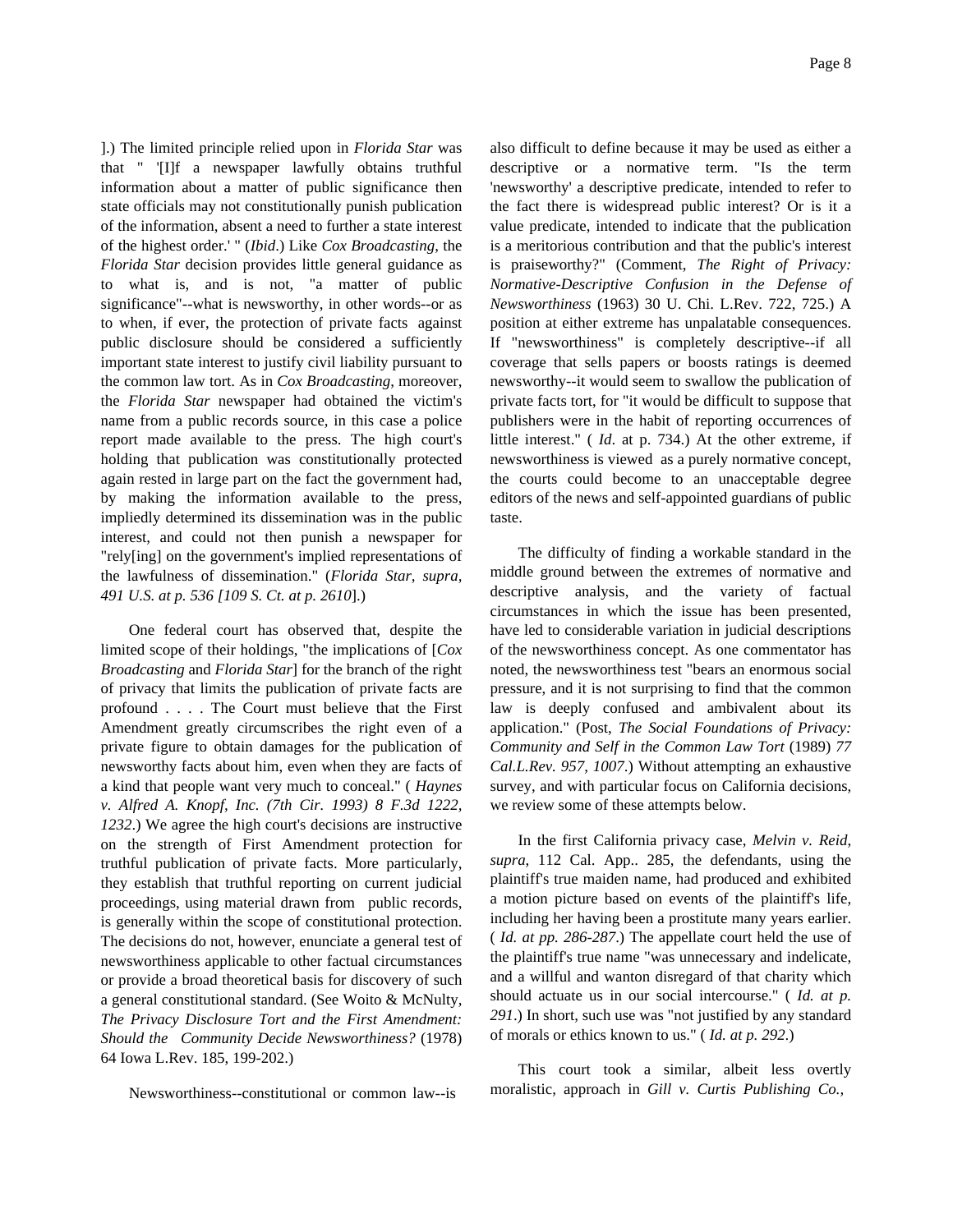*supra, 38 Cal. 2d 273* (*Gill v. Curtis*), involving a Ladies Home Journal article entitled *Love* that used a photograph of the plaintiffs embracing to illustrate the "wrong" kind of love, "founded upon 100 per cent sex attraction." ( *Id. at p. 275*.) As the Court of Appeal had done in *Melvin v. Reid*, *supra*, 112 Cal. App.. 285, we attempted to distinguish a disclosure of private facts that was closely connected to the newsworthiness of the publication from one that superfluously exposed the subject's private life to public view. Assuming the article's contents "to be within the range of public interest in dissemination of news, information or education," still "the public interest did not require the use of any particular person's likeness nor that of plaintiffs without their consent." ( *Gill v. Curtis, supra, at p. 279*.) Although we therefore did not need to decide on a general standard of newsworthiness, we noted that "[f]actors deserving consideration may include the medium of publication, the extent of the use, the public interest served by the publication, and the seriousness of the interference with the person's privacy." ( *Id. at pp. 278-279*.)

A year later, without explicitly overruling *Gill v. Curtis*, we reached a seemingly inconsistent conclusion in another case involving the same publication. ( *Gill v. Hearst Publishing Co., supra, 40 Cal. 2d 224* (*Gill* v. *Hearst*).) We held no action for invasion of privacy would lie solely for publication of the *photograph* of the plaintiffs embracing. The photograph itself, we reasoned, enjoyed some measure of constitutional protection despite its slight or nonexistent informational value. "Apparently the picture has no particular news value but is designed to serve the function of entertainment as a matter of legitimate public interest. [Citation.] However, the constitutional guarantees of freedom of expression apply with equal force to the publication whether it be a news report or an entertainment feature . . . ." ( *Id . at p. 229*.) 5 The author of *Gill v. Curtis* dissented from this portion of *Gill v. Hearst*, arguing, "it should be quite obvious that there is no news or educational value whatsoever in the photograph alone. It depicts two persons (plaintiffs) in an amorous pose. . . . While some remote news significance might be attached to persons in such a pose on the theory that the public likes and is entitled to see persons in such a pose, there is no reason why the publisher need invade the privacy of John and Jane Doe for his purpose. He can employ models for that purpose and the portion of the public interested will never know the difference but its maudlin curiosity will be appeased." ( *Gill v. Hearst, supra, 40 Cal. 2d at p. 232*

(conc. & dis. opn. of Carter, J.).)

5 We went on to hold that publication of the photograph, taken at the plaintiffs' ice cream booth in the Los Angeles Farmers' Market, "did not disclose anything which until then had been private," nor was the depiction of the plaintiffs objectionable or offensive to a reasonable person. ( *Gill v. Hearst, supra, 40 Cal. 2d at pp. 230-231*.)

This court next addressed the question in *Kapellas v. Kofman, supra, 1 Cal. 3d 20* (*Kapellas*), involving a newspaper editorial that allegedly violated the privacy rights of the children of a woman running for public office by revealing certain juvenile offenses and peccadilloes for which the children had been arrested or detained. Drawing from academic comment and the two *Gill* decisions, we attempted a general analysis involving the balancing of three factors: "In determining whether a particular incident is 'newsworthy' and thus whether the privilege shields its truthful publication from liability, the courts consider a variety of factors, including the social value of the facts published, the depth of the article's intrusion into ostensibly private affairs, and the extent to which the party voluntarily acceded to a position of public notoriety." (*Kapellas, supra, at p. 36*.) Applying these factors, we articulated a general rule favoring dissemination of relevant information regarding candidates for public office, including at least some information about their families: "Generally, courts will be most reluctant to impede the free flow of any truthful information that may be relevant to a candidate's qualifications for office. Although the conduct of a candidate's children in many cases may not appear particularly relevant to his qualifications for office, normally the public should be permitted to determine the importance or relevance of the reported facts for itself. If the publication does not proceed widely beyond the bounds of propriety and reason in disclosing facts about those closely related to an aspirant for public office, the compelling public interest in the unfettered dissemination of information will outweigh society's interest in preserving such individuals' rights to privacy." ( *Id. at pp. 37-38*, fn. omitted.) Following the articulated principle, we held the information disclosed, if true, was absolutely privileged. ( *Id. at p. 39*.)

We employed the *Kapellas* factors in *Briscoe v. Reader's Digest Association, Inc., supra, 4 Cal. 3d 529* (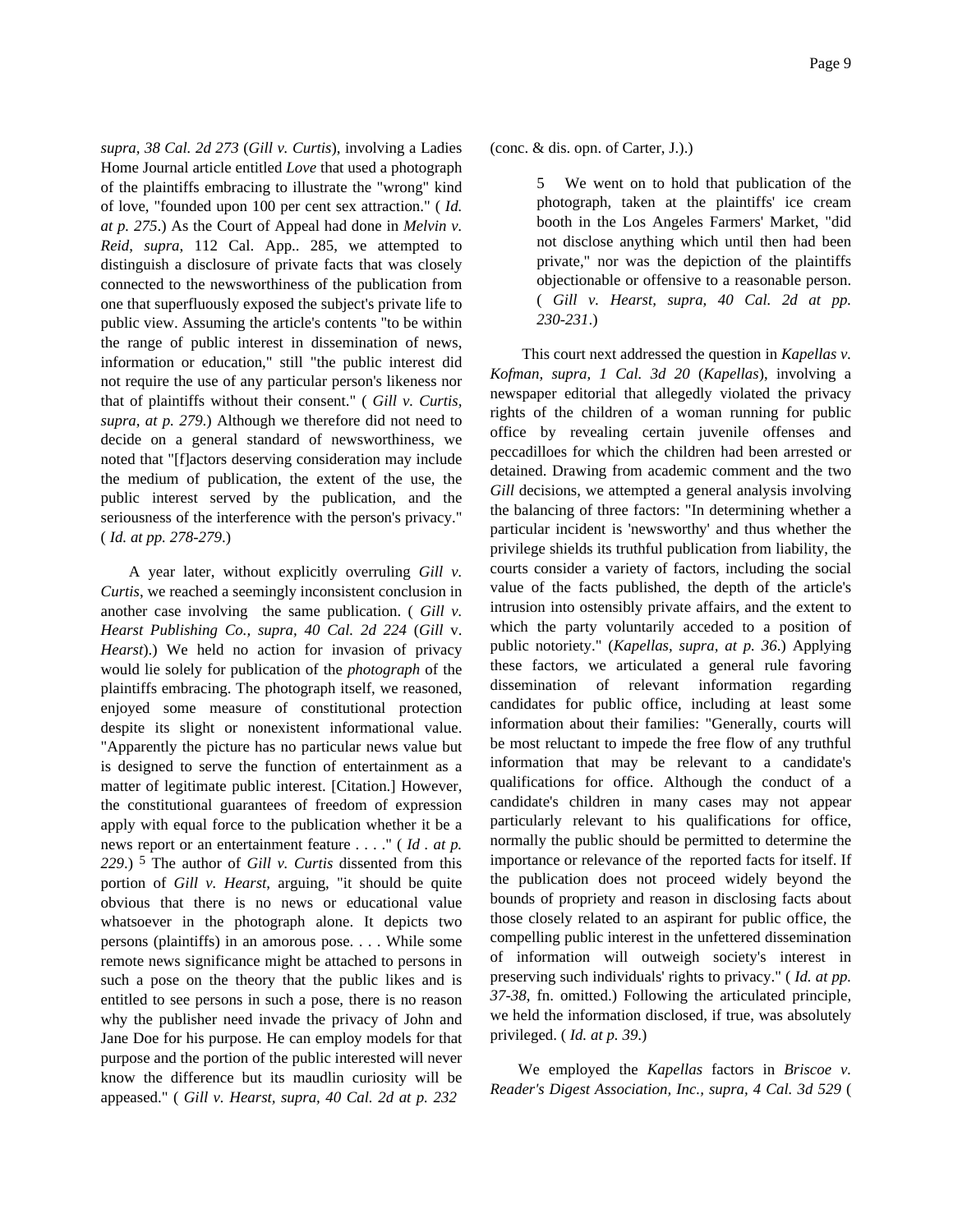*Briscoe*). A magazine article on truck hijacking included a description of such a crime the plaintiff had committed 11 years earlier, using the plaintiff's true name. Conceding that "reports of the facts of past crimes are newsworthy" ( *id. at p. 537*), we nonetheless concluded a jury could reasonably find the plaintiff's *identity* as a former hijacker to be nonnewsworthy. The identification of a rehabilitated person as a former criminal was, under the circumstances, of "minimal social value" ( *id. at p. 541*), would tend to interfere with the state's interest in rehabilitating criminals and returning them to society, and could be regarded as a serious intrusion on private matters ( *id. at p. 542*). 6

> 6 Our discussion in *Briscoe* largely reflects the correct view that newsworthiness is a complete bar against liability for publication of truthful private facts. In one passage, however, we articulated the possibly different view that "a truthful publication is constitutionally protected if (1) it is newsworthy and (2) it does not reveal facts so offensive as to shock the community's notions of decency." (*Briscoe, supra, 4 Cal. 3d at p. 541*.) We derived this dual standard from a dictum in *Time, Inc. v. Hill, supra, 385 U.S. at page 383, footnote 7 [87 S. Ct. at pages 539-540*]. The *Time* footnote, however, concerned newsworthiness as a defense to liability under a New York statute and merely suggested that such a defense may not exist when the publication is " 'so intimate and so unwarranted . . . as to outrage the community's notions of decency.' " (*Ibid*.) Rather than establishing a requirement separate from newsworthiness, the *Time* dictum appears to fit within the analysis of newsworthiness as a balancing of intrusion against justification that we adopted in *Kapellas* and applied in *Briscoe*.

In *Briscoe*, while employing *Kapellas'*s analysis of competing interests, we also recognized the strong constitutional policy against fact-dependent balancing of First Amendment rights against other interests. "Because the categories with which we deal--private and public, newsworthy and nonnewsworthy--have no clear profile, there is a temptation to balance interests in ad hoc fashion in each case. Yet history teaches us that such a process leads too often to discounting society's stake in First Amendment rights. [Citation.] We therefore strive for as much predictability as possible within our system of case-by-case adjudication, lest we unwittingly chill First

Amendment freedoms." (*Briscoe, supra, 4 Cal. 3d at pp. 542-543, fn. 18*.) We believed, however, the danger of chilling future expression by our holding in *Briscoe* was slight because the facts of the case clearly negated protection. (*Ibid*.) Our holding of possible liability in that case, moreover, was expressly limited to narrow circumstances to be established at trial: that the plaintiff, having been punished for his past crime, was now "a rehabilitated member of society"; that identification of him as a former criminal was not only highly offensive but "injurious" to his efforts at leading an ordinary law-abiding life; that the publication was made with reckless disregard for its offensiveness; and that the defendant had no "independent justification" for printing plaintiff's identity. (*Id. at p. 543*.)

In the most recent of this court's decisions on publication of private facts, we applied the same general analysis of newsworthiness as in *Briscoe* but distinguished that case on its facts. ( *Forsher v. Bugliosi, supra, 26 Cal. 3d at pp. 809-813* (*Forsher*).) We held the defendant's book, Helter-Skelter, did not invade the plaintiff's privacy by mentioning his name in connection with the disappearance of an attorney who had represented a defendant in the highly publicized Tate-LaBianca killings. *Briscoe*, we observed, was "an exception to the more general rule that 'once a man has become a public figure, or news, he remains a matter of legitimate recall to the public mind to the end of his days.' " (*Forsher, supra, at p. 811*.) As the exceptional reasons for protecting Briscoe's identity did not apply to Forsher, we concluded the identification of Forsher in connection with the death of an attorney formerly involved in the case was of continuing public concern at the time of publication. ( *Id. at p. 813*.)

Our prior decisions have not explicitly addressed the type of privacy invasion alleged in this case: the broadcast of embarrassing pictures and speech of a person who, while generally not a public figure, has become involuntarily involved in an event or activity of legitimate public concern. We nonetheless draw guidance from those decisions, in that they articulate the competing interests to be balanced. First, the analysis of newsworthiness does involve courts to some degree in a normative assessment of the "social value" of a publication. (*Kapellas, supra, 1 Cal. 3d at p. 36*.) All material that might attract readers or viewers is not, simply by virtue of its attractiveness, of *legitimate* public interest. Second, the evaluation of newsworthiness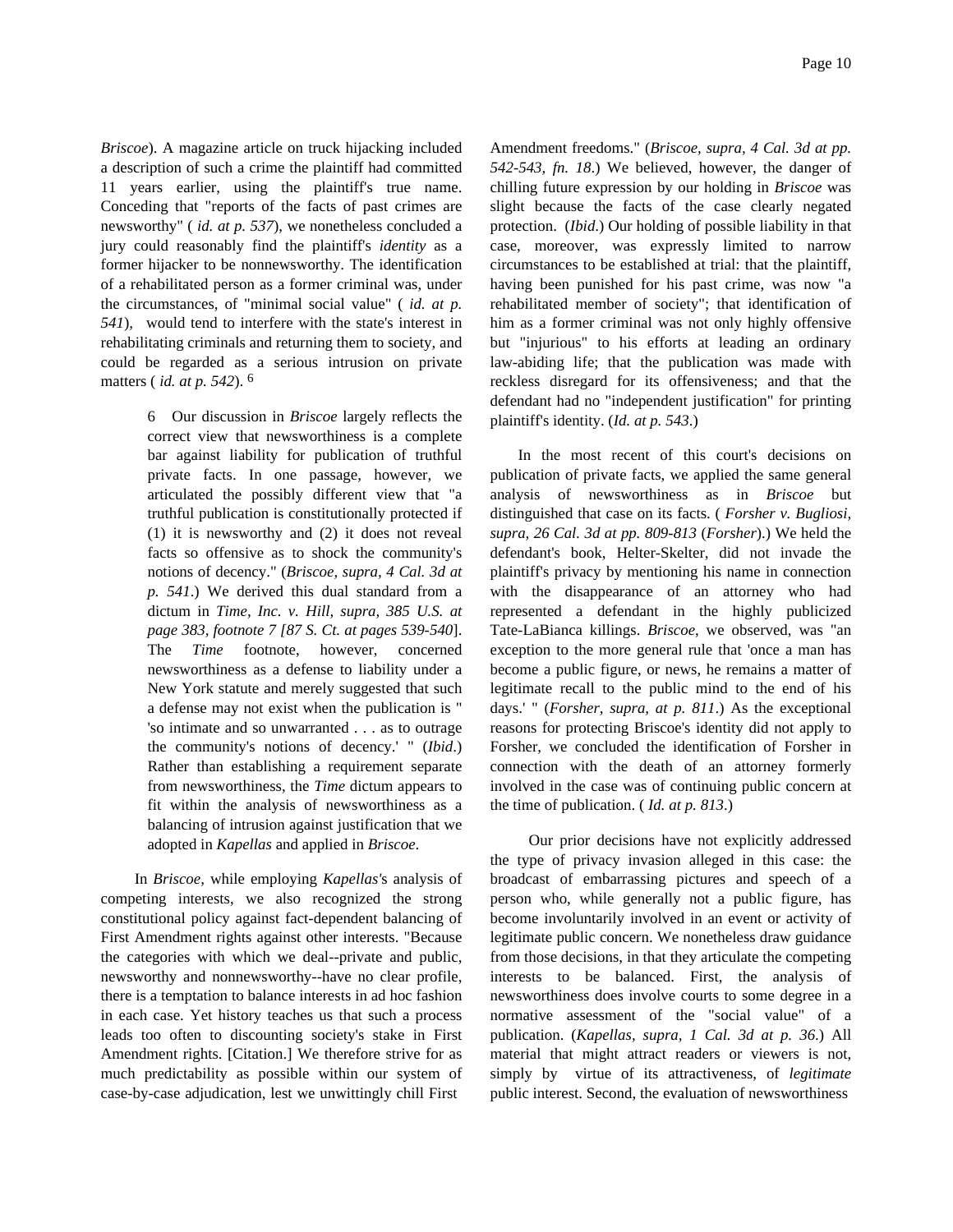depends on the degree of intrusion and the extent to which the plaintiff played an important role in public events (*ibid*.), and thus on a comparison between the information revealed and the nature of the activity or event that brought the plaintiff to public attention. "Some reasonable proportion is . . . to be maintained between the events or activity that makes the individual a public figure and the private facts to which publicity is given. Revelations that may properly be made concerning a murderer or the President of the United States would not be privileged if they were to be made concerning one who is merely injured in an automobile accident." ( *Rest.2d Torts, § 652D, com. h*, p. 391.) 7

> 7 Justice Brown, in her concurring and dissenting opinion, argues the lawfulness or offensiveness of the news media's conduct, discussed in part II of this opinion (*post*, at p. 230 et seq.), is "clearly relevant" not only to the tort of intrusion into private places, conversations or other matters, but also to whether the material published is "newsworthy." (Conc. & dis. opn. of Brown, J., *post*, at p. 252, fn. 2.) Citing no other authority, Justice Brown attempts to find support for her argument in *Kapellas, supra, 1 Cal. 3d at page 36*. The court in *Kapellas*, however, did not mention or address any issue arising from the legality of the manner in which information had been gathered. Indeed, the facts published in *Kapellas* were presumed by the court "already [to] have been matters of public record." (*Id. at p. 38*.)

Courts balancing these interests in cases similar to this have recognized that, when a person is involuntarily involved in a newsworthy incident, not all aspects of the person's life, and not everything the person says or does, is thereby rendered newsworthy. "Most persons are connected with some activity, vocational or avocational, as to which the public can be said as a matter of law to have a legitimate interest or curiosity. To hold as a matter of law that private facts as to such persons are also within the area of legitimate public interest could indirectly expose everyone's private life to public view." ( *Virgil v. Time, Inc., supra, 527 F.2d at p. 1131*; accord, *Gilbert v. Medical Economics Co., supra, 665 F.2d at p. 308* (*Gilbert*).) This principle is illustrated in the decisions holding that, while a particular event was newsworthy, identification of the plaintiff as the person involved, or use of the plaintiff's identifiable image, added nothing of significance to the story and was therefore an

unnecessary invasion of privacy. (See *Briscoe, supra, 4 Cal. 3d at p. 541* [identification of plaintiff as former criminal]; *Gill v. Curtis, supra , 38 Cal. 2d at p. 279* [use of plaintiffs' photograph to illustrate article on love]; *Melvin v. Reid*, *supra*, 112 Cal. App.. at pp. 291-292 [identification of plaintiff as former prostitute]; *Barber v. Time, Inc., supra, 348 Mo. at pp. 1207-1208 [159 S.W.2d at pp. 295-296*] [use of plaintiff's name and photograph in article about her unusual medical condition]; *Vassiliades v. Garfinckel's Brooks Bros., supra, 492 A.2d at pp. 589-590* [use of plaintiff's photograph to illustrate presentations on cosmetic surgery].) For the same reason, a college student's candidacy for president of the student body did not render newsworthy a newspaper's revelation that the student was a transsexual, where the court could find "little if any connection between the information disclosed and [the student's] fitness for office." (*Diaz, supra, 139 Cal. App. 3d at p. 134*.) Similarly, a mother's private words over the body of her slain son as it lay in a hospital room were held nonnewsworthy despite undisputed legitimate public interest in the subjects of gang violence and murder. ( *Green v. Chicago Tribune Co. (1996) 286 Ill.App.3d 1 [221 Ill.Dec. 342, 675 N.E.2d 249, 255-256]*.)

Consistent with the above, courts have generally protected the privacy of otherwise private individuals involved in events of public interest "by requiring that a logical nexus exist between the complaining individual and the matter of legitimate public interest." ( *Campbell v. Seabury Press (5th Cir. 1980) 614 F.2d 395, 397*.) The contents of the publication or broadcast are protected only if they have "some substantial relevance to a matter of legitimate public interest." (*Gilbert, supra, 665 F.2d at p. 308*.) Thus, recent decisions have generally tested newsworthiness with regard to such individuals by assessing the logical relationship or nexus, or the lack thereof, between the events or activities that brought the person into the public eye and the particular facts disclosed. These decisions have used a number of similar or equivalent phrases to describe the necessary relationship. (See *Cinel v. Connick (5th Cir. 1994) 15 F.3d 1338, 1346* ["substantially related"]; *Ross v. Midwest Communications, Inc., supra, 870 F.2d at p. 274* [5th Cir.: "logical nexus"]; *Campbell v. Seabury Press, supra, 614 F.2d at p. 397* [5th Cir.: "logical nexus"]; *Gilbert, supra, 665 F.2d at p. 308* [10th Cir.: "substantial relevance"]; *Lee v. Calhoun (10th Cir. 1991) 948 F.2d 1162, 1165-1166* [following *Gilbert*]; *Haynes v. Alfred A. Knopf, Inc., supra, 8 F.3d at p. 1233* [facts "germane" to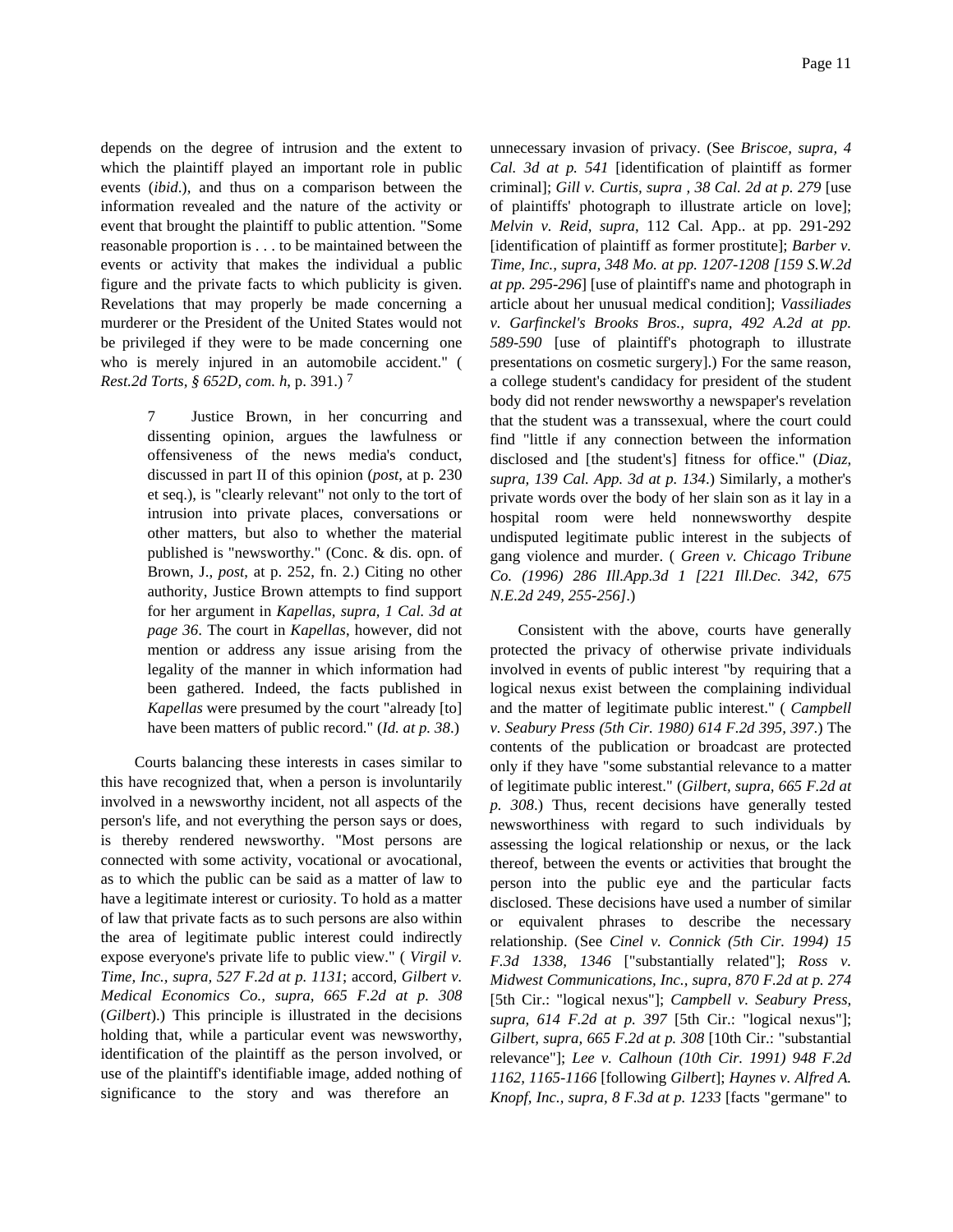story]; *Vassiliades v. Garfinckel's Brooks Bros., supra, 492 A.2d at p. 590* ["logical nexus"].) This approach accords with our own prior decisions, in that it balances the public's right to know against the plaintiff's privacy interest by drawing a protective line at the point the material revealed ceases to have any substantial connection to the subject matter of the newsworthy report. (Cf. *Kapellas, supra, 1 Cal. 3d at p. 37* [in context of political candidacy, truthful information is generally protected if it "may be relevant" to qualifications for office].) This approach also echoes the Restatement commentators' widely quoted and cited view that legitimate public interest does not include "a morbid and sensational prying into private lives *for its own sake* . . . ." ( *Rest.2d Torts, § 652D, com. h*, p. 391, italics added; see, e.g., *Sipple v. Chronicle Publishing Co. (1984) 154 Cal. App. 3d 1040, 1048-1049 [201 Cal. Rptr. 665]*; *Virgil v. Time, Inc., supra, 527 F.2d at p. 1129*; *Gilbert, supra, 665 F.2d at pp. 307-308*; see also *Haynes v. Alfred A. Knopf, Inc., supra, 8 F.3d at p. 1232* [private facts not newsworthy "when the community has no interest in them beyond the voyeuristic thrill of penetrating the wall of privacy that surrounds a stranger"].)

An analysis measuring newsworthiness of facts about an otherwise private person involuntarily involved in an event of public interest by their relevance to a newsworthy subject matter incorporates considerable deference to reporters and editors, avoiding the likelihood of unconstitutional interference with the freedom of the press to report truthfully on matters of legitimate public interest. 8 In general, it is not for a court or jury to say how a particular story is best covered. The constitutional privilege to publish truthful material "ceases to operate only when an editor abuses his broad discretion to publish matters that are of legitimate public interest." (*Gilbert, supra, 665 F.2d at p. 308*.) By confining our interference to extreme cases, the courts "avoid[] unduly limiting . . . the exercise of effective editorial judgment." ( *Virgil v. Time, Inc., supra, 527 F.2d at p. 1129*.) Nor is newsworthiness governed by the tastes or limited interests of an individual judge or juror; a publication is newsworthy if some reasonable members of the community could entertain a legitimate interest in it. Our analysis thus does not purport to distinguish among the various legitimate purposes that may be served by truthful publications and broadcasts. As we said in *Gill v. Hearst, supra, 40 Cal. 2d at page 229*, "the constitutional guarantees of freedom of expression apply with equal

force to the publication whether it be a news report or an entertainment feature . . . ." Thus, newsworthiness is not limited to "news" in the narrow sense of reports of current events. "It extends also to the use of names, likenesses or facts in giving information to the public for purposes of education, amusement or enlightenment, when the public may reasonably be expected to have a legitimate interest in what is published." ( *Rest.2d Torts, § 652D, com. j*, p. 393; accord, *Gilbert, supra, 665 F.2d at p. 308*; *Virgil v. Time, Inc., supra, 527 F.2d at p. 1129*; see also *Carlisle v. Fawcett Publications, Inc., supra, 201 Cal. App. 2d at p. 746* [matters of legitimate public interest include, for example, "the reproduction of past events, travelogues and biographies"]; *Vassiliades v. Garfinckel's Brooks Bros., supra, 492 A.2d at p. 589* [includes " 'information concerning interesting phases of human activity' "].)

> 8 Although we therefore believe our conclusions in this case accord with the dictates of the federal Constitution, we cannot be sure without clearer guidance from the United States Supreme Court. Unless we abandon the private facts tort completely, we appear to be at a theoretical risk of creating unconstitutional liability, since the high court has thus far declined to decide "whether truthful publications may ever be subjected to civil or criminal liability consistently with the First and Fourteenth Amendments, or to put it another way, whether the State may ever define and protect an area of privacy free from unwanted publicity in the press. . . ." (*Cox Broadcasting Corp., supra, 420 U.S. at p. 491 [95 S. Ct. at p. 1044*]; see also *Florida Star, supra, 491 U.S. at p. 533 [109 S. Ct. at p. 2609*] [again declining to answer that question]; *Time, Inc. v. Hill, supra, 385 U.S. at p. 383, fn. 7 [87 S. Ct. at pp. 539-540*] [in false light privacy case, reserving question whether *truthful* publication of offensive private facts may constitutionally be punished, and noting a commentator's view that newsworthiness privilege may be so " 'overpowering as virtually to swallow the [privacy] tort' "].)

Finally, an analysis focusing on relevance allows courts and juries to decide most cases involving persons involuntarily involved in events of public interest without "balanc[ing] interests in ad hoc fashion in each case" (*Briscoe, supra, 4 Cal. 3d at p. 542, fn. 18*). The articulation of standards that do not require "*ad hoc*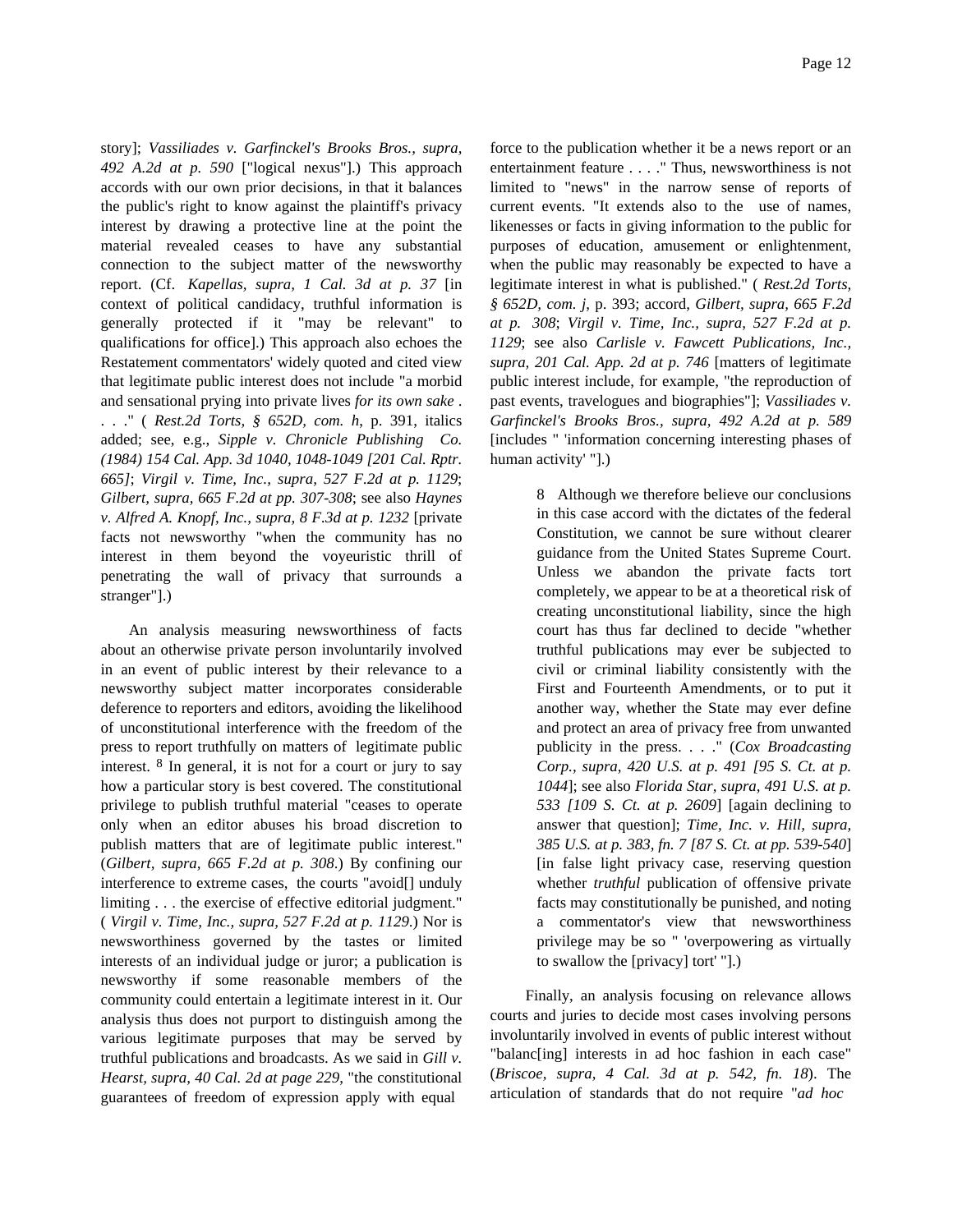resolution of the competing interest in each . . . case" ( *Gertz v. Robert Welch, Inc. (1974) 418 U.S. 323, 343 [94 S. Ct. 2997, 3009, 41 L. Ed. 2d 789]*) is favored in areas affecting First Amendment rights, because the relative predictability of results reached under such standards minimizes the inadvertent chilling of protected speech, and because standards that can be applied objectively provide a stronger shield against the unconstitutional punishment of unpopular speech. (*Ibid*.; Nimmer, *The Right to Speak from* Times *to* Time: *First Amendment Theory Applied to Libel and Misapplied to Privacy* (1968) 56 Cal.L.Rev. 935, 938-945 (hereafter Nimmer); see also *Reno v. American Civil Liberties Union (1997) 521 U.S. 844 [117 S. Ct. 2329, 2341, 2344-2345, 138 L. Ed. 2d 874]* [Internet speech prohibitions employing undefined term "indecent" and appealing to "community standards" of what is "patently offensive" are, absent further narrowing of prohibitions, unconstitutionally vague and uncertain.].)

On the other hand, no mode of analyzing newsworthiness can be applied mechanically or without consideration of its proper boundaries. To observe that the newsworthiness of private facts about a person involuntarily thrust into the public eye depends, in the ordinary case, on the existence of a logical nexus between the newsworthy event or activity and the facts revealed is not to deny that the balance of free press and privacy interests may require a different conclusion when the intrusiveness of the revelation is greatly disproportionate to its relevance. Intensely personal or intimate revelations might not, in a given case, be considered newsworthy, especially where they bear only slight relevance to a topic of legitimate public concern. (See *Kapellas, supra, 1 Cal. 3d at pp. 37-38* [public interest in free flow of information will outweigh interest in individual privacy "[i]f the publication does not proceed widely beyond the bounds of propriety and reason in disclosing facts about those closely related to an aspirant for public office . . ."]; *Haynes v. Alfred A. Knopf, Inc., supra, 8 F.3d at pp. 1234-1235* [although personal facts revealed in book at issue were newsworthy because germane to the book's subject matter, that protection may not extend to publication of "intimate physical details the publicizing of which would be not merely embarrassing and painful but deeply shocking to the average person"].) <sup>9</sup>

> 9 Contrary to Justice Brown's characterization of the foregoing test for newsworthiness as a "radical departure" from *Kapellas, supra, 1 Cal. 3d 20*

(conc. & dis. opn. of Brown, J., *post*, at p. 251), the stated test is a natural adaptation of *Kapellas* to a different kind of situation, one involving a private figure involuntarily caught up in a newsworthy *event*. (Cf. *Forsher, supra, 26 Cal. 3d at p. 812* [applying both the *Kapellas* factors and additional relevant considerations].) To track the language of *Kapellas, supra, 1 Cal. 3d at page 36*, the "incident" in this case--i.e., the accident and rescue--concededly is of legitimate public concern. Viewing, therefore, the "facts published" in the context of the whole, the broadcast's intrusion into Ruth's private life is minimal as against the substantial relevance the facts bear to the subject matter, in particular the various aspects of the rescue and Nurse Carnahan's responsibilities in connection therewith. That Ruth did not "voluntarily accede[] to a position of public notoriety" is not determinative, but only one of a "variety of factors" to be weighed. (*Ibid*.)

A few words are in order at this point regarding the right of privacy secured by *article I, section 1 of the California Constitution*. The Court of Appeal, citing *Hill v. National Collegiate Athletic Assn., supra, 7 Cal. 4th at pages 37-38* (*Hill*), equated the judicial balancing undertaken in delineation of the common law right of privacy to the balancing of interests this court has prescribed for evaluating claims raised under our state's constitutional right of privacy. Defendants attack the Court of Appeal's adoption of *Hill*'s balancing test in the common law tort context, arguing that under the *federal* Constitution newsworthiness is a complete bar to liability, rather than merely an interest to be balanced against private or state-protected interests.

We agree with defendants that the publication of truthful, lawfully obtained material of legitimate public concern is constitutionally privileged and does not create liability under the private facts tort. As discussed above, however, a certain amount of interest-balancing *does* occur in deciding whether material is of legitimate public concern, or in formulating rules for that decision. To that extent, the Court of Appeal's analogy to *Hill* was not in error.

In *Hill*, we held, inter alia, that *article I, section 1 of the California Constitution* protects Californians against invasions of privacy by nongovernmental as well as governmental parties. (*Hill, supra, 7 Cal. 4th at pp. 15-20*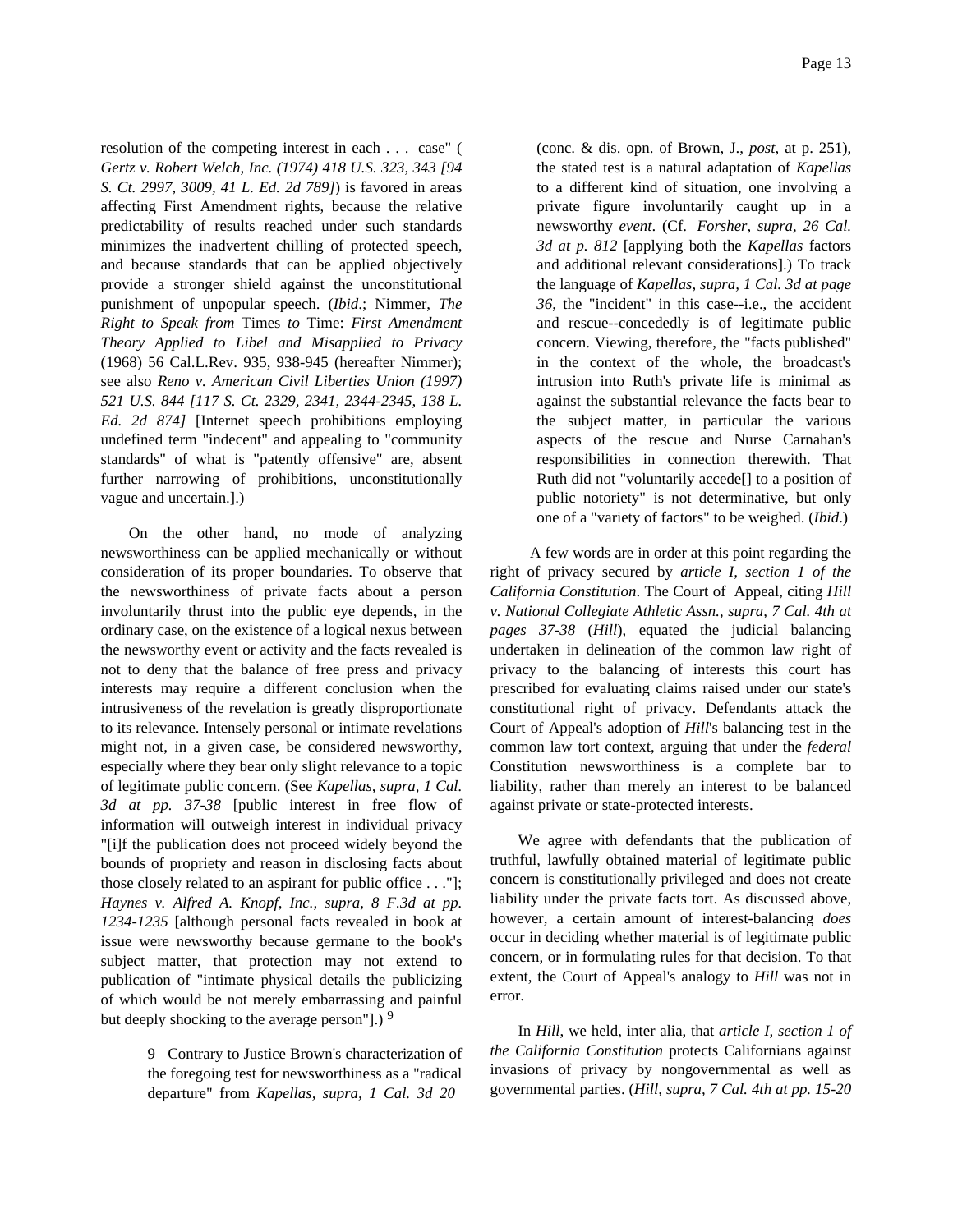.) Decisions concerning the tort actions for invasion of privacy have, in addition, sometimes linked the plaintiffs' protected interest to that constitutional provision. (See, e.g., *Miller v. National Broadcasting Co., supra, 187 Cal. App. 3d at pp. 1490-1491* [intrusion plaintiff's interest protected by constitutional privacy provision]; *Melvin v. Reid*, *supra*, 112 Cal. App.. at p. 291 [in private facts case predating addition of "privacy" to *article I, section 1*, plaintiff deemed protected by that section's guarantee of right to pursue and obtain happiness].) The *Hill* court itself sought to "draw upon the one hundred years of legal experience surrounding the term 'privacy' " in formulating the correct analysis of claims brought under the state Constitution. (*Hill, supra, 7 Cal. 4th at p. 27*.) Thus, these two sources of protection for privacy--the common law and the state Constitution--are not unrelated. Nothing in *Hill* or our more recent constitutional privacy cases ( *American Academy of Pediatrics v. Lungren (1997) 16 Cal. 4th 307 [66 Cal. Rptr. 2d 210, 940 P.2d 797]*; *Loder v. City of Glendale (1997) 14 Cal. 4th 846 [59 Cal. Rptr. 2d 696, 927 P.2d 1200]*), however, suggests that the conceptual framework developed for resolving privacy claims under the California Constitution was intended to supplant the common law tort analysis or preclude its independent development. Nor did we have occasion in those cases to address the analytical means by which a state-created privacy right, whether of constitutional or common law origin, may be accommodated to conflicting and superior demands of federal constitutional interests, as for example those protected by the First Amendment.

Turning now to the case at bar, we consider whether the possibly private facts complained of here--broadly speaking, Ruth's appearance and words during the rescue and evacuation--were of legitimate public interest. If so, summary judgment was properly entered. "[B]ecause unnecessarily protracted litigation would have a chilling effect upon the exercise of First Amendment rights, speedy resolution of cases involving free speech is desirable. [Citation.] Therefore, summary judgment is a favored remedy [in such cases] . . . ." ( *Good Government Group of Seal Beach, Inc. v. Superior Court (1978) 22 Cal. 3d 672, 685 [150 Cal. Rptr. 258, 586 P.2d 572]*; see also *Haynes v. Alfred A. Knopf, Inc., supra, 8 F.3d at p. 1234* [Affirming summary judgment for defendants in private facts case: "To any suggestion that the outer bounds of liability should be left to a jury to decide we reply that in cases involving the rights protected by the speech and press clauses of the First

Amendment the courts insist on judicial control of the jury."].) Nonetheless, the basic question raised on a defense motion for summary judgment, and on review of such judgment, is the same in a privacy action against media defendants as in other cases: Does the motion record demonstrate the existence of triable issues of fact, or was the defense entitled to judgment as a matter of law? ( *Code Civ. Proc., § 437c, subd. (c)*; *Sipple v. Chronicle Publishing Co*., *supra*, 54 Cal. App. 3d at p. 1046.)

We agree at the outset with defendants that the subject matter of the broadcast as a whole was of legitimate public concern. Automobile accidents are by their nature of interest to that great portion of the public that travels frequently by automobile. The rescue and medical treatment of accident victims is also of legitimate concern to much of the public, involving as it does a critical service that any member of the public may someday need. The story of Ruth's difficult extrication from the crushed car, the medical attention given her at the scene, and her evacuation by helicopter was of particular interest because it highlighted some of the challenges facing emergency workers dealing with serious accidents.

The more difficult question is whether Ruth's appearance and words as she was extricated from the overturned car, placed in the helicopter and transported to the hospital were of legitimate public concern. Pursuant to the analysis outlined earlier, we conclude the disputed material was newsworthy as a matter of law. One of the dramatic and interesting aspects of the story as a whole is its focus on flight nurse Carnahan, who appears to be in charge of communications with other emergency workers, the hospital base and Ruth, and who leads the medical assistance to Ruth at the scene. Her work is portrayed as demanding and important and as involving a measure of personal risk (e.g., in crawling under the car to aid Ruth despite warnings that gasoline may be dripping from the car).  $10$  The broadcast segment makes apparent that this type of emergency care requires not only medical knowledge, concentration and courage, but an ability to talk and listen to severely traumatized patients. One of the challenges Carnahan faces in assisting Ruth is the confusion, pain and fear that Ruth understandably feels in the aftermath of the accident. For that reason the broadcast video depicting Ruth's injured physical state (which was not luridly shown) and audio showing her disorientation and despair were substantially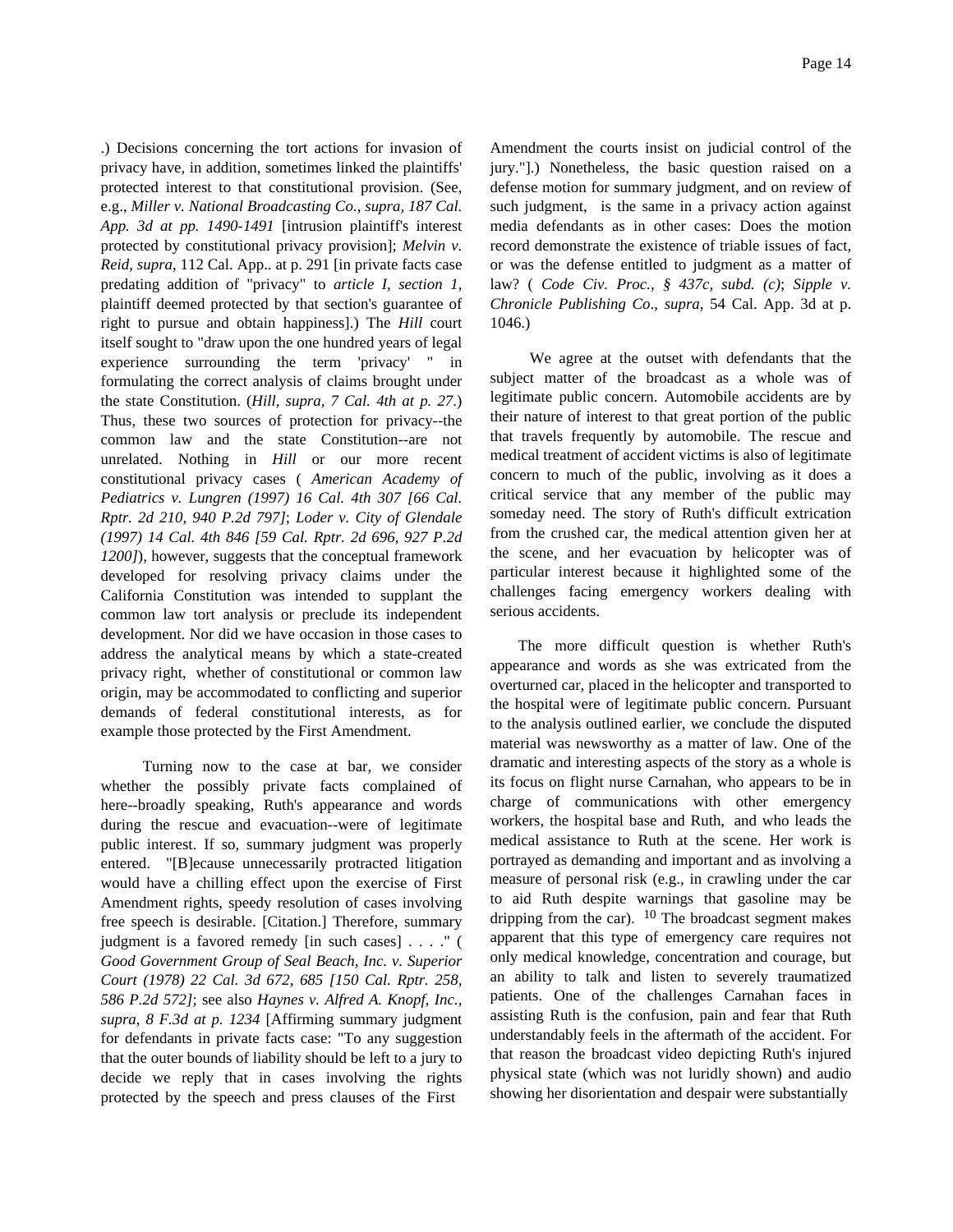relevant to the segment's newsworthy subject matter.

10 Plaintiffs dispute whether there was any such fuel leak. It is undisputed, however, that during the broadcast segment a firefighter or paramedic tells Carnahan there is leaking gasoline, and she nevertheless crawls under the car to minister to Ruth.

Plaintiffs argue that showing Ruth's "intimate private, medical facts and her suffering was not *necessary* to enable the public to understand the significance of the accident or the rescue as a public event." The standard, however, is not necessity. That the broadcast *could* have been edited to exclude some of Ruth's words and images and still excite a minimum degree of viewer interest is not determinative. Nor is the possibility that the members of this or another court, or a jury, might find a differently edited broadcast more to their taste or even more interesting. The courts do not, and constitutionally could not, sit as superior editors of the press. ( *Ross v. Midwest Communications, Inc., supra, 870 F.2d at p. 275* ["Exuberant judicial blue-penciling after-the-fact would blunt the quills of even the most honorable journalists."]; *Gilbert, supra, 665 F.2d at p. 308* [Liability for disclosure of private facts is limited "to the extreme case, thereby providing the breathing space needed by the press to properly exercise effective editorial judgment."].)

The challenged material was thus substantially relevant to the newsworthy subject matter of the broadcast and did not constitute a "morbid and sensational prying into private lives *for its own sake*." ( *Rest.2d Torts, § 652D, com. h*, p. 391, italics added.) Nor can we say the broadcast material was so lurid and sensational in emotional tone, or so intensely personal in content, as to make its intrusiveness disproportionate to its relevance. Under these circumstances, the material was, as a matter of law, of legitimate public concern. Summary judgment was therefore properly entered against Ruth on her cause of action for publication of private facts.  $11$  As to Wayne, he is glimpsed only fleetingly in the broadcast video and is never heard. The broadcast includes no images or information regarding him that could be offensive to a reasonable person of ordinary sensibilities. Summary judgment was therefore also proper on Wayne's cause of action for publication of private facts.

> 11 The United States Supreme Court has expressly reserved the question whether the

government, in cases where information has been acquired *unlawfully* by a newspaper or by a source, may ever punish not only the unlawful acquisition, but the ensuing publication as well. (*Florida Star, supra, 491 U.S. at pp. 533-536 [109 S. Ct. at pp. 2609-2611*].) We do not decide that question in the present case, regarding it as going to the extent of allowable damages for intrusion. (See fn. 18, *post*.)

One might argue that, while the contents of the broadcast were of legitimate interest in that they reflected on the nature and quality of emergency rescue services, the images and sounds that potentially allowed identification of Ruth as the accident victim were irrelevant and of no legitimate public interest in a broadcast that aired some months after the accident and had little or no value as "hot" news. (See *Briscoe, supra, 4 Cal. 3d at p. 537* [While reports of the facts of "long past" crimes are newsworthy, identification of the actor in such crimes "usually serves little independent public purpose."].) We do not take that view. It is difficult to see how the subject broadcast could have been edited to avoid completely any possible identification without severely undercutting its legitimate descriptive and narrative impact. As broadcast, the segment included neither Ruth's full name nor direct display of her face. She was nonetheless arguably identifiable by her first name (used in recorded dialogue), her voice, her general appearance and the recounted circumstances of the accident (which, as noted, had previously been published, with Ruth's full name and city of residence, in a newspaper).  $12 \text{ In a video documentary of this type,}$ however, the use of that degree of truthful detail would seem not only relevant, but essential to the narrative.

> 12 Although *complete* lack of identification or identifiability would seemingly defeat a private facts claim, as there could be no injury, an invasion of privacy does not necessarily depend on whether the plaintiff's full name was broadcast or whether she was identifiable to *all* viewers. (See *Haynes v. Alfred A. Knopf, Inc., supra, 8 F.3d at p. 1233* [Even if plaintiffs' names had been changed in nonfiction book, factual details would have identified them "to anyone who has known [them] well for a long time (members of their families, for example), or who knew them before they got married; and no more is required for liability either in defamation law [citations] or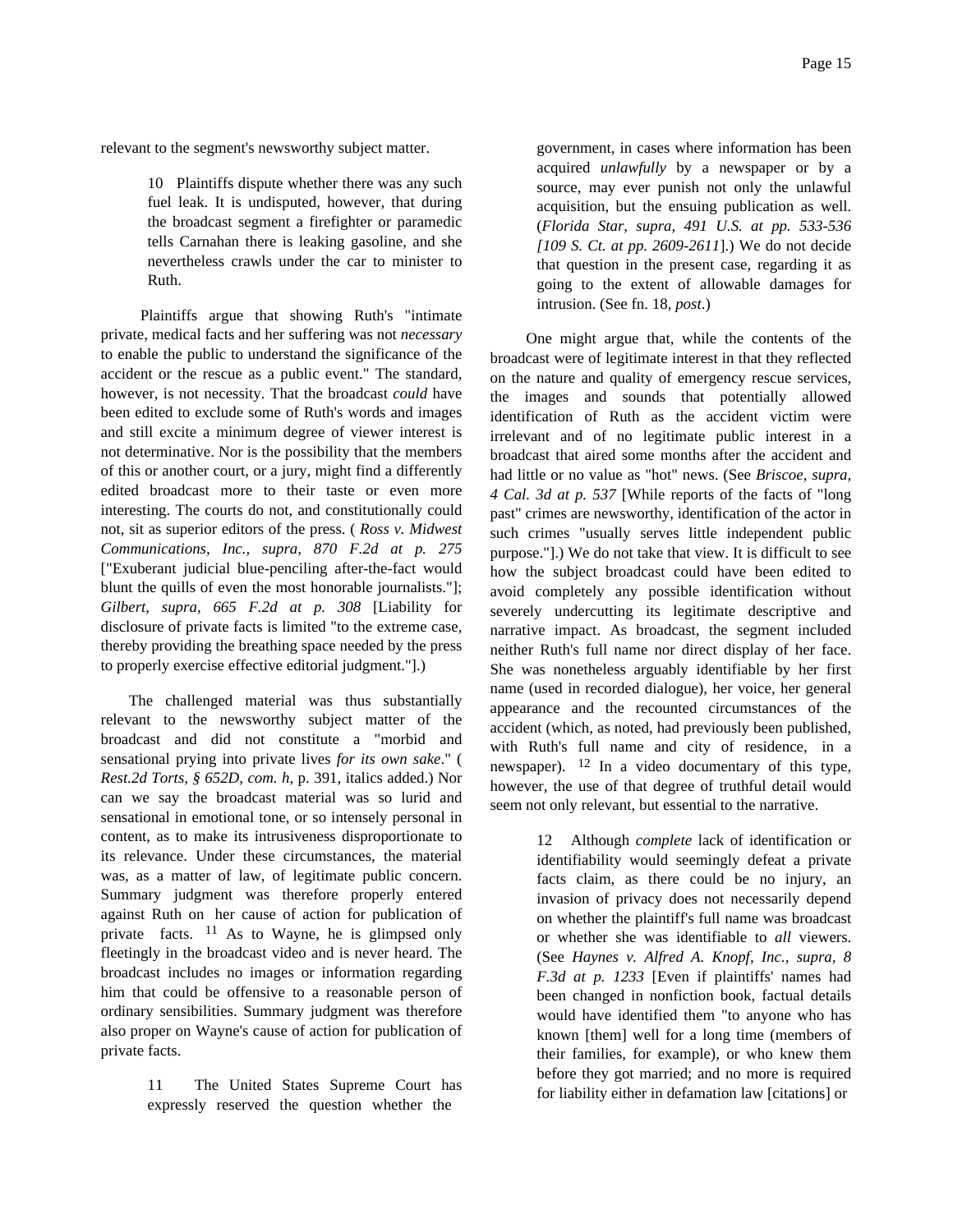in privacy law. [Citations.]"].)

#### II. *Intrusion*

Of the four privacy torts identified by Prosser, the tort of intrusion into private places, conversations or matter is perhaps the one that best captures the common understanding of an "invasion of privacy." It encompasses unconsented-to physical intrusion into the home, hospital room or other place the privacy of which is legally recognized, as well as unwarranted sensory intrusions such as eavesdropping, wiretapping, and visual or photographic spying. (See *Rest.2d Torts, § 652B, com. b*., pp. 378-379, and illustrations.) It is in the intrusion cases that invasion of privacy is most clearly seen as an affront to individual dignity. "[A] measure of personal isolation and personal control over the conditions of its abandonment is of the very essence of personal freedom and dignity, is part of what our culture means by these concepts. A man whose home may be entered at the will of another, whose conversations may be overheard at the will of another, whose marital and familial intimacies may be overseen at the will of another, is less of a man, has less human dignity, on that account. He who may intrude upon another at will is the master of the other and, in fact, intrusion is a primary weapon of the tyrant." (Bloustein, *Privacy as an Aspect of Human Dignity: An Answer to Dean Prosser* (1964) 39 N.Y.U. L.Rev. 962, 973-974, fn. omitted.)

Despite its conceptual centrality, the intrusion tort has received less judicial attention than the private facts tort, and its parameters are less clearly defined. The leading California decision is *Miller v. National Broadcasting Co., supra, 187 Cal. App. 3d 1463* (*Miller*). *Miller*, which like the present case involved a news organization's videotaping the work of emergency medical personnel, adopted the Restatement's formulation of the cause of action: "One who intentionally intrudes, physically or otherwise, upon the solitude or seclusion of another or his private affairs or concerns, is subject to liability to the other for invasion of his privacy, if the intrusion would be highly offensive to a reasonable person." ( *Rest.2d Torts, § 652B*; *Miller, supra, 187 Cal. App. 3d at p. 1482*.)

As stated in *Miller* and the Restatement, therefore, the action for intrusion has two elements: (1) intrusion into a private place, conversation or matter, (2) in a manner highly offensive to a reasonable person. We consider the elements in that order.

We ask first whether defendants "intentionally intrude[d], physically or otherwise, upon the solitude or seclusion of another," that is, into a place or conversation private to Wayne or Ruth. ( *Rest.2d Torts, § 652B*; *Miller, supra, 187 Cal. App. 3d at p. 1482*.) "[T]here is no liability for the examination of a public record concerning the plaintiff, . . . [or] for observing him or even taking his photograph while he is walking on the public highway . . . ." ( *Rest.2d Torts, § 652B, com. c*., pp. 379-380; see, e.g., *Aisenson v. American Broadcasting Co. (1990) 220 Cal. App. 3d 146, 162-163 [269 Cal. Rptr. 379]* [where judge who was subject of news story was filmed from public street as he walked from his home to his car, any invasion of privacy was "extremely de minimis"]; see also 1 McCarthy, The Rights of Publicity and Privacy (1997) § 5.10[A][2], pp. 5-111 to 5-113 [collecting cases].) To prove actionable intrusion, the plaintiff must show the defendant penetrated some zone of physical or sensory privacy surrounding, or obtained unwanted access to data about, the plaintiff. The tort is proven only if the plaintiff had an objectively reasonable expectation of seclusion or solitude in the place, conversation or data source. ( *Rest.2d Torts, § 652B, com. c*., p. 379; see, e.g., *PETA v. Bobby Berosini, Ltd. (1995) 111 Nev. 615 [895 P.2d 1269, 1280-1281]* [plaintiff animal trainer had no expectation of seclusion or solitude in backstage preparation area]; *Frankel v. Warwick Hotel (E.D.Pa. 1995) 881 F. Supp. 183, 188* [father's meddling in son's marriage not intrusion where there was no "physical or sensory penetration of a person's zone of seclusion"].)

Cameraman Cooke's mere presence at the accident scene and filming of the events occurring there cannot be deemed either a physical or sensory intrusion on plaintiffs' seclusion. Plaintiffs had no right of ownership or possession of the property where the rescue took place, nor any actual control of the premises. Nor could they have had a reasonable expectation that members of the media would be excluded or prevented from photographing the scene; for journalists to attend and record the scenes of accidents and rescues is in no way unusual or unexpected. (Cf. *Pen. Code, § 409.5, subd. (d)*, *409.6, subd. (d)* [exempting press representatives from certain emergency closure orders].)

Two aspects of defendants' conduct, however, raise triable issues of intrusion on seclusion. First, a triable issue exists as to whether both plaintiffs had an objectively reasonable expectation of privacy in the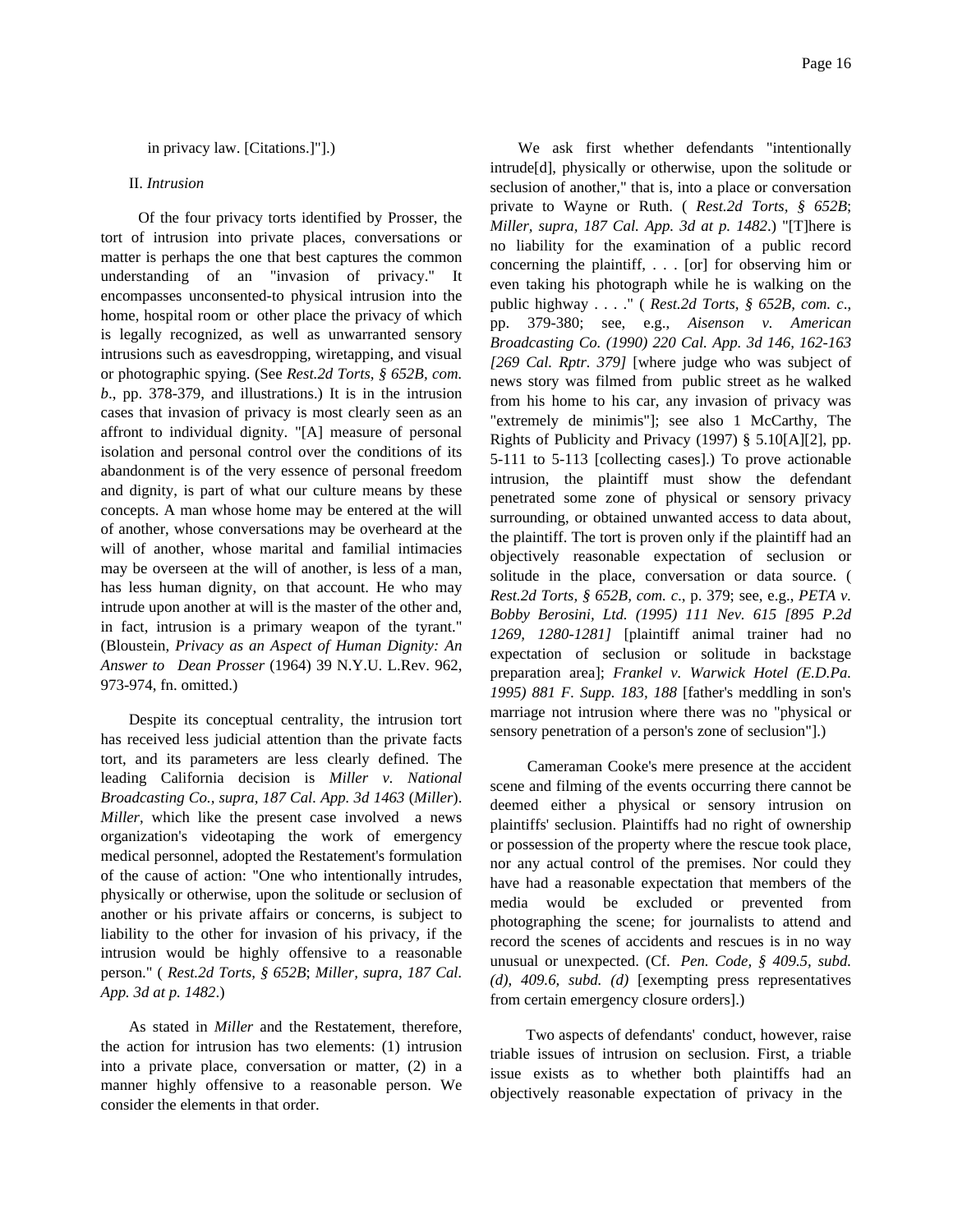interior of the rescue helicopter, which served as an ambulance. Although the attendance of reporters and photographers at the scene of an accident is to be expected, we are aware of no law or custom permitting the press to ride in ambulances or enter hospital rooms during treatment without the patient's consent. (See *Noble v. Sears, Roebuck & Co., supra, 33 Cal. App. 3d at p. 660* [accepting, subject to proof at trial, intrusion plaintiff's theory she had "an exclusive right of occupancy of her hospital room" as against investigator]; *Miller, supra, 187 Cal. App. 3d at pp. 1489-1490* [Rejecting intrusion defendant's claim that plaintiff consented to media's entry into home by calling paramedics: "One seeking emergency medical attention does not thereby 'open the door' for persons without any clearly identifiable and justifiable official reason who may wish to enter the premises where the medical aid is being administered."].) Other than the two patients and Cooke, only three people were present in the helicopter, all Mercy Air staff. As the Court of Appeal observed, "[i]t is neither the custom nor the habit of our society that any member of the public at large or its media representatives may hitch a ride in an ambulance and ogle as paramedics care for an injured stranger." (See also *Green v. Chicago Tribune Co., supra, 675 N.E.2d at p. 252* [hospital room not public place]; *Barber v. Time, Inc., supra, 159 S.W.2d at p. 295* ["Certainly, if there is any right of privacy at all, it should include the right to obtain medical treatment at home or in a hospital . . . without personal publicity."].)

Second, Ruth was entitled to a degree of privacy in her conversations with Carnahan and other medical rescuers at the accident scene, and in Carnahan's conversations conveying medical information regarding Ruth to the hospital base. Cooke, perhaps, did not intrude into that zone of privacy merely by being present at a place where he could hear such conversations with unaided ears. But by placing a microphone on Carnahan's person, amplifying and recording what she said and heard, defendants may have listened in on conversations the parties could reasonably have expected to be private.

The Court of Appeal held plaintiffs had no reasonable expectation of privacy at the accident scene itself because the scene was within the sight and hearing of members of the public. The summary judgment record, however, does not support the Court of Appeal's conclusion; instead, it reflects, at the least, the existence of triable issues as to the privacy of certain conversations at the accident scene, as in the helicopter. The videotapes

(broadcast and raw footage) show the rescue did not take place "on a heavily traveled highway," as the Court of Appeal stated, but in a ditch many yards from and below the rural superhighway, which is raised somewhat at that point to bridge a nearby crossroad. From the tapes it appears unlikely the plaintiffs' extrication from their car and medical treatment at the scene could have been observed by any persons who, in the lower court's words, "passed by" on the roadway. Even more unlikely is that any passersby on the road could have heard Ruth's conversation with Nurse Carnahan or the other rescuers. 13

> 13 Nor are we able to discern on the tapes any "crowd of onlookers peering down at the rescue scene," as did the Court of Appeal. In the broadcast segment, when the helicopter lands at the accident scene, the camera, from a distance, captures three or four people standing on the edge of the highway, looking in the direction of the accident scene. Whether these people are connected to the rescue effort (emergency vehicles are parked on the highway shoulder near them) or what they are able to see from their vantage point (the overturned vehicle is about 50 feet from, and well below, the highway, with a number of trees in between) is unclear. On the tape of raw footage, Cooke at one point climbs the embankment and films from the shoulder in the direction of the rescue scene. The car is not visible from that vantage point; it comes into view only as Cooke, still filming, descends the embankment.

> As to those gathered at the rescue site itself, it is unclear from the record, and therefore unripe for decision on summary judgment, whether any of those present--other than cameraman Cooke--were mere spectators. Most were clearly law enforcement personnel, firefighters or paramedics. A few individuals shown on tape are not in uniform, but at times during Ruth's and Wayne's extrication even some of these persons are seen assisting the rescuers, for example by holding an intravenous fluids bottle. Finally, it is unclear from the tapes if anyone other than those involved was able to hear Ruth's conversation with the nurse and paramedics.

Both parties have briefed the correctness of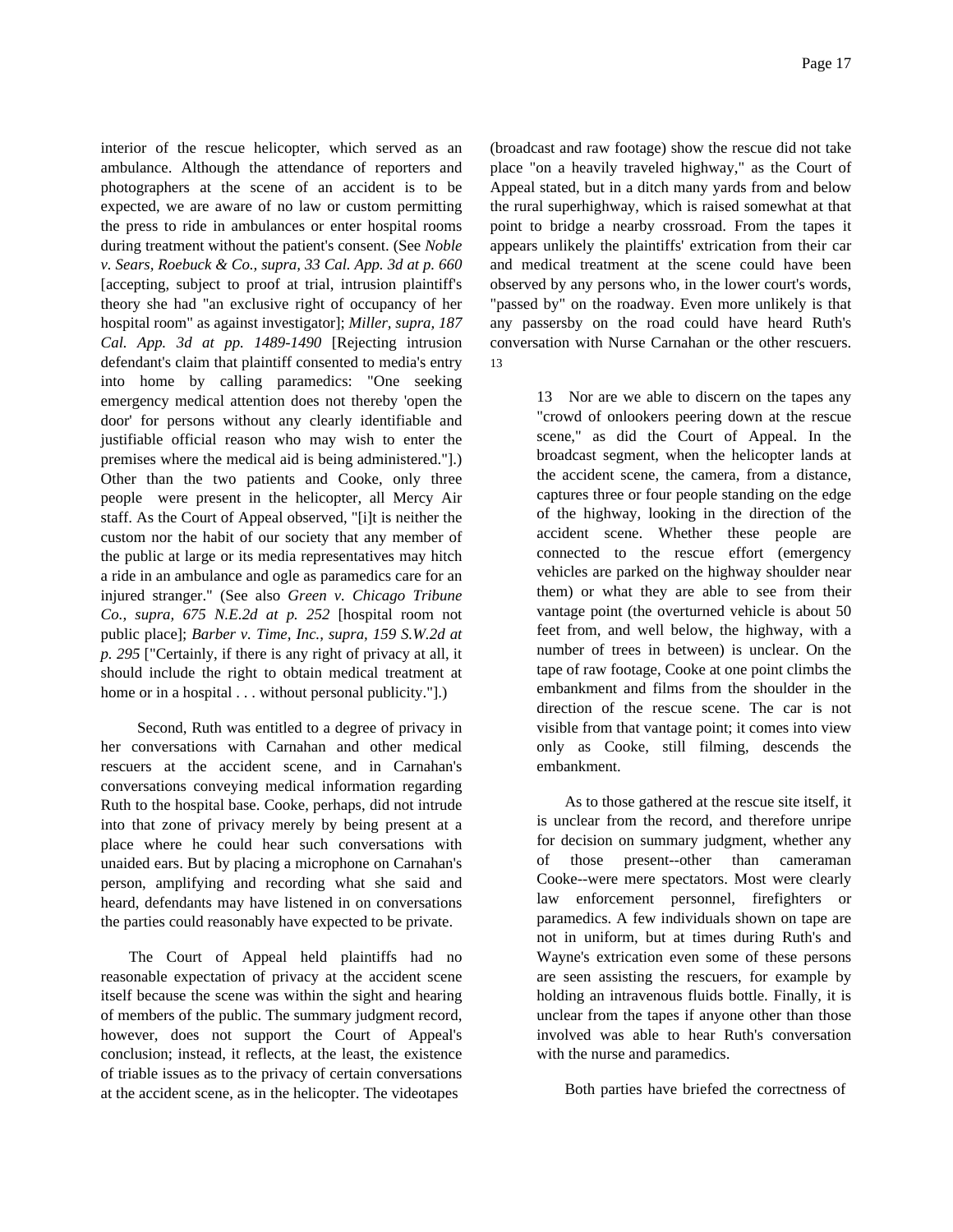the Court of Appeal's assessment of the accident scene's privacy, although defendants also contend this issue is not within the original scope of our review (Cal. Rules of Court, rule 29.3(c)). Whether or not defendants are correct that this question was not reasonably comprehended in the issues raised in the petition for review, we have found it necessary to address this point in order to state and decide fairly and accurately the legal questions inherent in the case. (Cal. Rules of Court, rule 29.2(a).)

Whether Ruth expected her conversations with Nurse Carnahan or the other rescuers to remain private and whether any such expectation was reasonable are, on the state of the record before us, questions for the jury. We note, however, that several existing legal protections for communications could support the conclusion that Ruth possessed a reasonable expectation of privacy in her conversations with Nurse Carnahan and the other rescuers. A patient's conversation with a provider of medical care in the course of treatment, including emergency treatment, carries a traditional and legally well-established expectation of privacy. (See *Evid. Code, § 990- 1007* [physician-patient privilege]; *Civ. Code, § 56- 56.37* [Confidentiality of Medical Information Act].) 14 Moreover, California's Invasion of Privacy Act ( *Pen. Code, § 630- 637.6*; see *Ribas v. Clark (1985) 38 Cal. 3d 355, 359 [212 Cal. Rptr. 143, 696 P.2d 637, 49 A.L.R.4th 417]* (*Ribas*)) prohibits the recording of any "confidential communication" without the consent of all parties thereto. ( *Pen. Code, § 632, subd. (a)*.)

> 14 We need not determine whether any violation of the Confidentiality of Medical Information Act occurred here. Mercy Air's liability for such a violation is no longer at issue, and plaintiffs did not plead any such violation by the media defendants. On remand, however, the question whether the defendants acted in concert with Mercy Air to illegally reveal confidential medical information may be relevant to plaintiffs' intrusion claim.

A confidential communication, for purposes of *Penal Code section 632* (hereafter *section 632*), need not fall within an evidentiary privilege. Rather, the term includes "any communication carried on in circumstances as may reasonably indicate that any party to the communication desires it to be confined to the parties

thereto, but excludes a communication made in a public gathering . . . or in any other circumstance in which the parties to the communication may reasonably expect that the communication may be overheard or recorded." (*§ 632, subd. (c)*.) The Invasion of Privacy Act, as we explained in *Ribas*, provides legal recognition of the individual's reasonable expectation of privacy against unauthorized interception and recording of confidential conversations: "While one who imparts private information risks the betrayal of his confidence by the other party, a substantial distinction has been recognized between the secondhand repetition of the contents of a conversation and its simultaneous dissemination to an unannounced second auditor, whether that auditor be a person or a mechanical device. (*Warden v. Kahn [(1979)] 99 Cal. App. 3d 805, 813-814 [160 Cal. Rptr. 471]*.) [P] .

. . [S]uch secret monitoring denies the speaker an important aspect of privacy of communication--the right to control the nature and extent of the firsthand dissemination of his statements." (*Ribas*, *supra*, 38 Cal. 3d at pp. 360-361.) 15

> 15 Neither in *Ribas* nor in any other case have we had occasion to decide whether communication may be deemed confidential under *Penal Code section 632, subdivision (c)* when a party reasonably expects and desires that the conversation itself will not be directly overheard by a nonparticipant or recorded by any person, participant or nonparticipant, but does not reasonably expect that the contents of the communication will remain confidential to the parties. (Compare *Coulter v. Bank of America (1994) 28 Cal. App. 4th 923, 929 [33 Cal. Rptr. 2d 766]* and *Frio v. Superior Court (1988) 203 Cal. App. 3d 1480, 1488-1490 [250 Cal. Rptr. 819]* [both holding *section 632* requires only that a party to the conversation reasonably expects it to be private from recording or eavesdropping] with *O'Laskey v. Sortino (1990) 224 Cal. App. 3d 241, 248 [273 Cal. Rptr. 674]* [referring to expectation the conversation would not be "divulged" to third party] and *Deteresa v. American Broadcasting Companies, Inc. (9th Cir. 1997) 121 F.3d 460, 463-464* [reading *O'Laskey v. Sortino, supra*, as requiring expectation of secrecy of contents and predicting this court would adopt such interpretation of *section 632*].) We need not resolve that issue here, because under either interpretation of *section 632,*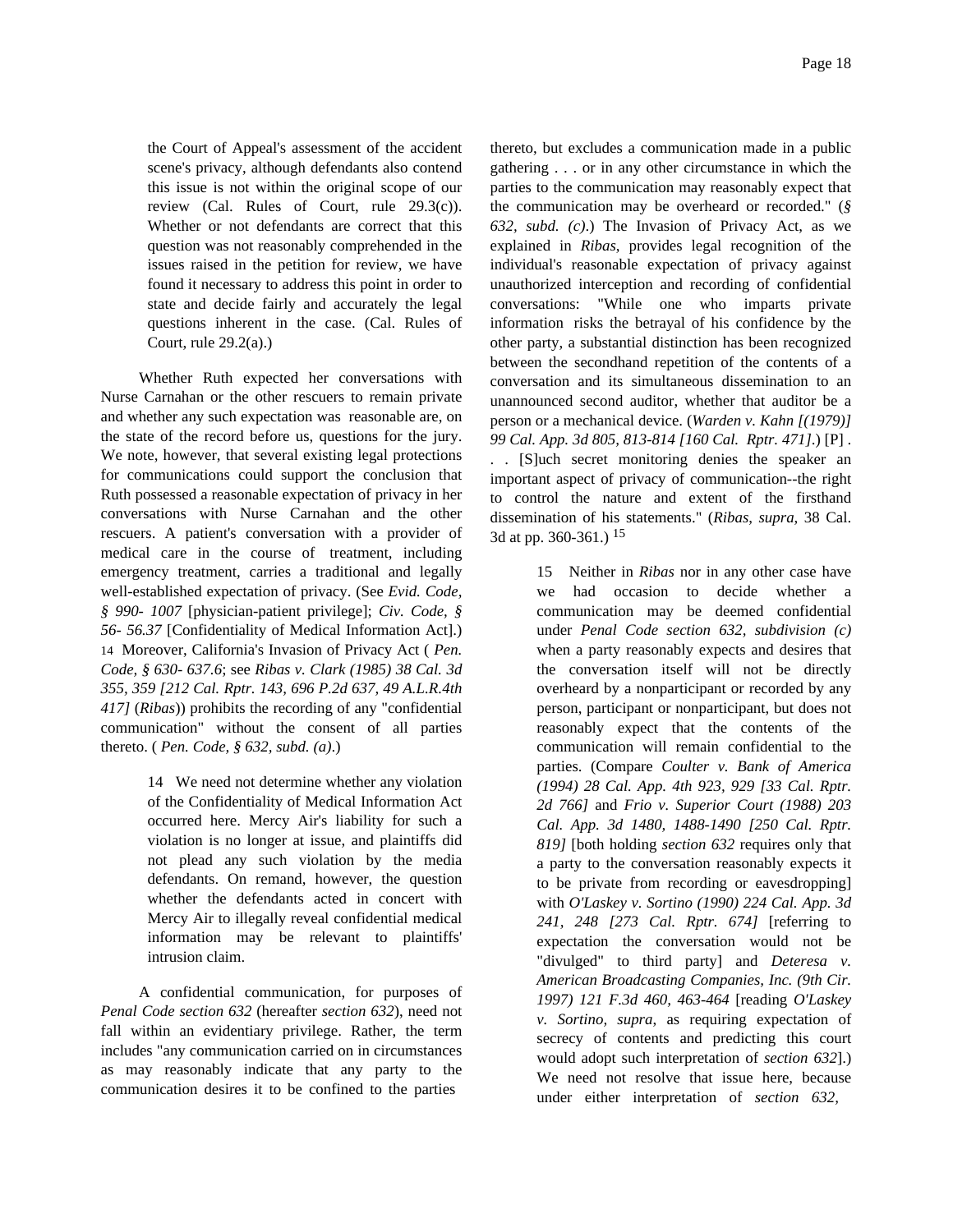*subdivision (c)* triable issues exist whether Ruth had a reasonable expectation of privacy in her communications to medical personnel.

Ruth's claim, of course, does not require her to prove a statutory violation, only to prove that she had an objectively reasonable expectation of privacy in her conversations. Whether the circumstances of Ruth's extrication and helicopter rescue would reasonably have indicated to defendants, or to their agent, Cooke, that Ruth would desire and expect her communications to Carnahan and the other rescuers to be confined to them alone, and therefore not to be electronically transmitted and recorded, is a triable issue of fact in this case. As observed earlier, whether anyone present (other than Cooke) was a mere observer, uninvolved in the rescue effort, is unclear from the summary judgment record. Also unclear is who, if anyone, could overhear conversations between Ruth and Carnahan, which were transmitted by a microphone on Carnahan's person, amplified and recorded by defendants. We cannot say, as a matter of law, that Cooke should not have perceived he might be intruding on a confidential communication when he recorded a seriously injured patient's conversations with medical personnel. 16

> 16 The trial court denied, on grounds of delay, plaintiffs' request to amend their complaint to allege a violation of *section 632*. The Court of Appeal affirmed the ruling and, as plaintiffs did not petition for review of that decision, its merits are not before us. As the Court of Appeal observed, however, Ruth's contention Cooke illegally recorded her conversations with Carnahan is comprehended in the complaint's claim of intrusion and the substantive law relating to that claim.

We turn to the second element of the intrusion tort, offensiveness of the intrusion. In a widely followed passage, the *Miller* court explained that determining offensiveness requires consideration of all the circumstances of the intrusion, including its degree and setting and the intruder's "motives and objectives." (*Miller, supra, 187 Cal. App. 3d at pp. 1483-1484*; cited, e.g., in *Hill, supra, 7 Cal. 4th at p. 26*; *Sacramento County Deputy Sheriffs' Assn. v. County of Sacramento (1996) 51 Cal. App. 4th 1468, 1487 [59 Cal. Rptr. 2d 834]*; *Magenis v. Fisher Broadcasting, Inc. (1990) 103 Or.App. 555 [798 P.2d 1106, 1110]*; and *PETA v. Bobby*

*Berosini, Ltd., supra, 895 P.2d at p. 1282*.) The *Miller* court concluded that reasonable people could regard the camera crew's conduct in filming a man's emergency medical treatment in his home, without seeking or obtaining his or his wife's consent, as showing "a cavalier disregard for ordinary citizens' rights of privacy" and, hence, as highly offensive. (*Miller, supra, 187 Cal. App. 3d at p. 1484*.)

We agree with the *Miller* court that all the circumstances of an intrusion, including the motives or justification of the intruder, are pertinent to the offensiveness element. 17 Motivation or justification becomes particularly important when the intrusion is by a member of the print or broadcast press in the pursuit of news material. Although, as will be discussed more fully later, the First Amendment does not immunize the press from liability for torts or crimes committed in an effort to gather news ( *Cohen v. Cowles Media Co. (1991) 501 U.S. 663, 669 [111 S. Ct. 2513, 2518, 115 L. Ed. 2d 586]*; *Dietemann v. Time, Inc. (9th Cir. 1971) 449 F.2d 245, 249* (*Dietemann*); *Miller, supra, 187 Cal. App. 3d at p. 1492*), the constitutional protection of the press does reflect the strong societal interest in effective and complete reporting of events, an interest that may--as a matter of tort law--justify an intrusion that would otherwise be considered offensive. While refusing to recognize a broad privilege in newsgathering against application of generally applicable laws, the United States Supreme Court has also observed that "without some protection for seeking out the news, freedom of the press could be eviscerated." ( *Branzburg v. Hayes (1972) 408 U.S. 665, 681 [92 S. Ct. 2646, 2656, 33 L. Ed. 2d 626]*; see also *Nicholson v. McClatchy Newspapers (1986) 177 Cal. App. 3d 509, 519-520 [223 Cal. Rptr. 58]*.)

> 17 Among other factors, an intrusion may be deemed more offensive to the extent the intruder's behavior created a risk that the target's efforts to evade or resist the intrusion would lead to physical harm to the intruder, the target or others.

In deciding, therefore, whether a reporter's alleged intrusion into private matters (i.e., physical space, conversation or data) is "offensive" and hence actionable as an invasion of privacy, courts must consider the extent to which the intrusion was, under the circumstances, justified by the legitimate motive of gathering the news. Information-collecting techniques that may be highly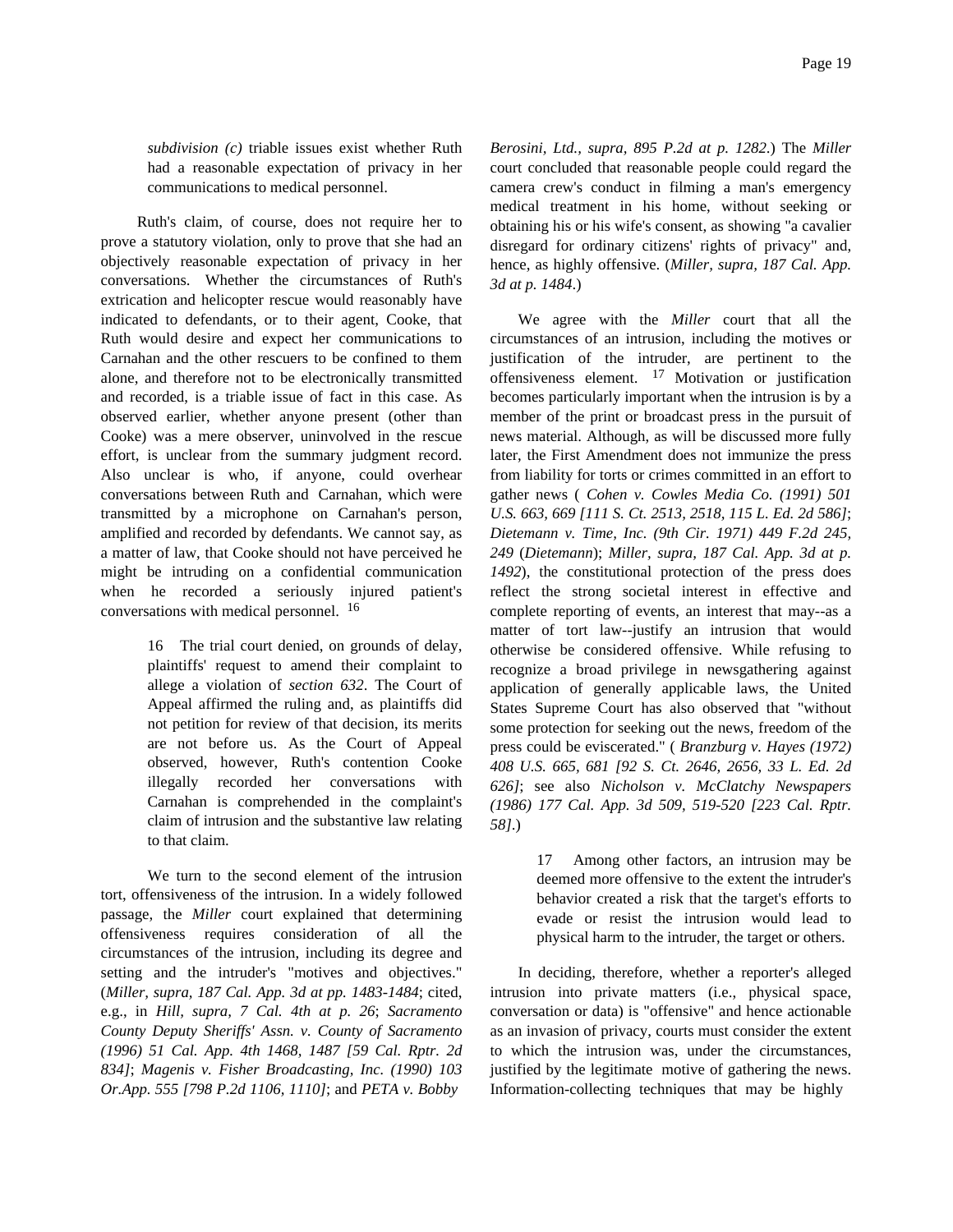offensive when done for socially unprotected reasons--for purposes of harassment, blackmail or prurient curiosity, for example--may not be offensive to a reasonable person when employed by journalists in pursuit of a socially or politically important story. Thus, for example, "a continuous surveillance which is tortious when practiced by a creditor upon a debtor may not be tortious when practiced by media representatives in a situation where there is significant public interest [in discovery of the information sought]." (Hill, *Defamation and Privacy Under the First Amendment* (1976) 76 Colum. L.Rev. 1205, 1284, fn. omitted.)

The mere fact the intruder was in pursuit of a "story" does not, however, generally justify an otherwise offensive intrusion; offensiveness depends as well on the particular method of investigation used. At one extreme, " 'routine . . . reporting techniques,' " such as asking questions of people with information ("including those with confidential or restricted information") could rarely, if ever, be deemed an actionable intrusion. ( *Nicholson v. McClatchy Newspapers, supra, 177 Cal. App. 3d at p. 519*; accord, *Wolfson v. Lewis (E.D.Pa. 1996) 924 F. Supp. 1413, 1417*.) At the other extreme, violation of well-established legal areas of physical or sensory privacy--trespass into a home or tapping a personal telephone line, for example--could rarely, if ever, be justified by a reporter's need to get the story. Such acts would be deemed highly offensive even if the information sought was of weighty public concern; they would also be outside any protection the Constitution provides to newsgathering. ( *Cohen v. Cowles Media Co., supra, 501 U.S. at p. 669 [111 S. Ct. at p. 2518*]; *Dietemann, supra, 449 F.2d at p. 249*.)

Between these extremes lie difficult cases, many involving the use of photographic and electronic recording equipment. Equipment such as hidden cameras and miniature cordless and directional microphones are powerful investigative tools for newsgathering, but may also be used in ways that severely threaten personal privacy. California tort law provides no bright line on this question; each case must be taken on its facts.

On this summary judgment record, we believe a jury could find defendants' recording of Ruth's communications to Carnahan and other rescuers, and filming in the air ambulance, to be " 'highly offensive to a reasonable person.' " (*Miller, supra, 187 Cal. App. 3d at p. 1482*, italics omitted.) With regard to the depth of the

intrusion (*id. at p. 1483*), a reasonable jury could find highly offensive the placement of a microphone on a medical rescuer in order to intercept what would otherwise be private conversations with an injured patient. In that setting, as defendants could and should have foreseen, the patient would not know her words were being recorded and would not have occasion to ask about, and object or consent to, recording. Defendants, it could reasonably be said, took calculated advantage of the patient's "vulnerability and confusion." (*Id. at p. 1484*.) Arguably, the last thing an injured accident victim should have to worry about while being pried from her wrecked car is that a television producer may be recording everything she says to medical personnel for the possible edification and entertainment of casual television viewers.

For much the same reason, a jury could reasonably regard entering and riding in an ambulance--whether on the ground or in the air--with two seriously injured patients to be an egregious intrusion on a place of expected seclusion. Again, the patients, at least in this case, were hardly in a position to keep careful watch on who was riding with them, or to inquire as to everyone's business and consent or object to their presence. A jury could reasonably believe that fundamental respect for human dignity requires the patients' anxious journey be taken only with those whose care is solely for them and out of sight of the prying eyes (or cameras) of others.

Nor can we say as a matter of law that defendants' motive--to gather usable material for a potentially newsworthy story--necessarily privileged their intrusive conduct as a matter of common law tort liability. A reasonable jury could conclude the producers' desire to get footage that would convey the "feel" of the event--the real sights and sounds of a difficult rescue--did not justify either placing a microphone on Nurse Carnahan or filming inside the rescue helicopter. Although defendants' purposes could scarcely be regarded as evil or malicious (in the colloquial sense), their behavior could, even in light of their motives, be thought to show a highly offensive lack of sensitivity and respect for plaintiffs' privacy. (*Miller, supra, 187 Cal. App. 3d at p. 1484*.) A reasonable jury could find that defendants, in placing a microphone on an emergency treatment nurse and recording her conversation with a distressed, disoriented and severely injured patient, without the patient's knowledge or consent, acted with highly offensive disrespect for the patient's personal privacy comparable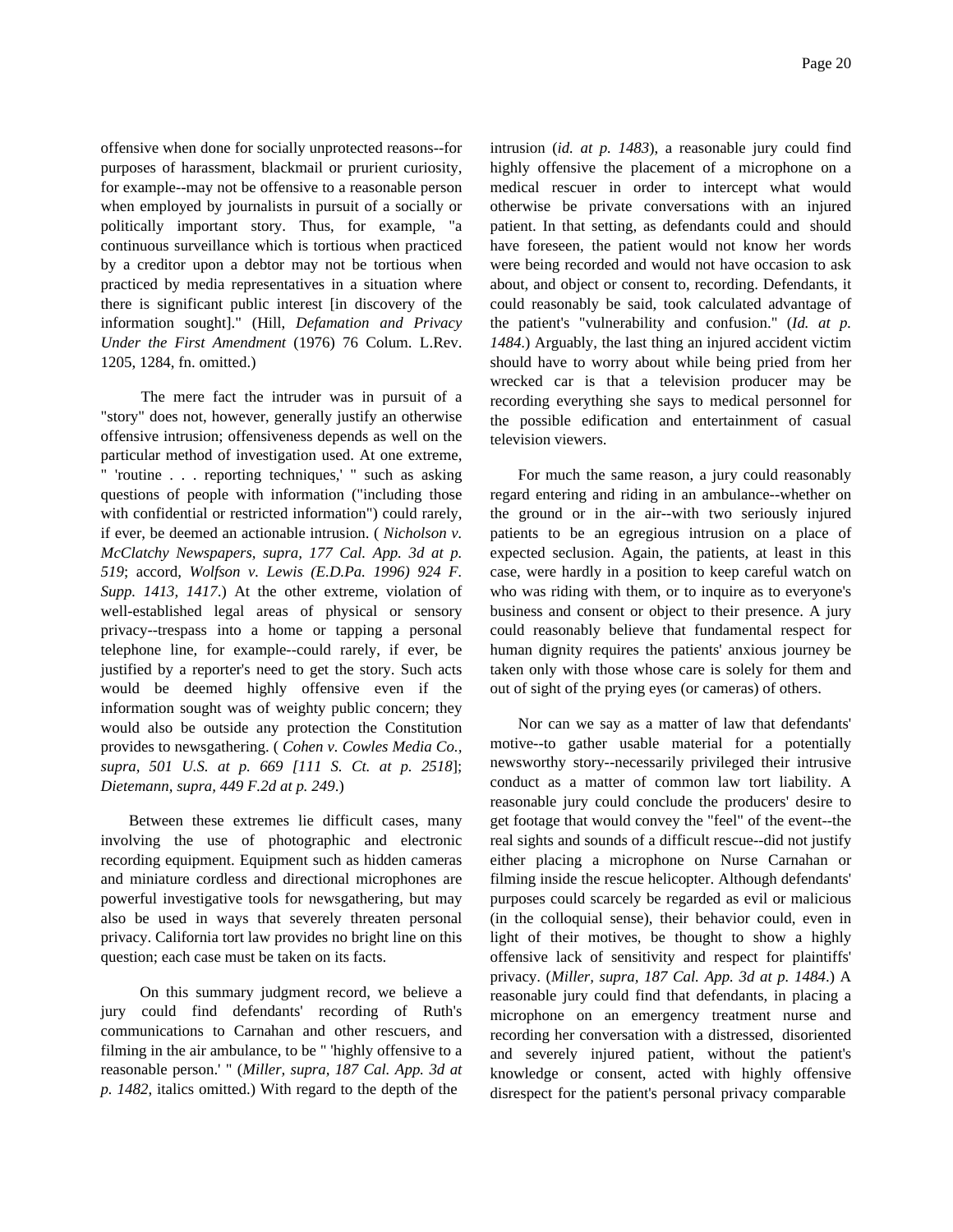to, if not quite as extreme as, the disrespect and insensitivity demonstrated in *Miller*.

Turning to the question of constitutional protection for newsgathering, one finds the decisional law reflects a general rule of *nonprotection*: the press in its newsgathering activities enjoys no immunity or exemption from generally applicable laws. ( *Cohen v. Cowles Media Co., supra, 501 U.S. at pp. 669-670 [111 S. Ct. at pp. 2518-2519*]; see *Branzburg v. Hayes, supra, 408 U.S. at pp. 680-695 [92 S. Ct. at pp. 2656-2664*] [extensive discussion, concluding press enjoys no special immunity from questioning regarding sources with information on criminal activities under investigation by grand jury]; *Pell v. Procunier (1974) 417 U.S. 817, 832-835 [94 S. Ct. 2800, 2809-2810, 41 L. Ed. 2d 495]* [no special right of access to state prisoners for interviews]; *Dietemann, supra, 449 F.2d at p. 249* [First Amendment is not a license for electronic intrusion; investigative journalism can be successfully practiced without secret recording]; *Shevin v. Sunbeam Television Corp. (Fla. 1977) 351 So.2d 723, 725-727* [under *Branzburg*, *Pell*, and *Dietemann*, Florida statute prohibiting nonconsensual recording of private conversations may constitutionally be applied to news reporters].)

"It is clear that the First Amendment does not invalidate every incidental burdening of the press that may result from the enforcement of civil and criminal statutes of general applicability. Under prior cases, otherwise valid laws serving substantial public interests may be enforced against the press as against others, despite the possible burden that may be imposed." ( *Branzburg v. Hayes, supra, 408 U.S. at pp. 682-683 [92 S. Ct. at p. 2657*].) California's intrusion tort and *section 632* are both laws of general applicability. They apply to all private investigative activity, whatever its purpose and whoever the investigator, and impose no greater restrictions on the media than on anyone else. (If anything, the media enjoy some degree of *favorable* treatment under the California intrusion tort, as a reporter's motive to discover socially important information may reduce the offensiveness of the intrusion.) These laws serve the undisputedly substantial public interest in allowing each person to maintain an area of physical and sensory privacy in which to live. Thus, defendants enjoyed no constitutional privilege, merely by virtue of their status as members of the news media, to eavesdrop in violation of *section 632* or

otherwise to intrude tortiously on private places, conversations or information.

Courts have impliedly recognized that a generally applicable law might, under some circumstances, impose an "impermissible burden" on newsgathering (*Miller, supra, 187 Cal. App. 3d at p. 1493*); such a burden might be found in a law that, as applied to the press, would result in "a significant constriction of the flow of news to the public" and thus "eviscerate[]" the freedom of the press. ( *Branzburg v. Hayes, supra, 408 U.S. at pp. 693, 681 [92 S. Ct. at pp. 2663, 2656-2657]*.) No basis exists, however, for concluding that either *section 632* or the intrusion tort places such a burden on the press, either in general or under the circumstances of this case. The conduct of journalism does not depend, as a general matter, on the use of secret devices to record private conversations. (Accord, *Dietemann, supra, 449 F.2d at p. 249* ["We strongly disagree . . . that hidden mechanical contrivances are 'indispensable tools' of newsgathering. Investigative reporting is an ancient art; its successful practice long antecedes the invention of miniature cameras and electronic devices."]; *Shevin v. Sunbeam Television Corp., supra, 351 So.2d at p. 727* ["News gathering is an integral part of news dissemination, but hidden mechanical contrivances are not indispensable tools of news gathering."].) More specifically, nothing in the record or briefing here suggests that reporting on automobile accidents and medical rescue activities depends on secretly recording accident victims' conversations with rescue personnel or on filming inside an occupied ambulance. Thus, if any exception exists to the general rule that "the First Amendment does not guarantee the press a constitutional right of special access to information not available to the public generally" ( *Branzburg v. Hayes, supra, 408 U.S. at p. 684 [92 S. Ct. at p. 2658*]), such exception is inapplicable here. 18

> 18 Defendants urge us to hold that any damages for intrusion do not include compensation for injury resulting from the publication of material gathered through intrusion. The only intrusion case defendants cite on this point is against them. (*Dietemann, supra, 449 F.2d at pp. 249-250* [allowing publication damages in intrusion case]; see generally, Hill, *Defamation and Privacy Under the First Amendment*, *supra*, 76 Colum. L.Rev. at pp. 1281-1286 [discussing various approaches].) We do not reach the question, as the measure of plaintiffs' damages is not before us on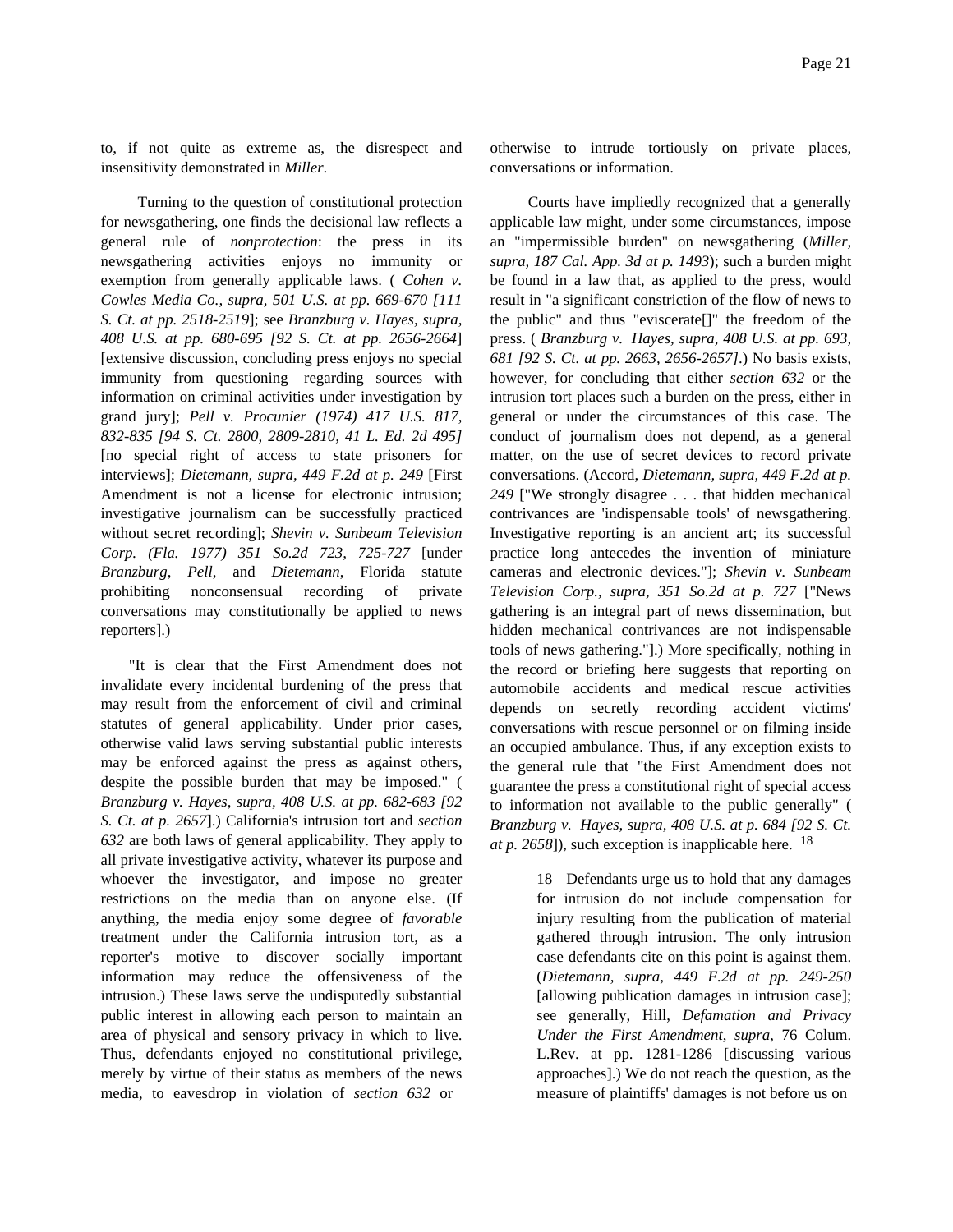this appeal from summary judgment in favor of the defense.

As should be apparent from the above discussion, the constitutional protection accorded newsgathering, if any, is far narrower than the protection surrounding the publication of truthful material; consequently, the fact that a reporter may be seeking "newsworthy" material does not in itself privilege the investigatory activity. The reason for the difference is simple: The intrusion tort, unlike that for publication of private facts, does not subject the press to liability for the contents of its publications. Newsworthiness, as we stated earlier, is a complete bar to liability for publication of private facts and is evaluated with a high degree of deference to editorial judgment. The same deference is not due, however, when the issue is not the media's right to publish or broadcast what they choose, but their right to intrude into secluded areas or conversations in pursuit of publishable material. At most, the Constitution may preclude tort liability that would "place an impermissible burden on newsgatherers" (*Miller, supra, 187 Cal. App. 3d at p. 1493*) by depriving them of their " 'indispensable tools' " (*Dietemann, supra, 449 F.2d at p. 249*).

Defendants urge a rule more protective of press investigative activity. Specifically, they seek a holding that "when intrusion claims are brought in the context of newsgathering conduct, that conduct be deemed protected so long as (1) the information being gathered is about a matter of legitimate concern to the public and (2) the underlying conduct is lawful (i.e., was undertaken without fraud, trespass, etc.)." Neither tort law nor constitutional precedent and policy support such a broad privilege. *Miller, Dietemann, and Wolfson v. Lewis, supra, 924 F. Supp. 1413*, were all cases in which the reporters and photographers were acting in pursuit of newsworthy material, but were held to have tortiously intruded on the plaintiffs' privacy because their conduct was highly offensive to a reasonable person, not because they had committed any independent crime or tort.  $19$ (See also *Baugh v. CBS, Inc. (N.D.Cal. 1993) 828 F. Supp. 745, 757* [intrusion tort does not require existence of technical trespass]; *KOVR-TV, Inc. v. Superior Court (1995) 31 Cal. App. 4th 1023, 1030-1032 [37 Cal. Rptr. 2d 431]* [no newsgathering defense to claim of intentional infliction of emotional harm for television reporter's telling small children their neighbors had been killed while filming their shocked reaction, even if reporter hoped the children's reaction would be " 'newsworthy,'

e.g., suitable to redeem a promise of 'film at eleven' "]; *Rest.2d Torts, § 652B, illus. 1*, p. 379 ["A, a woman, is sick in a hospital room with a rare disease that arouses public curiosity. B, a newspaper reporter, calls her on the telephone and asks for an interview, but she refuses to see him. B then goes to the hospital, enters A's room and over her objection takes her photograph. B has invaded A's privacy."].)

> 19 In *Miller* the camera crew's entry into the Miller home was also deemed a trespass (*Miller, supra, 187 Cal. App. 3d at p. 1480*), but the court's discussion of the intrusion tort does not depend on this fact. (*Id. at pp. 1482-1484*.)

> In *Dietemann, supra, 449 F.2d 245*, reporters for Life Magazine gained consensual access to the home office of a quack doctor, where they secretly photographed him and recorded his remarks as he purportedly diagnosed a medical condition of one of the reporters. (*449 F.2d at p. 246*.) The federal court, applying California law, concluded the facts showed an invasion of privacy. ( *Id*. at pp. 247-249.) Presumably because a peaceable entry by consent does not constitute trespass under California law (see 5 Witkin, Summary of Cal. Law (9th ed. 1988) Torts, § 607, p. 706), no question of liability for trespass arose in *Dietemann*.

> In *Wolfson v. Lewis, supra, 924 F. Supp. 1413*, television reporters doing a story on the high salaries paid to executives of health care companies physically pursued a family that included three such executives in an effort to get "ambush" interviews with them, and attempted to intercept with a directional microphone conversations they had at a family home. The federal district court granted preliminary injunctive relief against such behavior, finding the plaintiffs likely to prevail on their claim the reporters' harassment and spying was a highly offensive intrusion into their privacy. ( *Id. at pp. 1432-1434*.) The court expressly stated its finding of a tortious intrusion was not based on any alleged trespass. ( *Id. at p. 1434*.) Nor was the court's finding of a tortious intrusion logically dependent on violation of state anti-eavesdropping statutes, although two such statutes were cited in support of the privacy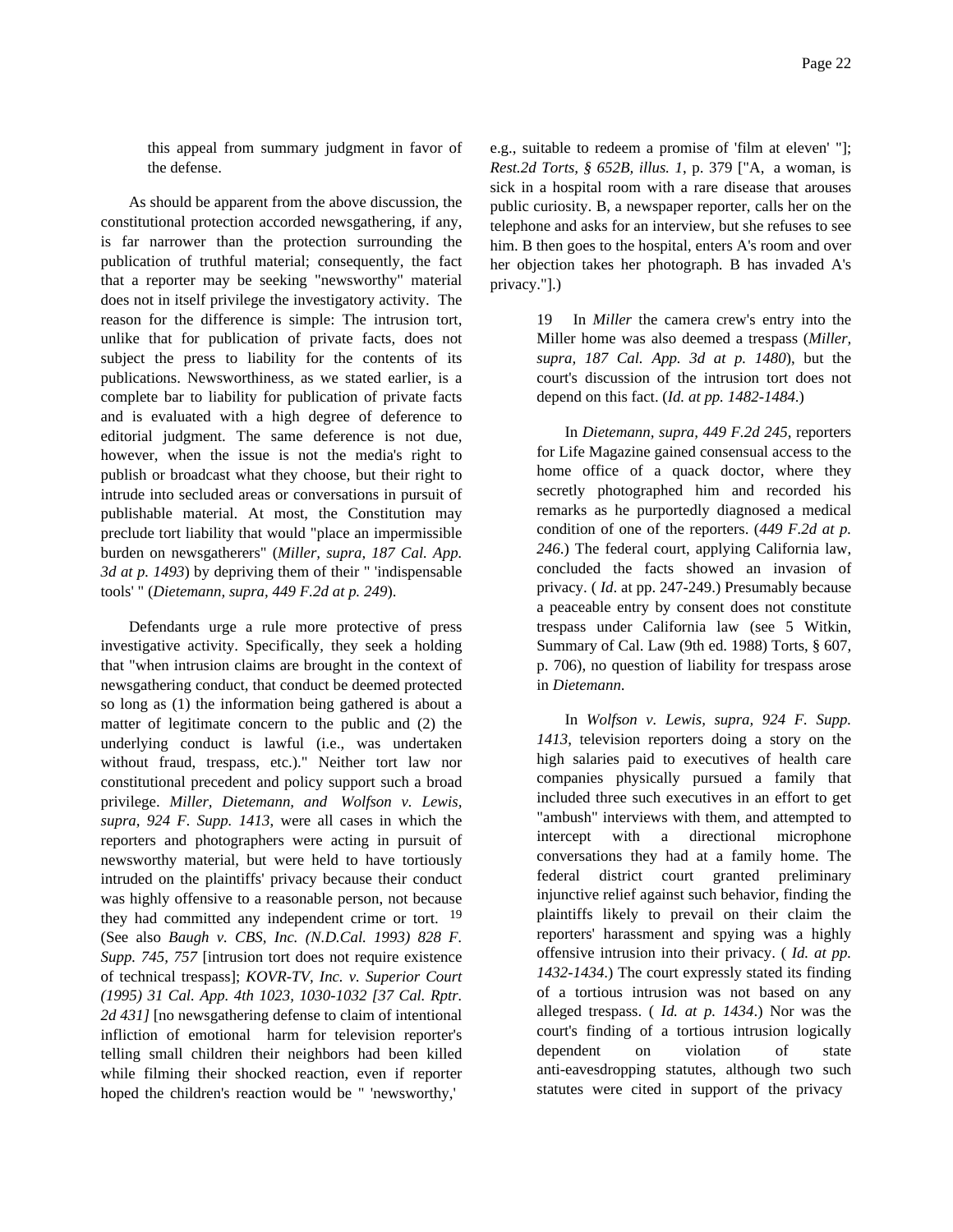element of the intrusion tort (in the same manner as we have cited *section 632*). (*924 F. Supp. at p. 1434*.)

As to constitutional policy, we repeat that the threat of infringement on the liberties of the press from intrusion liability is minor compared with the threat from liability for publication of private facts. Indeed, the distinction led one influential commentator to assert flatly that "[i]ntrusion does not raise first amendment difficulties since its perpetration does not involve speech or other expression." (Nimmer, *supra*, 56 Cal.L.Rev. at p. 957.) Such a broad statement is probably not warranted; a liability rule, for example, that punished as intrusive a reporter's merely asking questions about matters an organization or person did not choose to publicize would likely be deemed an impermissible restriction on press freedom. But no constitutional precedent or principle of which we are aware gives a reporter general license to intrude in an objectively offensive manner into private places, conversations or matters merely because the reporter thinks he or she may thereby find something that will warrant publication or broadcast.

## **CONCLUSION**

The claim of these accident victims that their privacy was invaded by the production and broadcast of a documentary segment on their rescue raises questions about how the news media obtain their material (the intrusion claim), as well as about what they choose to publish or broadcast (the publication of private facts claim). Largely for constitutional reasons, the paths we have taken in analyzing these two privacy claims have diverged and led to different results.

The broadcast details of Ruth's rescue of which she complains were, as a matter of law, of legitimate public concern because they were substantially relevant to the newsworthy subject of the piece and their intrusiveness was not greatly disproportionate to their relevance. That analytical path is dictated by the danger of the contrary approach; to allow liability because this court, or a jury, believes certain details of the story as broadcast were not important or necessary to the purpose of the documentary, or were in poor taste or overly sensational in impact, would be to assert impermissible supervisory power over the press.

The intrusion claim calls for a much less deferential analysis. In contrast to the broad privilege the press

enjoys for publishing truthful, newsworthy information in its possession, the press has *no* recognized constitutional privilege to violate generally applicable laws in pursuit of material. Nor, even absent an independent crime or tort, can a highly offensive intrusion into a private place, conversation, or source of information generally be justified by the plea that the intruder hoped thereby to get good material for a news story. Such a justification *may* be available when enforcement of the tort or other law would place an impermissibly severe burden on the press, but that condition is not met in this case.

In short, the state may not intrude into the proper sphere of the news media to dictate what they should publish and broadcast, but neither may the media play tyrant to the people by unlawfully spying on them in the name of newsgathering. Summary judgment for the defense was proper as to plaintiffs' cause of action for publication of private facts (the second cause of action), but improper as to the cause of action for invasion of privacy by intrusion (the first cause of action).

## DISPOSITION

The judgment of the Court of Appeal is affirmed except insofar as the Court of Appeal reversed and remanded for further proceedings on Ruth Shulman's cause of action for publication of private facts.

George, C. J., and Kennard, J., concurred.

**CONCUR BY:** KENNARD; CHIN (In Part); BROWN (In Part)

#### **CONCUR**

#### **KENNARD, J.,**

Concurring.--Applying existing California tort law, the plurality opinion holds that to establish a cause of action for invasion of privacy by publication of private facts the plaintiff must show that a private fact was publicly disclosed, that the disclosure would be offensive and objectionable to a reasonable person, and that the private fact was not newsworthy. I agree that here summary judgment was properly entered against plaintiffs on that cause of action. There is, however, a tension between the plurality opinion's rule of liability for publication of private facts and some aspects of the United States Supreme Court's current First Amendment jurisprudence. In my view, the potential clash in this area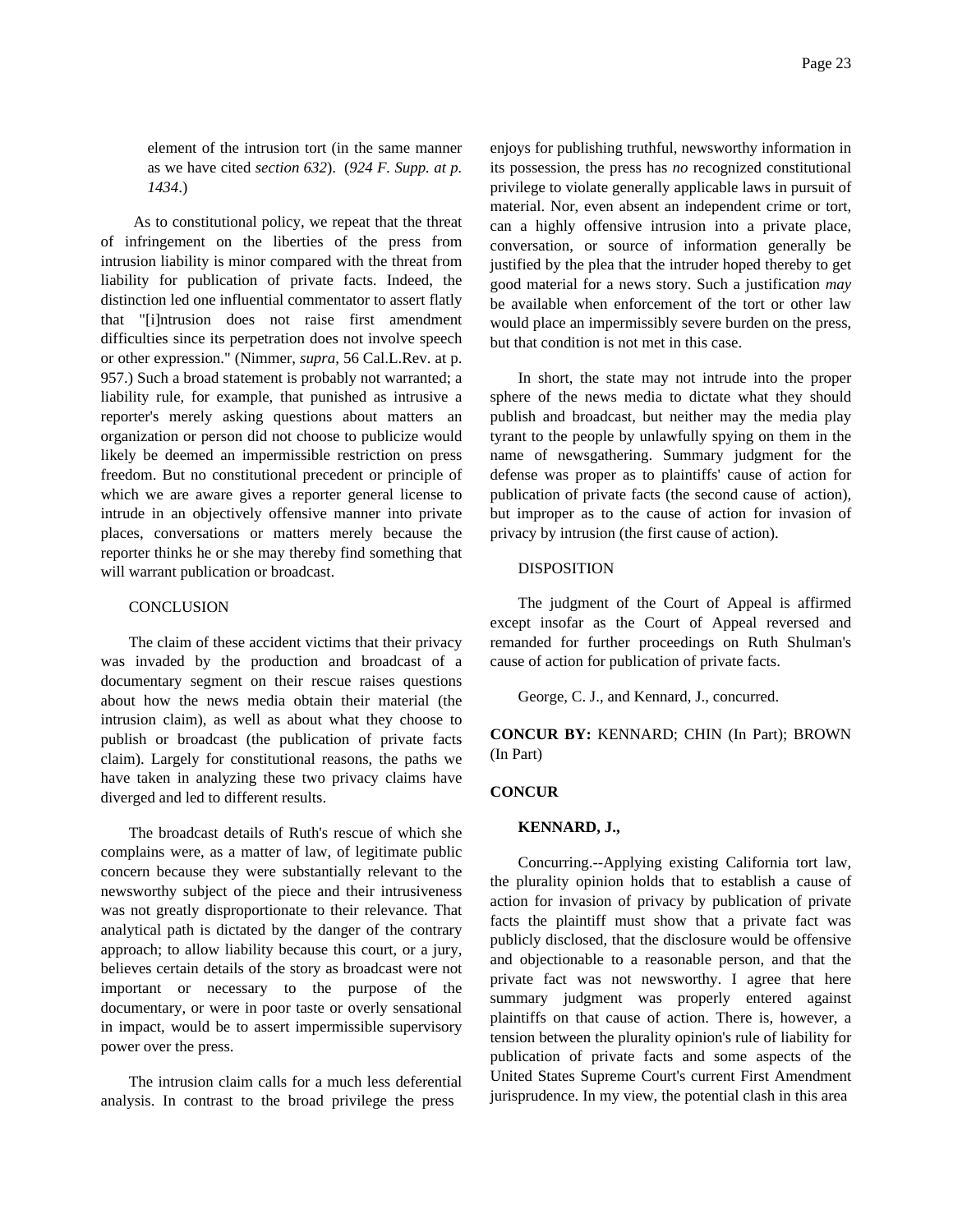of law between personal privacy interests and the First Amendment's guarantee of freedom of speech and of the press warrants a more detailed examination than the plurality opinion has undertaken.

Privacy is a fundamental constituent of human identity and of the communities we inhabit. (See Post, *The Social Foundations of Privacy: Community and Self in the Common Law Tort* (1989) *77 Cal. L.Rev. 957*.) Preserving a sphere of private thought, speech, and action, and controlling who are to be let into that sphere and the conditions under which they may enter, is an essential part of human dignity and autonomy. We define ourselves by controlling what we disclose to the world and what we preserve from public view. In an earlier age, privacy was more easily maintained, for the social and physical barriers that protected it were either prohibitively costly or physically impossible to breach. Not so today, when the social and physical barriers that formerly protected our privacy are dissolving in the face of technological and economic changes. ( *Loder v. City of Glendale (1997) 14 Cal. 4th 846, 921 [59 Cal. Rptr. 2d 696, 927 P.2d 1200]* (conc. & dis. opn. of Kennard, J.).) Personal information that previously could only have been gathered at great expense, or could not have been gathered at all, is now routinely collected, analyzed, packaged, and distributed instantaneously and at trivial cost. Our secrets, great or small, can now without our knowledge hurtle around the globe at the speed of light, preserved indefinitely for future recall in the electronic limbo of computer memories. These technological and economic changes in turn have made legal barriers more essential to the preservation of our privacy.

The free flow of truthful information, however, is also a fundamental value of our society, embodied in the *First Amendment to the federal Constitution*. As the plurality opinion notes, the United States Supreme Court has not yet attempted to fashion a general rule striking a balance between our competing interests in preserving a sphere of personal privacy and in unfettered publication of truthful information. Because of the complexities of the problem, crafting a general rule in this area would not be an easy task. The authors of two prominent constitutional law treatises, for example, take opposite views on whether the First Amendment permits a cause of action for truthful publication of private facts. Professors Rotunda and Nowak would not allow the cause of action: "[I]n light of later constitutional cases, and given the general [First Amendment] rationale

articulated by the Supreme Court over the years, the state should always recognize that truth is a defense in a defamation or right of privacy action . . . ." (4 Rotunda & Nowak, Treatise on Constitutional Law (2d ed. 1992) § 20.36, p. 231.) Professor Tribe, on the other hand, takes the view that the First Amendment permits the cause of action: "[W]hen government acts to limit the untrammeled gathering, recording, or dissemination of data or statements about an individual, of course it inhibits speech--but it also vindicates the individual's ability to control what others are told about his or her life. Such control constitutes a central part of the right to shape the 'self' that any individual presents to the world." (Tribe, American Constitutional Law (2d ed. 1988) § 12-14, p. 887.)

The plurality opinion tries to balance these two values by using the concept of newsworthiness to define a general limit on the scope of tort liability for disclosure of private facts; it acknowledges only a "theoretical risk" that the tort would intrude on expression protected by the First Amendment. (Plur. opn., *ante*, at p. 225, fn. 8.) I am not so sanguine.

The "newsworthiness" rule of liability may raise a number of concerns under at least some strains of the United States Supreme Court's current First Amendment doctrine. First, turning as it does on an inevitably subjective determination of whether the public's interest in a story is "legitimate" or "morbid," the "newsworthiness" rule suppresses truthful speech on the basis of its content--the central evil of censorship. Content-based restrictions on speech bear a heavy burden, for "the point of all speech protection . . . is to shield just those choices of content that in someone's eyes are misguided, or even hurtful." ( *Hurley v. Irish-American Gay, Lesbian and Bisexual Group of Boston, Inc. (1995) 515 U.S. 557, 574 [115 S. Ct. 2338, 2347-2348, 132 L. Ed. 2d 487]*.) As *Hurley* explains: "The very idea that a noncommercial speech restriction be used to produce thoughts and statements acceptable to some groups or, indeed, all people, grates on the First Amendment, for it amounts to nothing less than a proposal to limit speech in the service of orthodox expression. The Speech Clause has no more certain antithesis." ( *Id. at p. 579 [115 S. Ct. at p. 2350*].) "It is axiomatic that the government may not regulate speech based on its substantive content or the message it conveys." ( *Rosenberger v. Rector and Visitors of Univ. of Va. (1995) 515 U.S. 819, 828 [115 S. Ct. 2510, 2516,*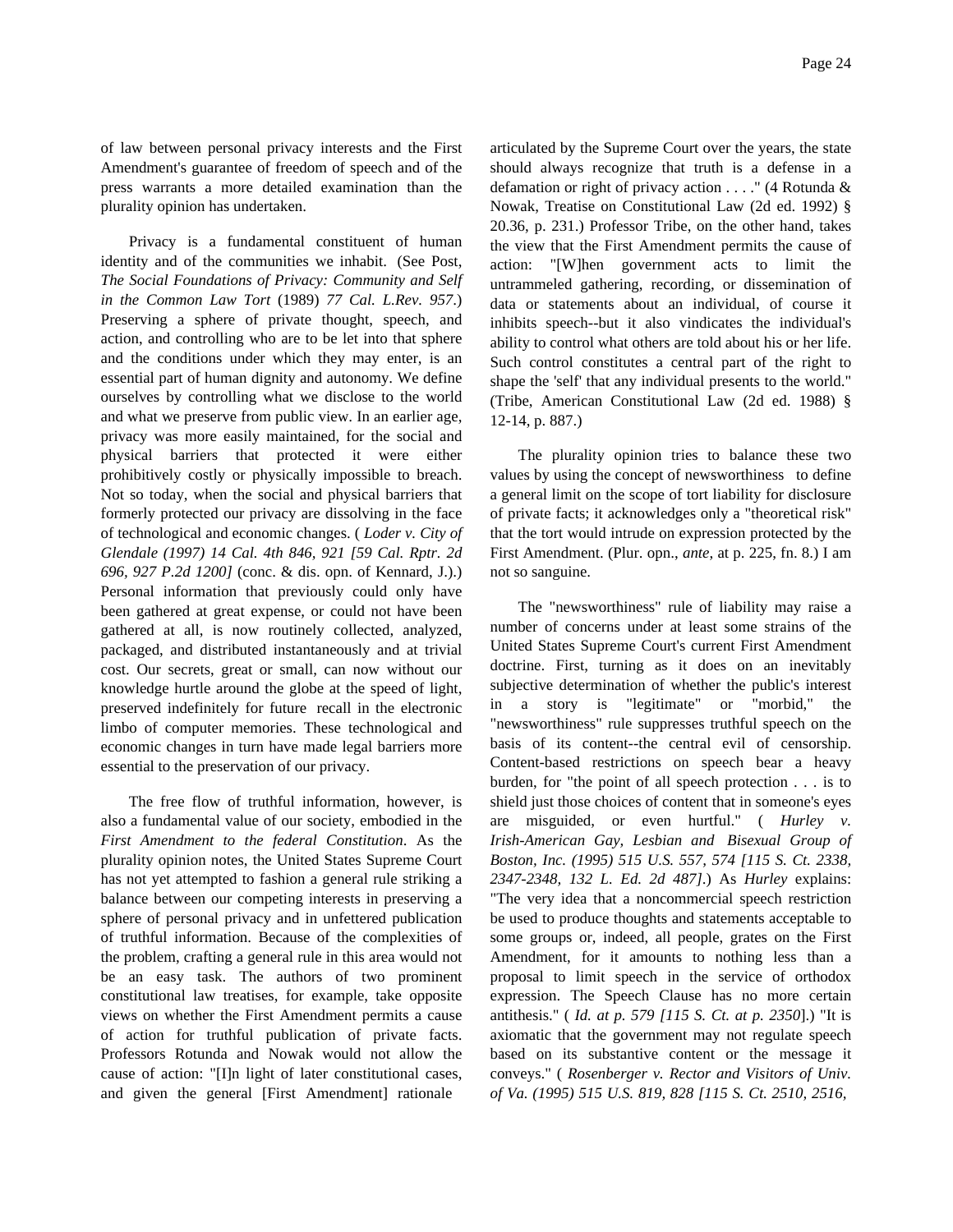*132 L. Ed. 2d 700]*.) Accordingly, "[c]ontent-based regulations are presumptively invalid." ( *R. A. V. v. St. Paul (1992) 505 U.S. 377, 382 [112 S. Ct. 2538, 2542, 120 L. Ed. 2d 305]*.)

To the extent the United States Supreme Court has permitted content-based speech restrictions, it has required that the restrictions be justified by a "compelling" state interest and be the least restrictive means for achieving that interest. ( *First National Bank of Boston v. Bellotti (1978) 435 U.S. 765, 786 [98 S. Ct. 1407, 1421, 55 L. Ed. 2d 707]*.) Indeed, without deciding whether truthful speech about private facts may ever be punished, the high court has specifically held that "where a newspaper publishes truthful information [concerning private facts] which it has lawfully obtained, punishment may lawfully be imposed, *if at all*, only when narrowly tailored to a state interest of the highest order." ( *The Florida Star v. B. J. F. (1989) 491 U.S. 524, 541 [109 S. Ct. 2603, 2613, 105 L. Ed. 2d 443]*, italics added.) The plurality opinion has not attempted to justify its liability rule by this test.

The individual or social harmfulness of speech with a particular content is rarely a justification for suppressing it. For example, in a decision summarily affirmed by the United States Supreme Court, the federal Seventh Circuit Court of Appeals struck down an Indianapolis ordinance banning constitutionally protected pornography that subordinated women because of the perceived harmfulness of such pornography, while permitting other constitutionally protected pornography. ( *American Booksellers Ass'n., Inc. v. Hudnut (7th Cir. 1985) 771 F.2d 323*; affd., *475 U.S. 1001 [106 S. Ct. 1172, 89 L. Ed. 2d 291]* [mem. opn.].) It could be argued that the "publication of private facts" tort is similarly unconstitutional, because it punishes the publication of a certain class of private facts--those that are not newsworthy--based on its perceived harmfulness while permitting publication of the same private facts if they are newsworthy.

Also, if this tort is to withstand constitutional scrutiny we must apply it not only to the press, the focus of the plurality opinion's analysis, but also to individuals who repeat the private facts of others in casual conversation. (The *Florida Star v. B. J. F., supra, 491 U.S. 524, 540 [109 S. Ct. 2603, 2613]* ["When a State attempts the extraordinary measure of punishing truthful publication in the name of privacy, it must demonstrate

its commitment to advancing this interest by applying its prohibition evenhandedly, to the smalltime disseminator as well as the media giant."]; *id. at p. 542 [109 S. Ct. at pp. 2613-2614*] (conc. opn. of Scalia, J.) [same].) Doing so could chill much private communication, a cost the plurality opinion does not discuss.

The tension between current First Amendment doctrine and the tort of publication of private facts is also reflected in the questionable constitutional validity of two of the precedents on which the plurality opinion relies. In both *Melvin v. Reid* (1931) 112 Cal. App.. 285 [*297 P. 91]* and *Briscoe v. Reader's Digest Association, Inc. (1971) 4 Cal. 3d 529 [93 Cal. Rptr. 866, 483 P.2d 34, 57 A.L.R.3d 1]*, California courts permitted the plaintiffs to bring claims for the publication of the fact that, as shown in official public records, they had been tried for (and, in *Briscoe*, convicted of) crimes many years before. In *Briscoe*, this court reasoned that the crime and conviction no longer were newsworthy and therefore publication of those facts could be suppressed. I doubt that the holdings of these cases have survived the high court's holding in *Cox Broadcasting Corp. v. Cohn (1975) 420 U.S. 469, 496 [95 S. Ct. 1029, 1047, 43 L. Ed. 2d 328]* that "the First and Fourteenth Amendments will not allow exposing the press to liability for truthfully publishing information released to the public in official court records," a prohibition that does not depend on the newsworthiness of the material published. (See also *Smith v. Daily Mail Publishing Co. (1979) 443 U.S. 97, 103 [99 S. Ct. 2667, 2671, 61 L. Ed. 2d 399]* ["once the truthful information was 'publicly revealed' or 'in the public domain' the court could not constitutionally restrain its dissemination"].) Certainly, a widespread application of *Briscoe* could significantly alter the practice of biography and history, for even in the case of notable figures much of what occurs in their private lives may have faded from the public mind and, under the plurality opinion's test, may no longer be newsworthy by the time the biographer or historian arrives on the scene.

I do not doubt the need to protect individual privacy against the ever-increasing intrusions upon it. I do question whether the publication of private facts can be prohibited on the basis of the perceived newsworthiness of the facts without creating a conflict with current First Amendment doctrine. Others have also questioned whether this tort can be reconciled with the First Amendment. ( *Hall v. Post (1988) 323 N.C. 259, 267 [372 S.E.2d 711]* [rejecting "constitutionally suspect" tort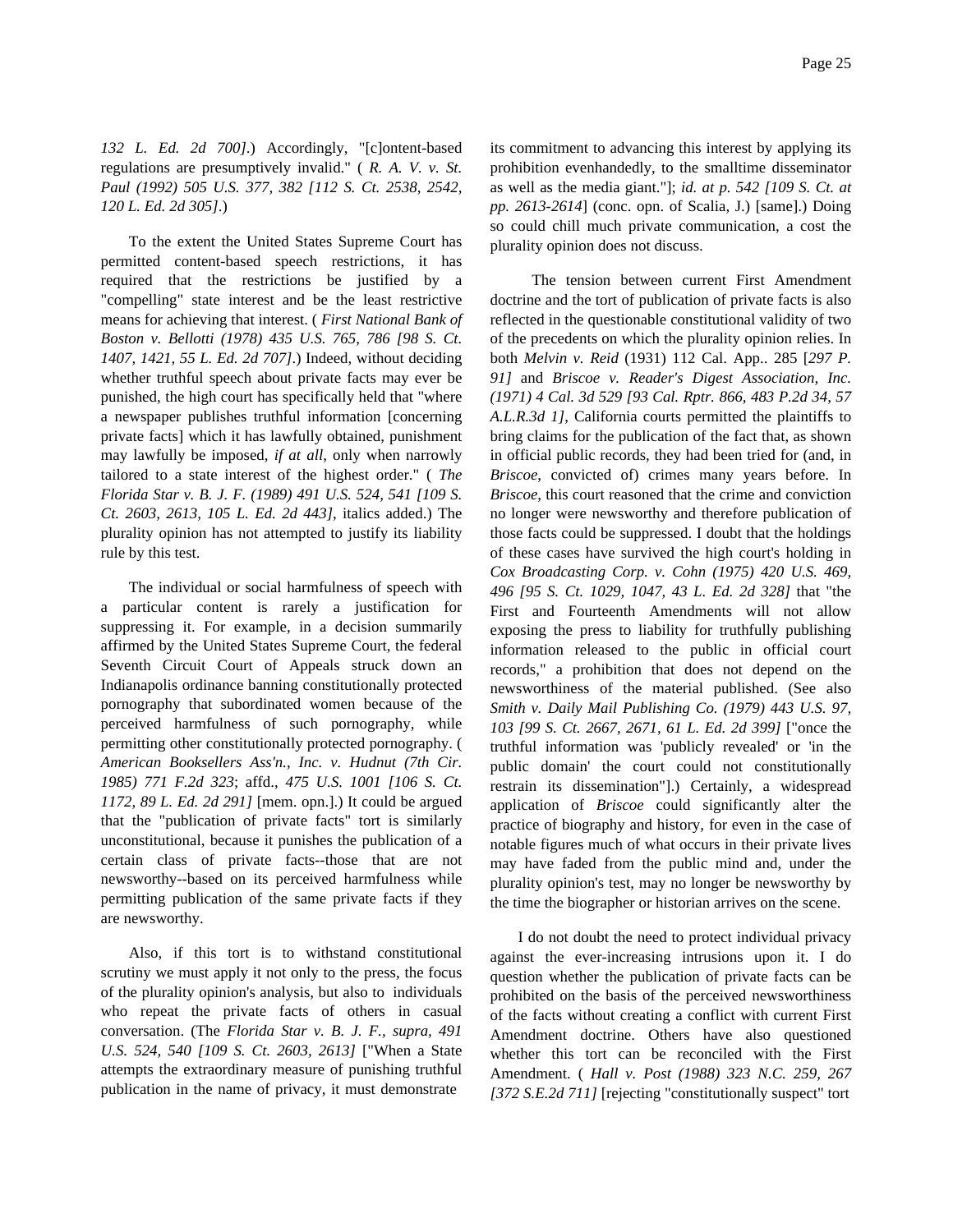of publication of private facts because of its tension with the First Amendment]; Zimmerman, *Requiem for a Heavyweight: A Farewell to Warren and Brandeis's Privacy Tort* (1983) *68 Cornell L.Rev. 291, 306, 365* [arguing against adoption of the tort].) In particular, the "newsworthiness" standard makes liability turn on the sort of content-based subjective value judgments that have long been anathema in the United States Supreme Court's First Amendment jurisprudence. It may be that someday that court will separate out private facts as a unique category of speech subject to special rules and a lesser degree of constitutional protection, as it has done for speech promoting commercial transactions. (See *Dun & Bradstreet, Inc. v. Greenmoss Builders (1985) 472 U.S. 749, 758-760 [105 S. Ct. 2939, 2944-2946, 86 L. Ed. 2d 593]* (plur. opn. of Powell, J.) [characterizing speech on matters of private concern as subject to less stringent protection under the First Amendment than speech on public affairs].) Even in the commercial speech arena, however, the high court has rarely upheld restrictions suppressing truthful, nonmisleading statements. (See, e.g., *44 Liquormart v. Rhode Island (1996) 517 U.S. 484 [116 S. Ct. 1495, 134 L. Ed. 2d 711]* [striking down ban on advertising the price of liquor].)

As in other areas requiring the reconciliation of strong but competing social interests, I would continue to mark the boundaries between the First Amendment and the "publication of private facts" tort by the method of case-by-case adjudication, as the United States Supreme Court has done. (The *Florida Star v. B. J. F., supra, 491 U.S. 524, 530 [109 S. Ct. 2603, 2607]* ["The tension between the right which the First Amendment accords to a free press, on the one hand, and the protections which various statutes and common-law doctrines accord to personal privacy against the publication of truthful information, on the other, is a subject we have addressed several times in recent years. . . . [A]lthough our decisions have without exception upheld the press' right to publish, we have emphasized each time that we were resolving this conflict only as it arose in a discrete factual context."]; *Cox Broadcasting Corp. v. Cohn, supra, 420 U.S. 469*.) Thus, I leave open the possibility that the plurality opinion's "newsworthiness" rule may require further adjustment and revision in the future when we are presented with a case in which its application, unlike the situation here, would affirm liability for the publication of truthful private facts.

Mosk, J., concurred.

### **DISSENT BY:** CHIN (In Part); BROWN (In Part)

## **DISSENT**

## **CHIN, J.,**

Concurring and Dissenting.-- , , , , I concur in part I of the plurality opinion. The newsworthy nature of the disclosure absolutely precludes plaintiffs' recovery under this theory, and summary judgment for defendants on this cause of action was therefore proper.

I dissent, however, from the plurality's holding that plaintiffs' "intrusion" cause of action should be remanded for trial. The critical question is whether defendants' privacy intrusion was " '*highly* offensive to a reasonable person.' " (Plur. opn., *ante*, at p. 231, italics added.) As the plurality explains, "the constitutional protection of the press does reflect the strong societal interest in effective and complete reporting of events, an interest that may--as a matter of law--justify an intrusion that *would otherwise be considered offensive*." (*Id. at p. 236*, italics added.) I also agree with the plurality that "Information-collecting techniques that *may be highly offensive* when done for socially unprotected reasons--for purposes of harassment, blackmail or prurient curiosity, for example--*may not be offensive to a reasonable person* when employed by journalists in pursuit of a socially or politically important story." (*Id. at p. 237*, italics added.)

Although I agree with the plurality's premises, I disagree with the conclusion it draws from those premises. The plurality concludes that a reasonable person in Ruth Shulman's position might well have assumed that her conversation with the nurses and doctors assisting her rescue would be kept private. Likewise, the plurality believes, a reasonable person in Ruth's position might not expect to find media personnel aboard a rescue helicopter. A jury might well decide that defendants' desire for complete footage did not justify these privacy intrusions. (Plur. opn., *ante*, at pp. 237-238.)

Ruth's expectations notwithstanding, I do not believe that a reasonable trier of fact could find that defendants' conduct in this case was "highly offensive to a reasonable person," the test adopted by the plurality. Plaintiffs do not allege that defendants, though present at the accident rescue scene and in the helicopter, interfered with either the rescue or medical efforts, elicited embarrassing or offensive information from plaintiffs, or even tried to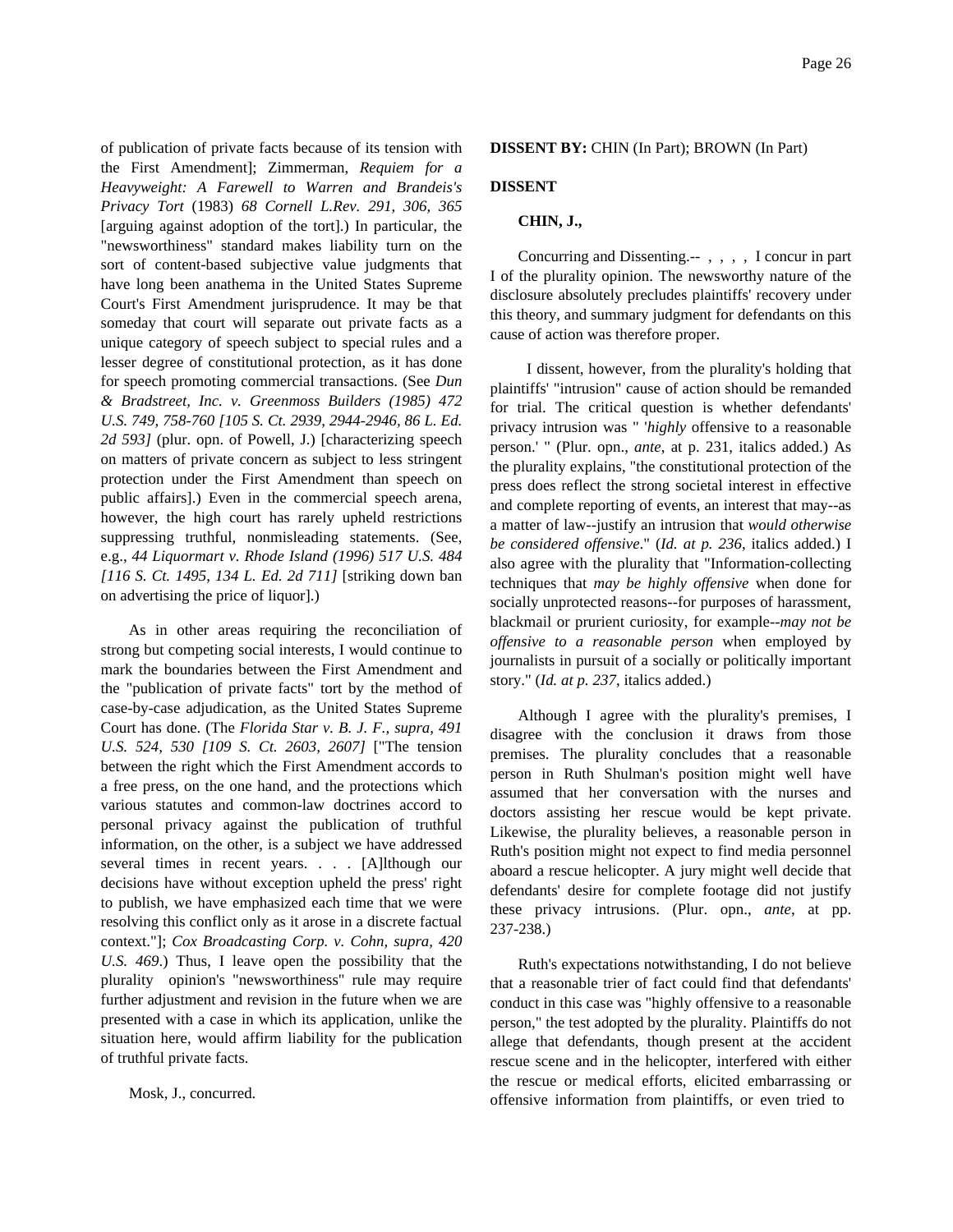interrogate or interview them. Defendants' news team evidently merely recorded newsworthy events "of legitimate public concern" (plur. opn., *ante*, at p. 228) as they transpired. Defendants' apparent motive in undertaking the supposed privacy invasion was a reasonable and nonmalicious one: to obtain an accurate depiction of the rescue efforts from start to finish. The event was newsworthy, and the ultimate broadcast was both dramatic and educational, rather than tawdry or embarrassing.

No illegal trespass on private property occurred, and any technical illegality arising from defendants' recording Ruth's conversations with medical personnel was not so "highly offensive" as to justify liability. Recording the innocuous, inoffensive conversations that occurred between Ruth and the nurse assisting her (see plur. opn., *ante*, at p. 211) and filming the seemingly routine, though certainly newsworthy, helicopter ride (*id. at pp. 211-212*) may have technically invaded plaintiffs' private "space," but in my view no "highly offensive" invasion of their privacy occurred.

We should bear in mind we are not dealing here with a true "interception"--e.g., a surreptitious wiretap by a third party--of words spoken in a truly private place--e.g., in a psychiatrist's examining room, an attorney's office, or a priest's confessional. Rather, here the broadcast showed Ruth speaking in settings where others could hear her, and the fact that she did not realize she was being recorded does not ipso facto transform defendants' newsgathering procedures into *highly* offensive conduct within the meaning of the law of intrusion.

In short, to turn a jury loose on the defendants in this case is itself "highly offensive" to me. I would reverse the judgment of the Court of Appeal with directions to affirm the summary judgment for defendants on all causes of action.

Mosk, J., concurred.

### **BROWN, J.,**

Concurring and Dissenting.-- , , , , , , , I concur in the plurality's conclusion that summary judgment should not have been granted as to the cause of action for intrusion, and I generally concur in its analysis of that cause of action.  $1$  I respectfully dissent, however, from the conclusion that summary judgment was proper as to plaintiff Ruth Shulman's cause of action for publication

of private facts. For the reasons discussed below, I would hold that there are triable issues of material fact as to that cause of action as well.

> 1 I decline to join the plurality opinion's discussion of the intrusion cause of action in its entirety. As the plurality notes, "[t]he conduct of journalism does not depend, as a general matter, on the use of secret devices to record private conversations." (Plur. opn., *ante*, at p. 239.) Therefore, I do not share the view that "[e]quipment such as hidden cameras and miniature cordless and directional microphones are powerful investigative tools for newsgathering. . . ." (*Id. at p. 237*.) On a more fundamental level, I disagree with the artificial barrier the plurality erects between the publication of private facts and the intrusion causes of action. Unlike the plurality, for instance, I would hold that the depth of the intrusion into private affairs and the lawfulness of the news media's conduct are relevant to *both* causes of action.

Ironically, the plurality begins its discussion of the publication of private facts cause of action by describing it as "one of the more . . . well-defined areas of privacy law." (Plur. opn., *ante*, at p. 214.) While that may have been an accurate description before today's extended exegesis, it is certainly no longer the case. After paying lip service to this court's well-established, scholarly precedents, the plurality proceeds to ignore their test for assessing newsworthiness. Worse yet, the new test adopted in the plurality opinion seriously compromises personal privacy by rendering otherwise private facts newsworthy whenever they bear a "logical relationship" to a matter of legitimate public concern, even in situations where the news media obtain the private facts by deceptive and unlawful means.

The plurality opinion starts innocuously enough, correctly reciting the elements of a cause of action for publication of private facts: " '(1) public disclosure (2) of a private fact (3) which would be offensive and objectionable to the reasonable person and (4) which is not of legitimate public concern.' " (Plur. opn., *ante*, at p. 214, quoting *Diaz v. Oakland Tribune, Inc. (1983) 139 Cal. App. 3d 118, 126 [188 Cal. Rptr. 762]*.) The plurality opinion then recounts the general test we have consistently applied in determining whether the private fact disclosed is of legitimate public concern--that is,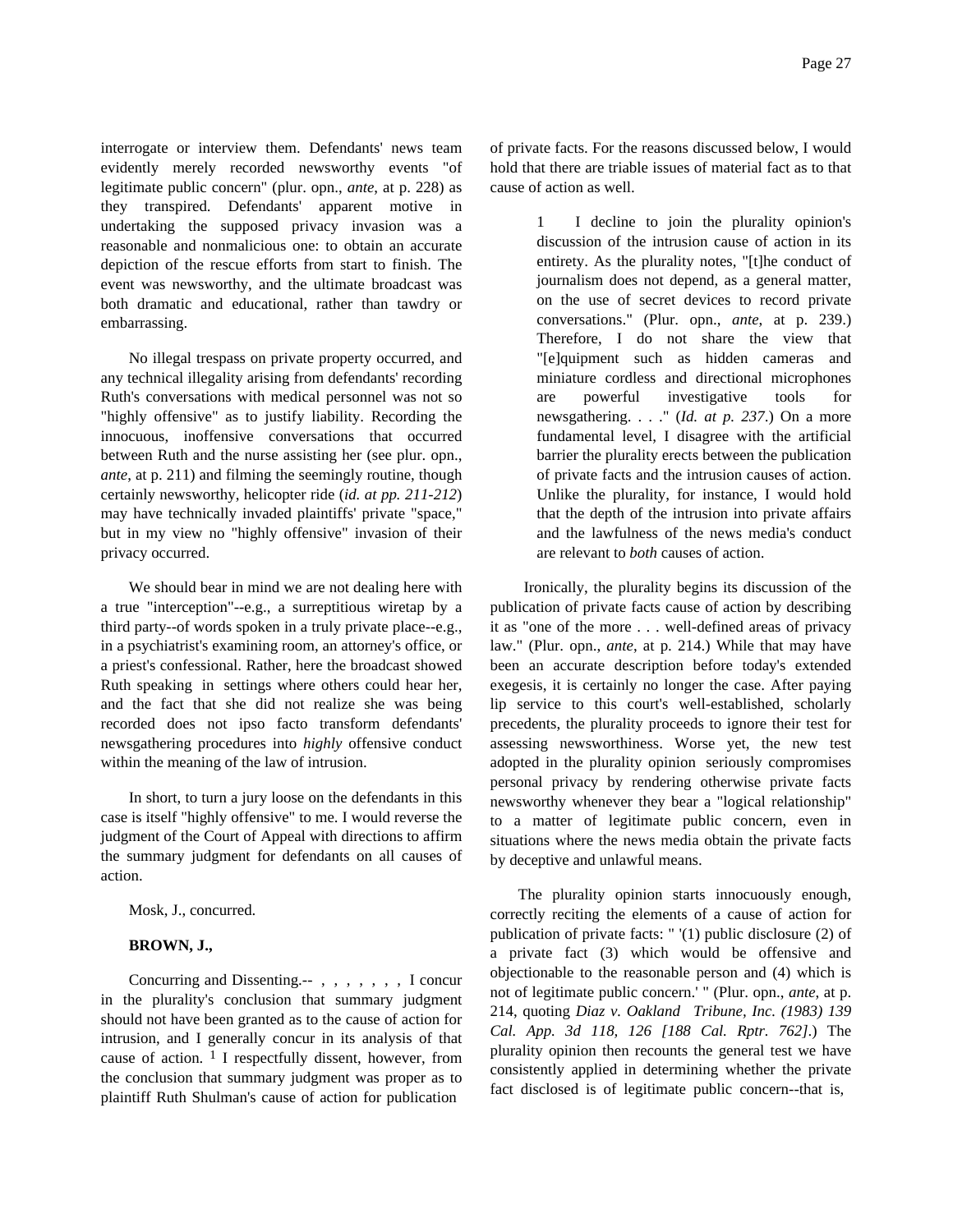whether it is newsworthy: " 'In determining whether a particular incident is "newsworthy" and thus whether the privilege shields its truthful publication from liability, the courts consider a variety of factors, including the social value of the facts published, the depth of the article's intrusion into ostensibly private affairs, and the extent to which the party voluntarily acceded to a position of public notoriety.' " (Plur. opn., *ante*, at p. 220, quoting *Kapellas v. Kofman (1969) 1 Cal. 3d 20, 36 [81 Cal. Rptr. 360, 459 P.2d 912]* (hereafter *Kapellas*); see also *Forsher v. Bugliosi (1980) 26 Cal. 3d 792, 810, 812 [163 Cal. Rptr. 628, 608 P.2d 716]* [same]; *Briscoe v. Reader's Digest Association, Inc. (1971) 4 Cal. 3d 529, 541 [93 Cal. Rptr. 866, 483 P.2d 34, 57 A.L.R.3d 1]* [same].)

In this case, a straightforward application of the *Kapellas* newsworthiness test leads to one inescapable conclusion--that, at the very least, there are triable issues of material fact on the question of newsworthiness. The private facts broadcast had little, if any, social value. (*Kapellas, supra, 1 Cal. 3d at p. 36*.) The public has no legitimate interest in witnessing Ruth's disorientation and despair. Nor does it have any legitimate interest in knowing Ruth's personal and innermost thoughts immediately after sustaining injuries that rendered her a paraplegic and left her hospitalized for months--"I just want to die. I don't want to go through this." The depth of the broadcast's intrusion into ostensibly private affairs was substantial. (*Ibid*.) As the plurality later acknowledges in analyzing "the depth of the intrusion" for purposes of Ruth's intrusion cause of action, "[a]rguably, the last thing an injured accident victim should have to worry about while being pried from her wrecked car is that a television producer may be recording everything she says to medical personnel for the possible edification and entertainment of casual television viewers. [P] For much the same reason, a jury could reasonably regard entering and riding in an ambulance--whether on the ground or in the air--with two seriously injured patients to be an egregious intrusion on a place of expected seclusion. . . . A jury could reasonably believe that fundamental respect for human dignity requires the patients' anxious journey be taken only with those whose care is solely for them and out of sight of the prying eyes (or cameras) of others." (Plur. opn., *ante*, at p. 238.) There was nothing voluntary about Ruth's position of public notoriety. (*Kapellas, supra, 1 Cal. 3d at p. 36*.) She was "involuntarily caught up in events of public interest" (plur. opn., *ante*, at p. 215), all the more so because defendants appear to have

surreptitiously and unlawfully recorded her private conversations with Nurse Laura Carnahan. (See *id. at pp. 233-235*.)

Inexplicably, the plurality jettisons the *Kapellas* newsworthiness test in favor of its own "logical relationship" test. Under this new test, "where the facts disclosed about a private person involuntarily caught up in events of public interest bear a logical relationship to the newsworthy subject of the broadcast and are not intrusive in great disproportion to their relevance--the broadcast was of legitimate public concern, barring liability under the private facts tort." (Plur. opn., *ante*, at p. 215; see also *id. at pp. 224-226, 228-229, 242*.) Here, the plurality misapplies its own new test, wrongly concluding there are no triable issues of material fact. (Compare *id. at pp. 228-230* [no triable issues] with *id. at pp. 237-238* [describing the highly intrusive nature of the news media's conduct in this case].) More significantly, however, the plurality fails to acknowledge that its new test is a radical departure from that set out in *Kapellas* and its progeny, a departure that should be obvious to even a casual reader.

Under the plurality's new test, personal privacy must yield whenever the overall subject matter of a broadcast is newsworthy and the private facts disclosed bear a "logical relationship" to that subject matter. Thus, to "[t]he more difficult question [of] whether Ruth's appearance and words as she was extricated from the overturned car, placed in the helicopter and transported to the hospital were of legitimate public concern" (plur. opn., *ante*, at p. 228), the plurality offers the facile answer that they were because "her disorientation and despair were substantially relevant to the segment's newsworthy subject matter" (*id. at p. 229*).

Contrary to the plurality's claim that it is "*accommodating* conflicting interests in personal privacy and in press freedom as guaranteed by the *First Amendment to the United States Constitution*" (plur. opn., *ante*, at p. 215, italics added), in reality it sacrifices the constitutional right to privacy on the altar of the First Amendment. Unlike the *Kapellas* newsworthiness test, which expressly considers *both* "the depth of the [broadcast's] intrusion into ostensibly private affairs" *and* "the extent to which the party voluntarily acceded to a position of public notoriety" as part of the mix (*Kapellas, supra, 1 Cal. 3d at p. 36*), the plurality's new "logical relationship" test considers *only* whether the private facts